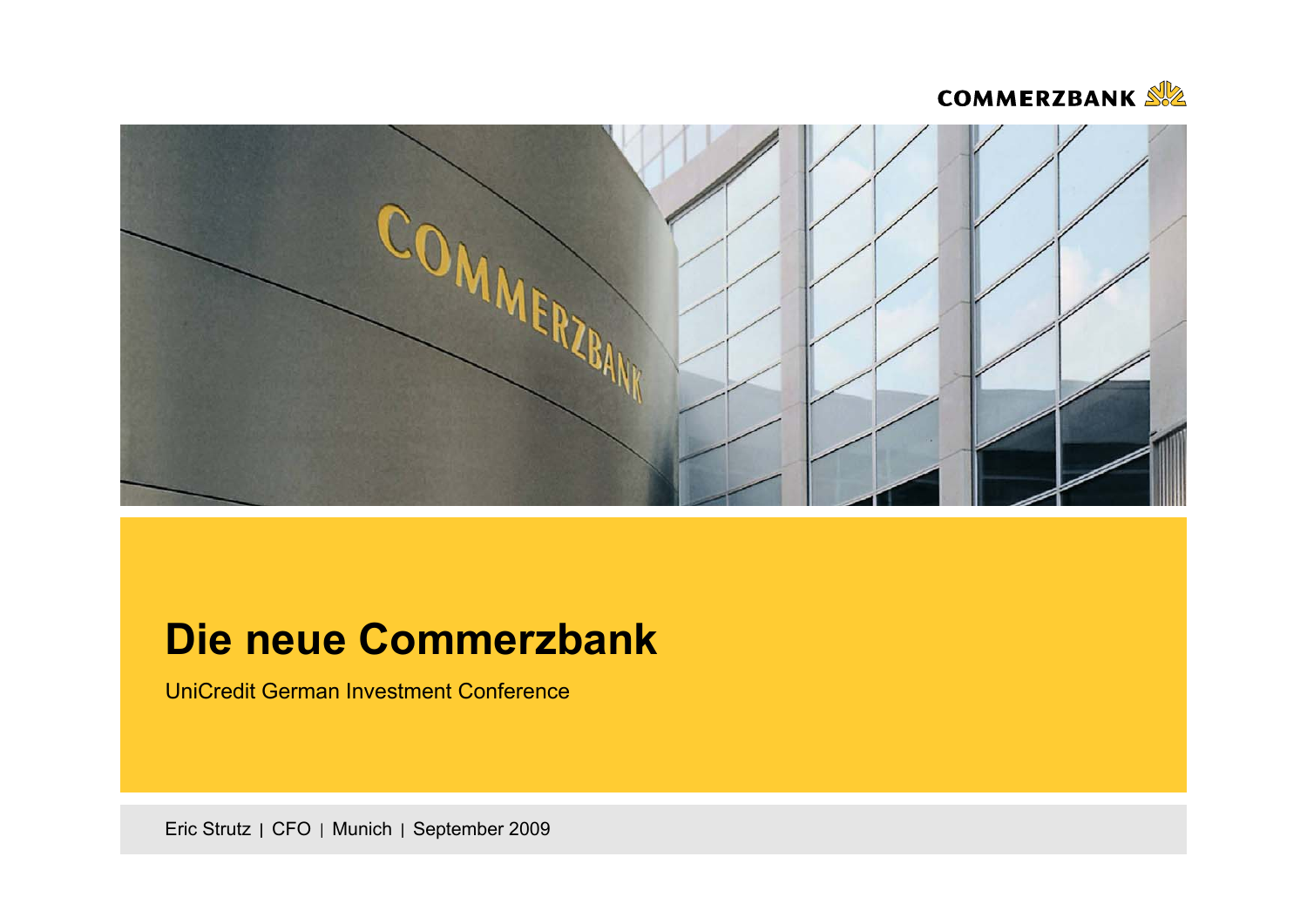

## **Brief review: Q2 2009**

- Successful de-risking: strong reduction in balance sheet, risk weighted assets and ABS-Portfolio **1.**
- **2.**Asset disposals in accordance with Roadmap 2012

- **3.**PC and MSB with positive operating profit despite challenging markets
- **4.**Full year funding plan entirely completed by mid year
- Dresdner Bank integration well on track **5.**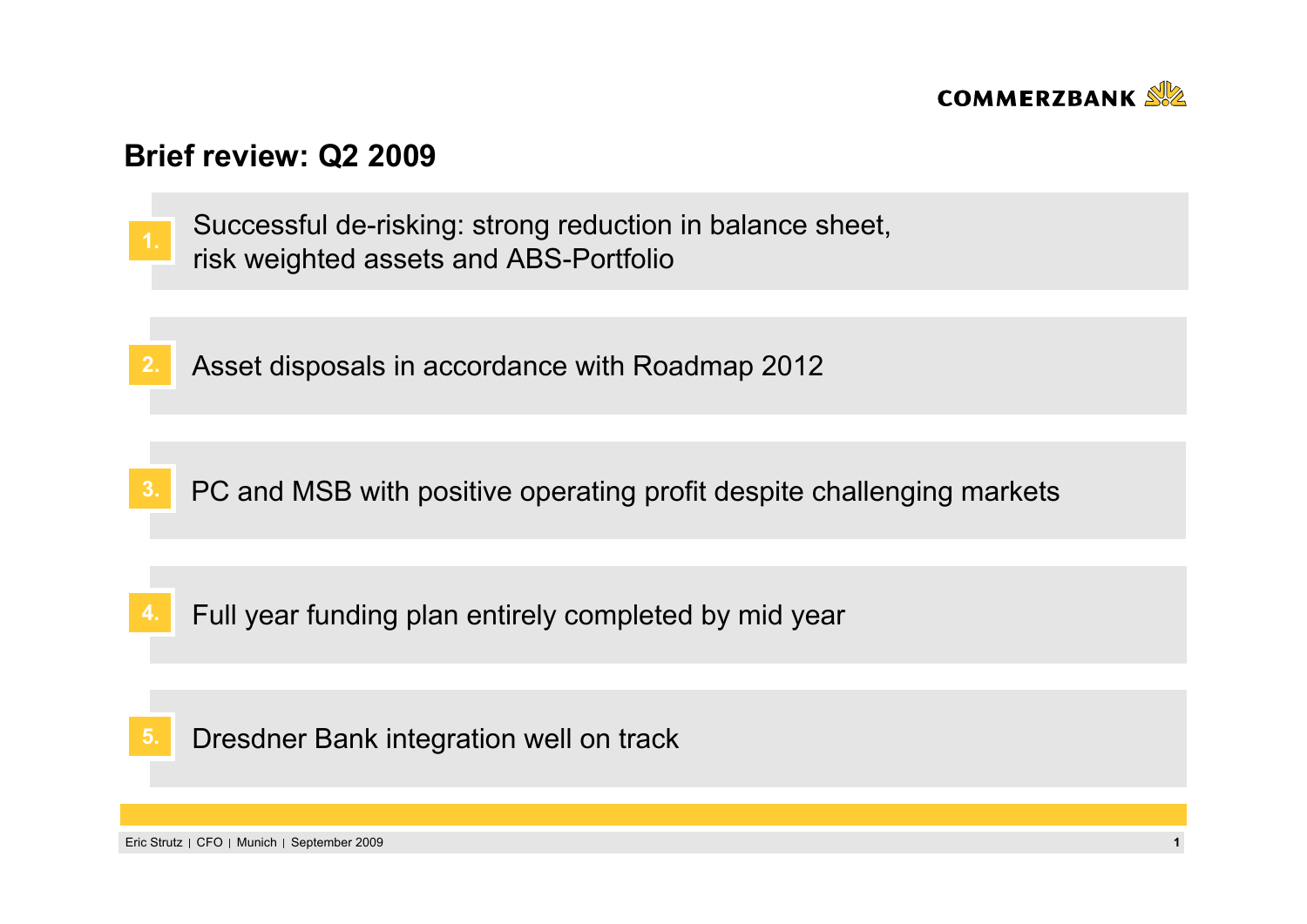

# **Successful de-risking**

### **Balance sheet**

in € bn



**Risk weighted assets** in € bn



#### \* 2008 pro-forma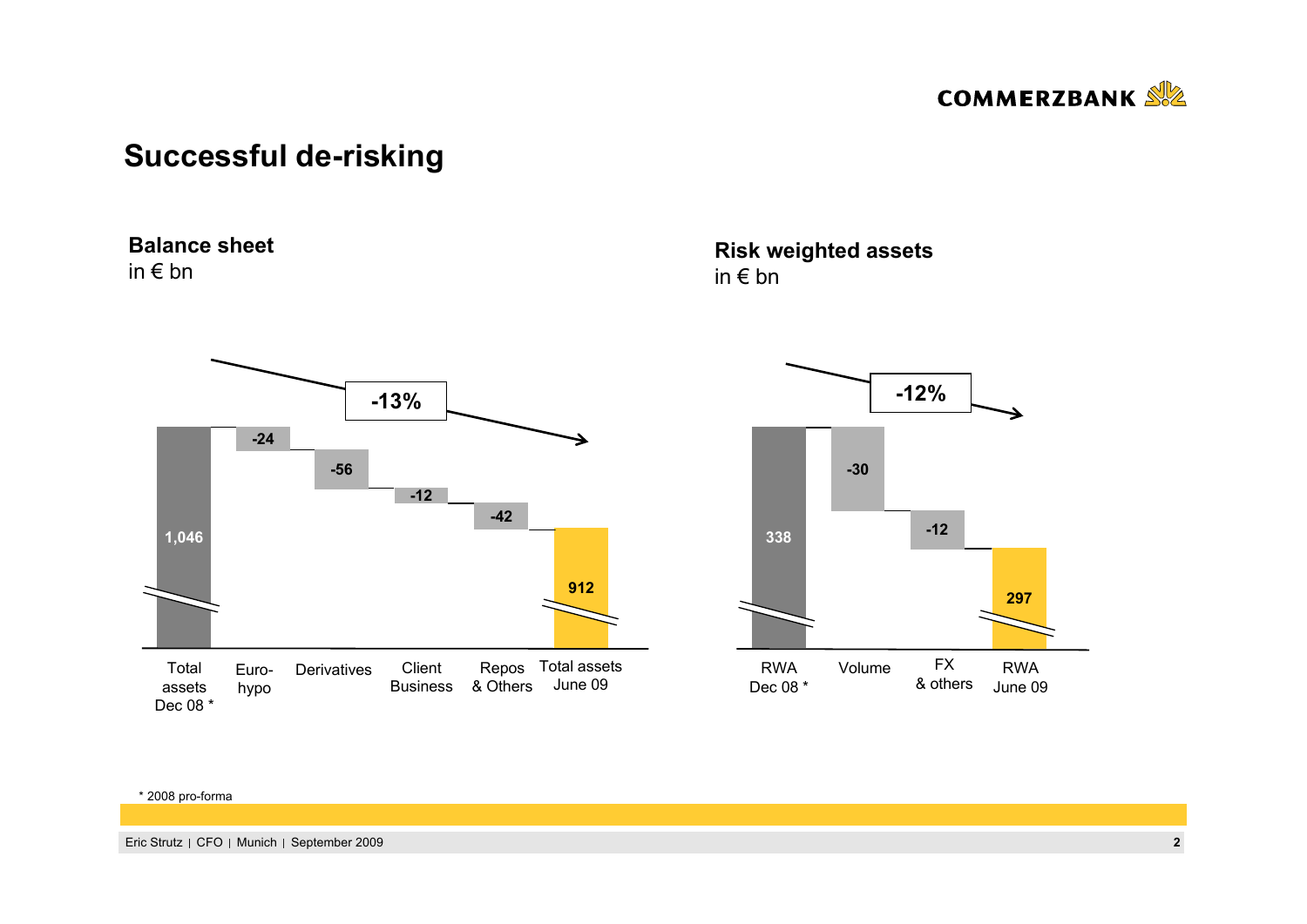

# **Tier 1**



|                                      | <b>Mar '09</b> | <b>Jun'09</b> |
|--------------------------------------|----------------|---------------|
| Risk weighted assets $(\epsilon$ bn) | 316            | 297           |
| Revaluation reserves $(\epsilon m)$  | $-2,852$       | $-2,543$      |
| Tier I capital $(\epsilon m)$        | 21,346         | 33,410        |

- Confirmation of high capital ratios
	- Including silent participation and capital increase from SoFFin
	- Positive effect from nondeducting of negative revaluation reserve according to industry standards in Europe (e.g. France, UK, Netherlands)
- RWA decreased due to de-risking of total assets
- > Revaluation reserve affected by
	- Sale of financial investments (i.e. Linde, ThyssenKrupp)
	- Spread tightening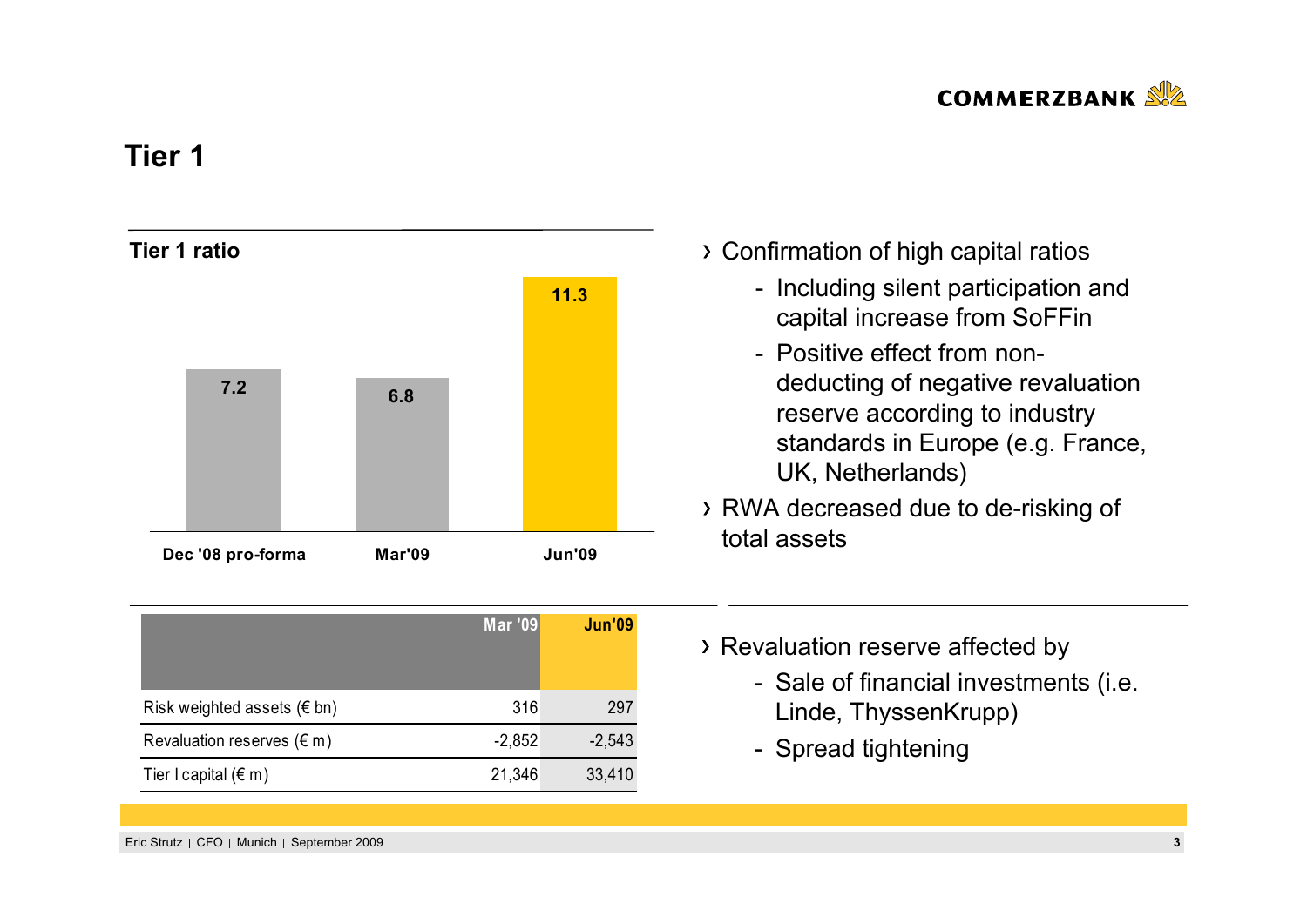

# **Operating performance affected by challenging market conditions**

|                               |                 | Q2 2009 | vs Q2 2008* | vs Q1 2009 |
|-------------------------------|-----------------|---------|-------------|------------|
| Revenues $1$                  | in $\epsilon$ m | 3,055   | $+281$      | $+721$     |
| <b>Operating profit</b>       | in $\epsilon$ m | $-201$  | $-70$       | $+390$     |
| <b>Clean operating profit</b> | in $\epsilon$ m | 93      | $-811$      | $-550$     |
| Net profit                    | in $\epsilon$ m | $-746$  | $-946$      | $+115$     |
| <b>Operating ROE</b>          | in $%$          | $-3.0%$ | $+0.6$ ppt  | $+7.0$ ppt |
| <b>Clean operating ROE</b>    | in $%$          | 1.4%    | $-23.4$ ppt | $-9.5$ ppt |

1 before LLP

- > Net interest income improved, net commission income bottoming out
- > Trading income significantly up
- Loan loss provisions remain on high levels due to the economic crisis
- Operating expenses affected by integration costs and non-bank related external charges
- Clean operating profit of €93m reflects weak economic conditions and integration costs

\* pro-forma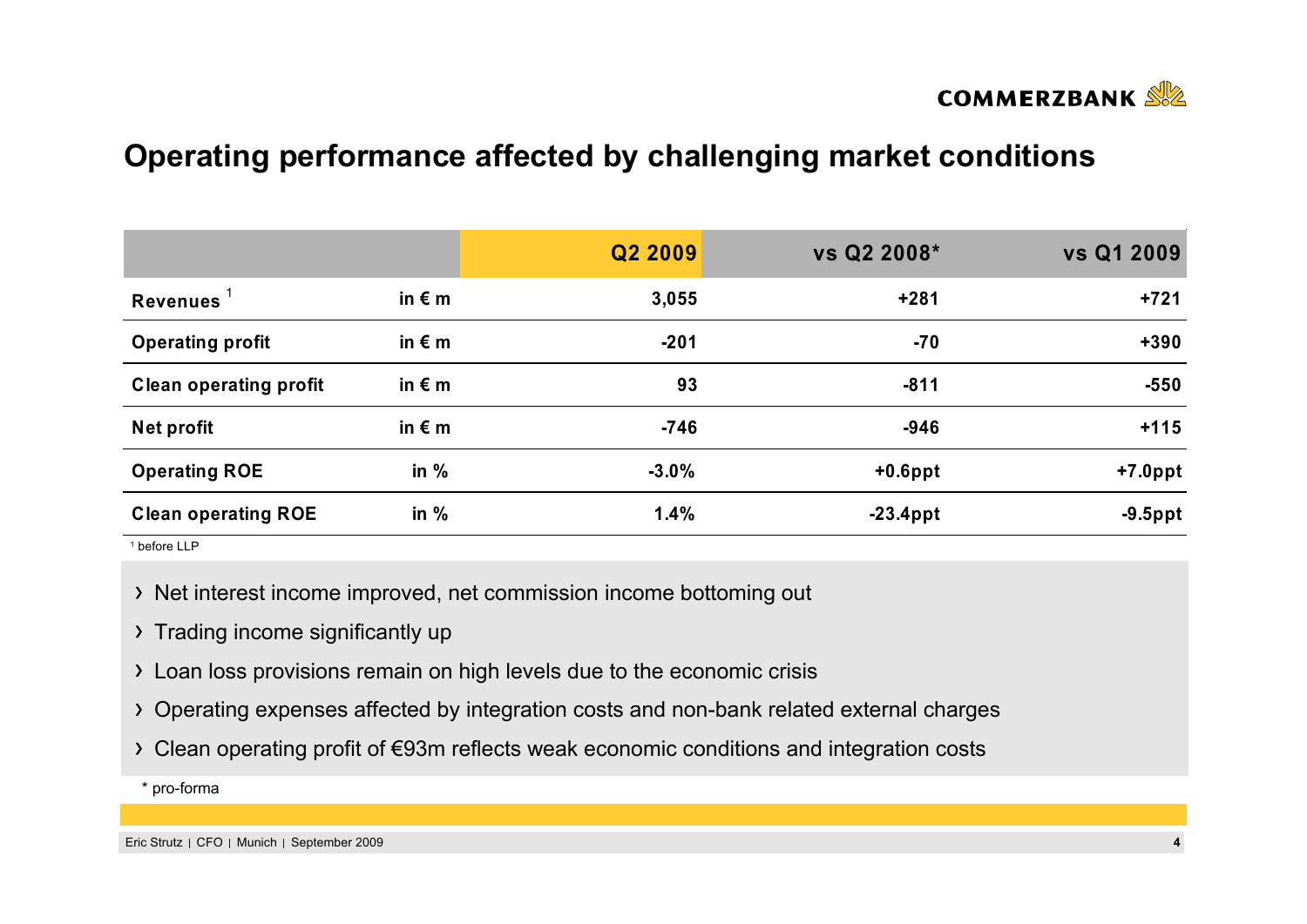

# **Solid core client business, CRE and CEE burdened by increased LLP**



### **Operating profit<sup>1</sup>, in**  $\epsilon$  **m**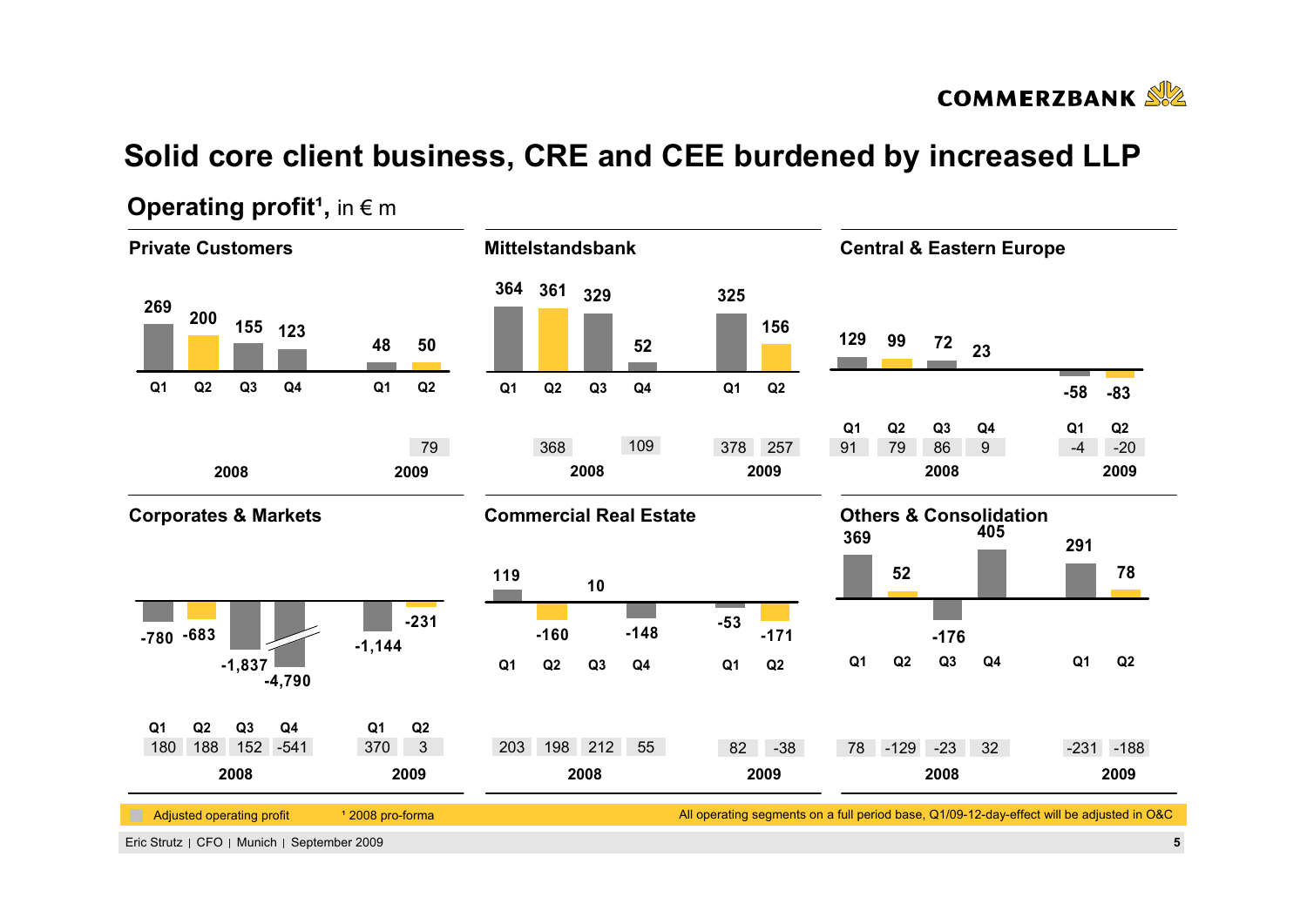

# **Our "Roadmap 2012"**

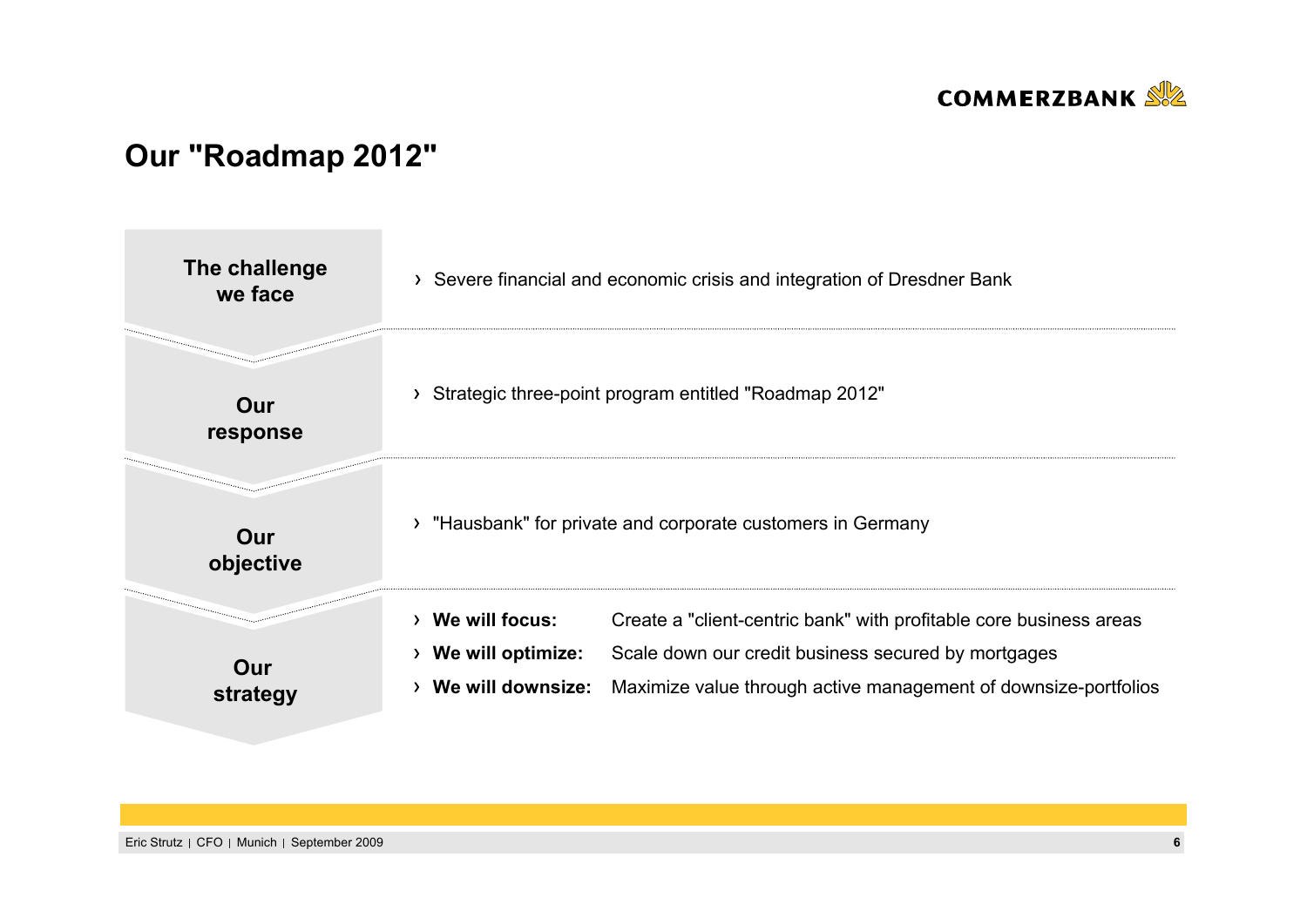

# **Overview of our new strategy**

| <b>FOCUS</b>        | Creation of a "client-centric bank" with profitable core business areas<br>(Private Customers, Mittelstandsbank and CEE) |  |  |  |  |
|---------------------|--------------------------------------------------------------------------------------------------------------------------|--|--|--|--|
|                     | > Ability to generate stable earnings by focussing on core business                                                      |  |  |  |  |
|                     | > Quick integration of Dresdner Bank and cost leadership                                                                 |  |  |  |  |
|                     | Substantial downsizing of investment banking and enhanced client-orientation                                             |  |  |  |  |
|                     | > Concentrate on client-oriented services                                                                                |  |  |  |  |
|                     | > Provide German-focused investment banking products and services with European footprint                                |  |  |  |  |
| <b>OPTIMIZATION</b> | Redimensioning our asset-based credit business<br>(Real Estate and Public Finance)                                       |  |  |  |  |
|                     | > Realign market leader Eurohypo                                                                                         |  |  |  |  |
|                     | > Retain healthy core business of CRE                                                                                    |  |  |  |  |
|                     | Continue pursuit of downsizing strategy in public finance                                                                |  |  |  |  |
| <b>DOWNSIZING</b>   | Value maximization by active management of downsize-portfolios                                                           |  |  |  |  |
|                     | Ring-fence structured credit products, exotic credit and "credit flow" (proprietary credit trading)                      |  |  |  |  |
|                     | Actively manage portfolios in the Portfolio Restructuring Unit (PRU)                                                     |  |  |  |  |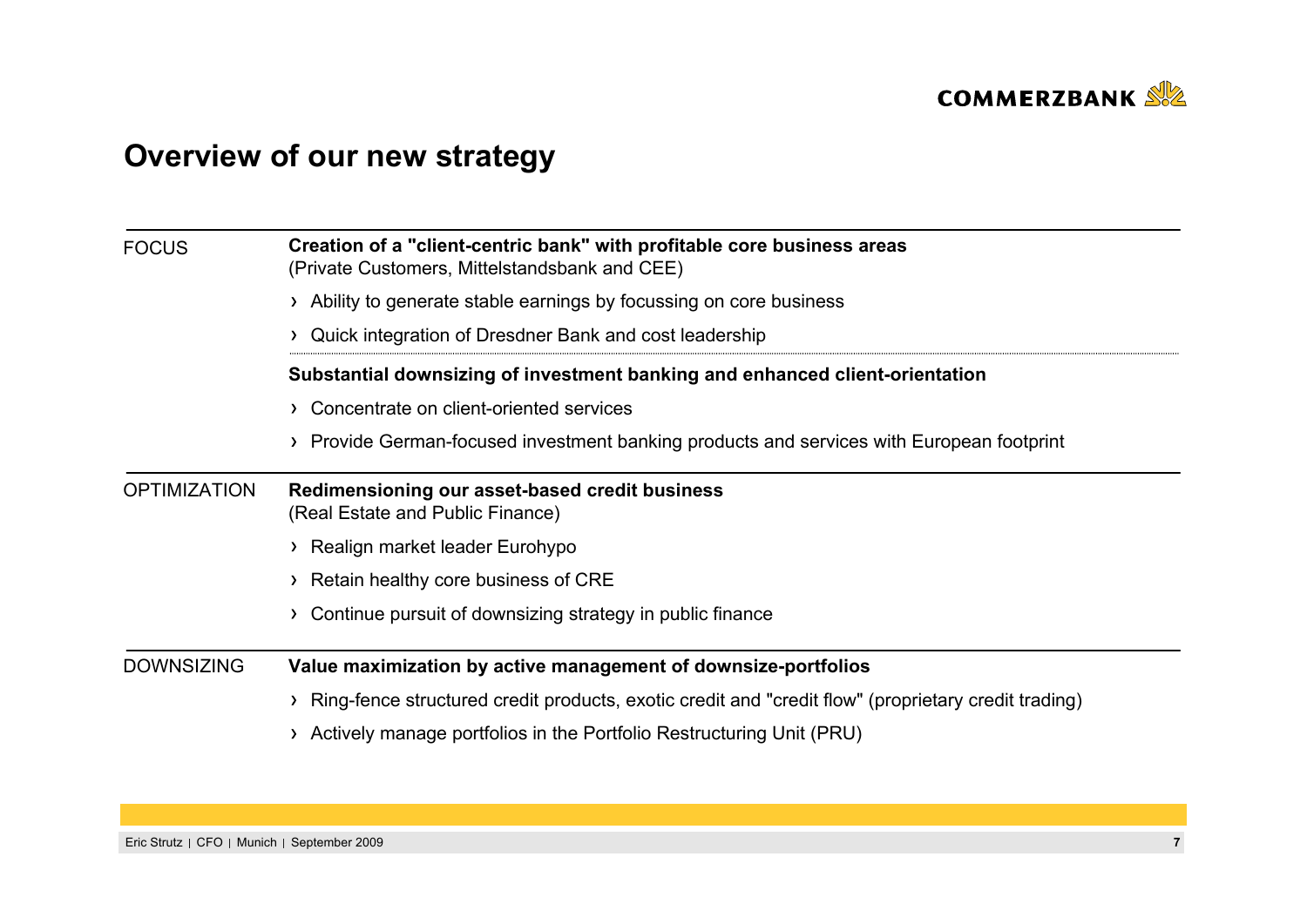

# **Private Customers: Quantum step in market presence**

#### **More than 11 m private customers in Germany** Customers (in m) HVB PostbankING DibaNew CommerzbankDeutsche Bank\*~**>1114.1~106.74.3**

### **Market leader in investment business**

Customer assets (in  $\epsilon$  bn)



### **Branch network: Close to our customers**

Number of branches



### **Top 3 position in credit business**

Credit volumes (in € bn)



Source: Annual Report 2008

\* German customer base, total global customer base: 14.6m \*\* Estimate \*\*\* Excluding retail portfolio Eurohypo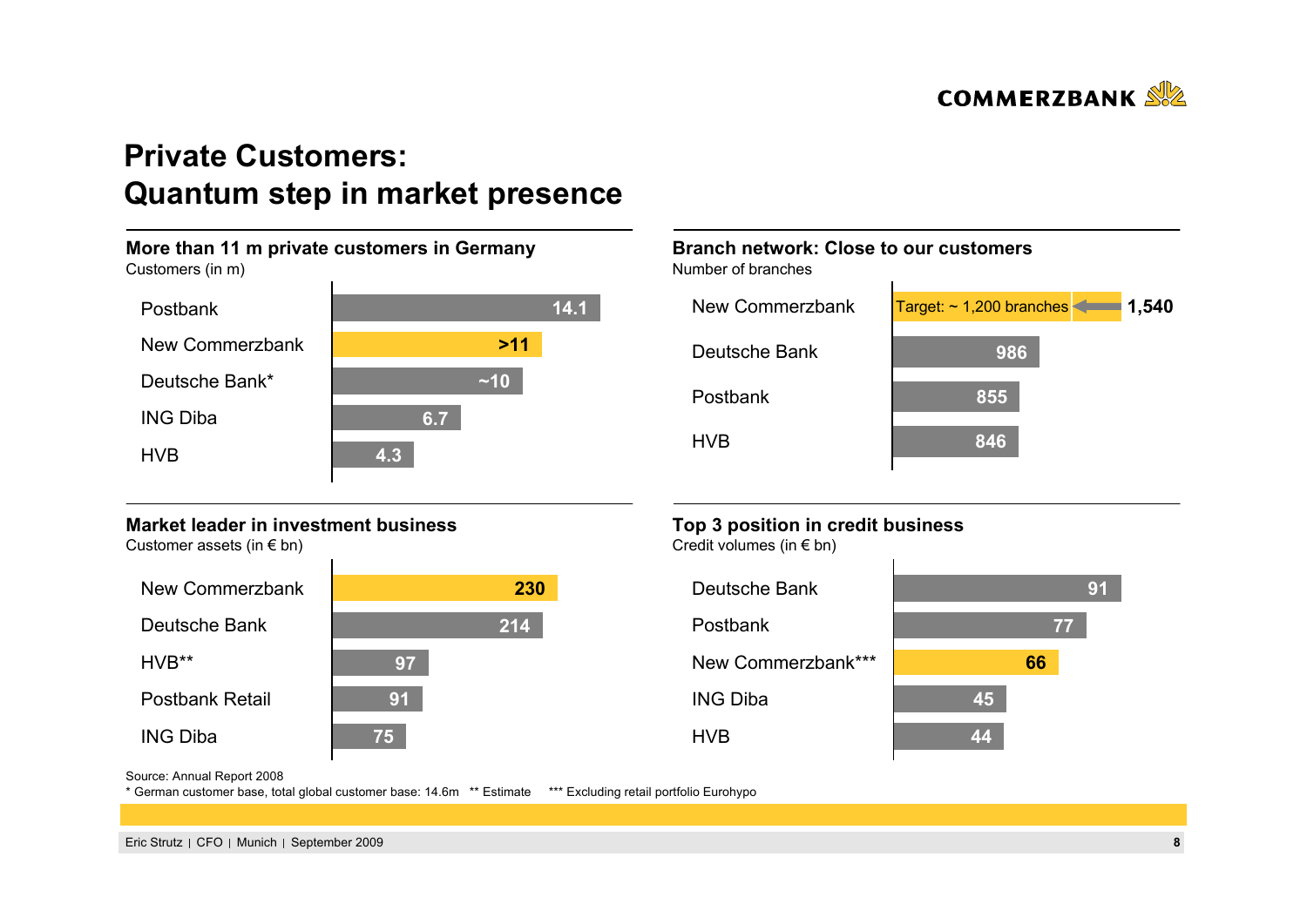

# **Mittelstandsbank: First choice for small and mid-sized SMEs**

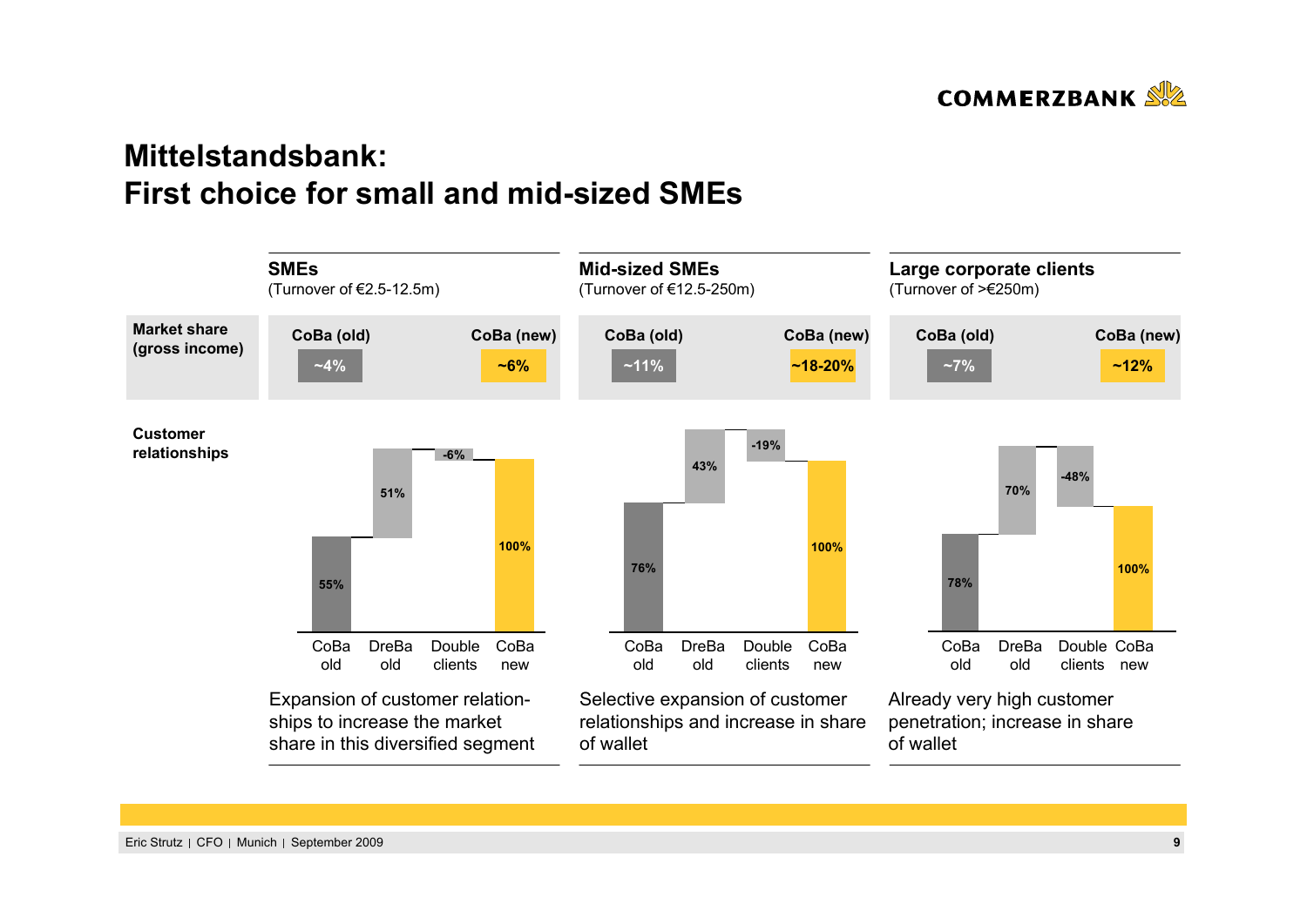

# **Central and Eastern Europe (CEE): Portfolio optimization**

| Commerzbank's<br><b>Strategic Position</b> | > One of the leading international banks in Central & Eastern Europe with more<br>than 3.4 m customers                      |
|--------------------------------------------|-----------------------------------------------------------------------------------------------------------------------------|
|                                            | Differentiated business model focusing on Commerzbank's key competencies -<br>$\rightarrow$<br>corporate and retail banking |
|                                            | Concentrating operations on most attractive markets<br>Σ                                                                    |
|                                            | <b>Mitigating P&amp;L-risks</b><br>$\rightarrow$                                                                            |
|                                            | - Risk reduction and portfolio optimization & ongoing efficiency programs for<br>all business units                         |
| <b>Profitability Drivers</b>               | - Optimization of product portfolio and development of new business /<br>revenue sources                                    |
|                                            | Focus on profitable core business<br>$\rightarrow$                                                                          |
|                                            | Increasing profitability in corporate banking, focused growth in retail banking<br>Σ                                        |
| <b>Strategic Goals</b>                     | Reducing risk costs, strict cost management and development of new revenue<br>≻<br>streams                                  |
|                                            | Further development of business models, e.g. business mix, operational<br>≻<br>excellence                                   |
|                                            |                                                                                                                             |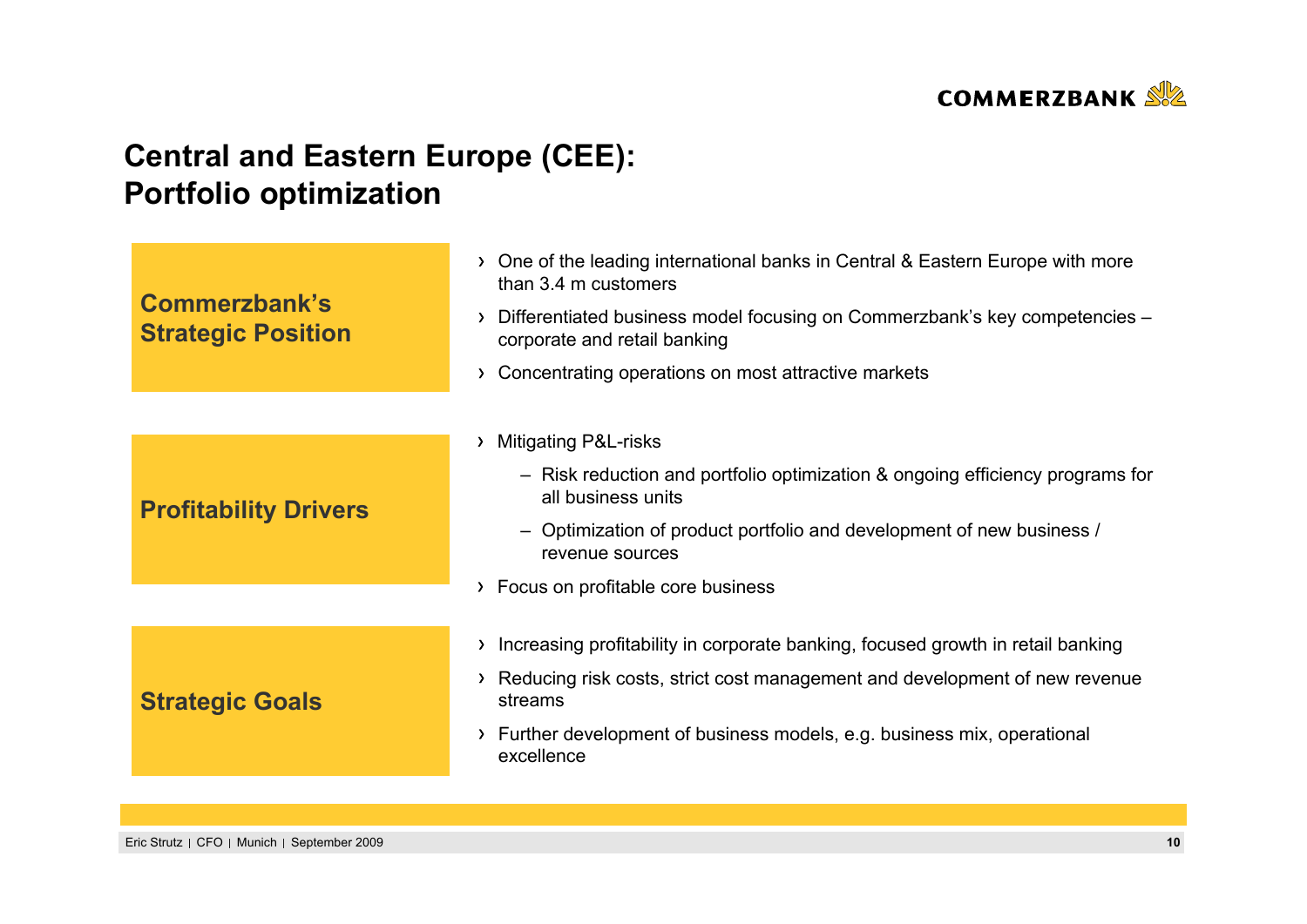

# **Corporates & Markets: Client-focused investment banking house**

|                                                                                                                                                                               | C&M                                                                                                                                                                                                               |                                                                                                                                                                                      |
|-------------------------------------------------------------------------------------------------------------------------------------------------------------------------------|-------------------------------------------------------------------------------------------------------------------------------------------------------------------------------------------------------------------|--------------------------------------------------------------------------------------------------------------------------------------------------------------------------------------|
| <b>Equity Markets Commodities</b><br>(EMC)                                                                                                                                    | <b>Fixed Income &amp; Currencies</b><br>(FIG)                                                                                                                                                                     | <b>Corporate Finance</b><br>(CF)                                                                                                                                                     |
| Top 3 European Equity<br>Derivatives provider/#1 German<br>Equity house<br><b>Integrated Commodities</b><br>business<br>Leverage much larger retail/<br>corporate client base | Top counterparty for risk<br>management solutions (IR/FX) -<br>particularly in Corporate<br>Germany<br>Client-centric business model:<br>leverage on Germany as core<br>and focused international sales<br>forces | <b>Top German Corporate Finance</b><br>House<br>Focus on financing and<br>advisory of German large caps<br>and multinationals<br>Corporate Finance advisory<br>and execution for MSB |

### **Client-Relationship Management (CRM)**

A provider of the full banking universe of services for the top 100 German Corporates and leading international Insurance companies

**Research**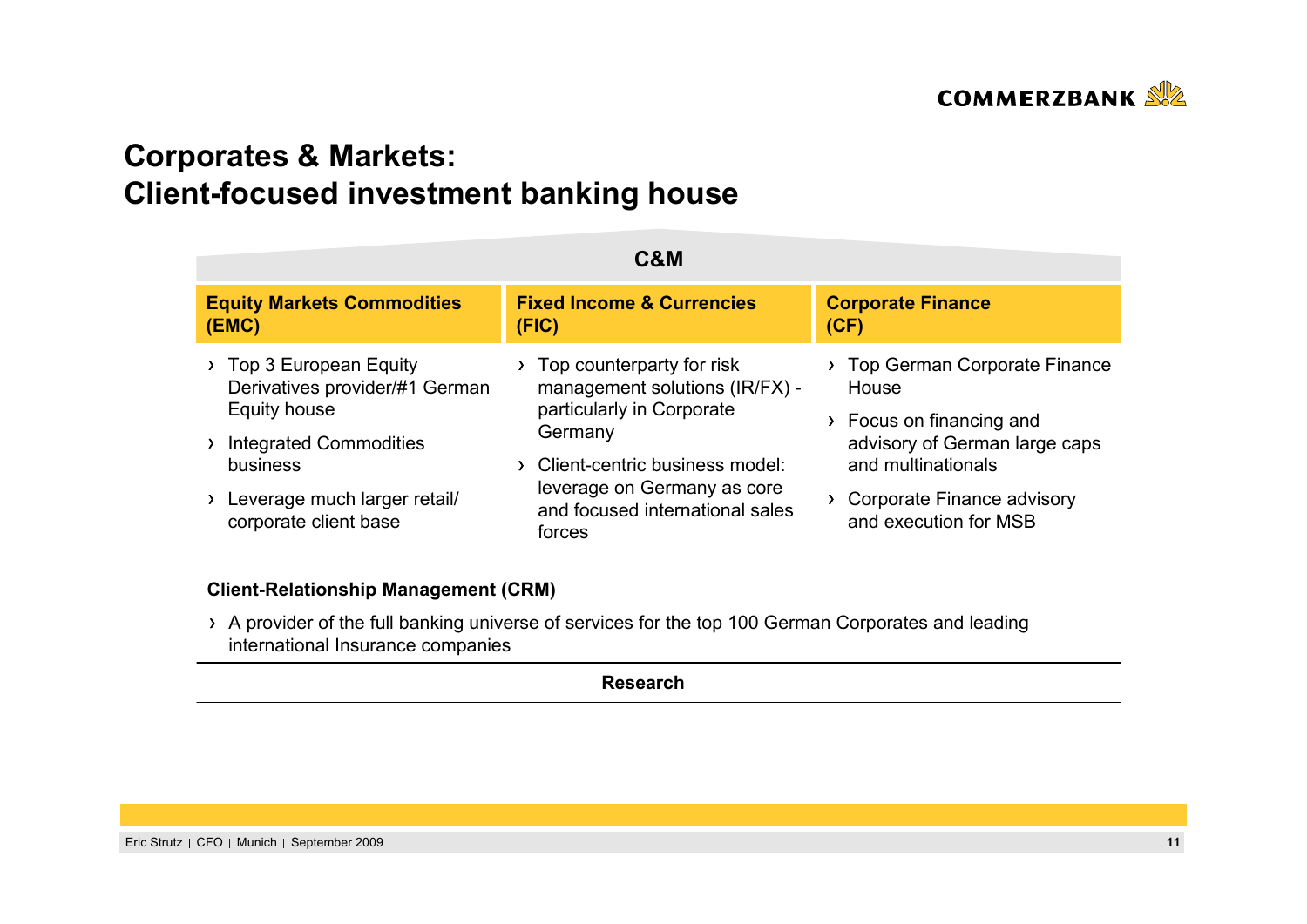

# **Asset Based Finance (ABF): Value recovery and reduction of RWA**

|                       | Goal for 2012                                                                                                            |
|-----------------------|--------------------------------------------------------------------------------------------------------------------------|
| EUROHYPO (CRE)        | Downsizing of portfolio to $\epsilon$ 60 bn by 2012                                                                      |
|                       | Reduction from more than 30 markets today to 10 markets                                                                  |
|                       | Target clients in Germany are professional real estate investors and developers<br>from $€15$ m financing volume upwards |
|                       | Strong redimensioning and increase in profitability/efficiency                                                           |
| <b>PUBLIC FINANCE</b> | Downsizing of portfolio to maximum $\epsilon$ 100 bn by 2010; decrease of new business                                   |
|                       | Funding ensured by ability of using assets as cover fund; refinancing at matching<br>maturities                          |
| <b>SHIPPING</b>       | Reduction in new business                                                                                                |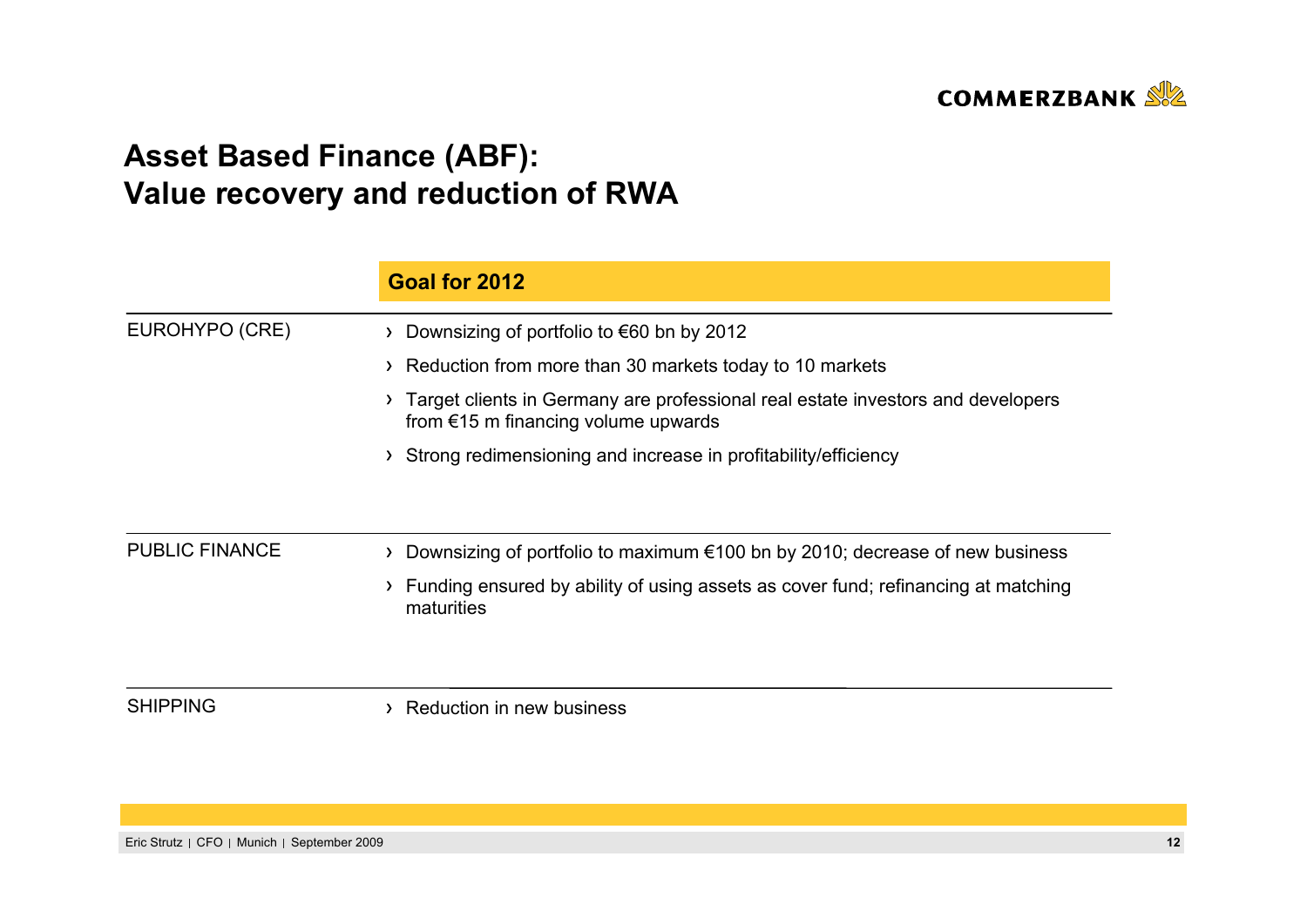

# **Portfolio Restructuring Unit (PRU): Assets earmarked for downsizing**

### **Goal**

- Comprehensive spin-off of all ABS-related and structured credit portfolios
- Additionally all credit run-down portfolios from C&M (focus on core activities)
- Systematic reduction of assets to ease pressure on P&L, separated from core operating business
- > No spin-off of individual assets from core business

### **PRU**

Structured credit(ABS, MBS, CDOs, Conduits)

Structured, exotic credit derivatives (Bonds, loans trading, indices, other)

"Credit Flow": loan trading

### **Not included**

SLABS (Government wrapped student loans)

Leveraged Acquisition Financing

Client driven Conduits

Other positions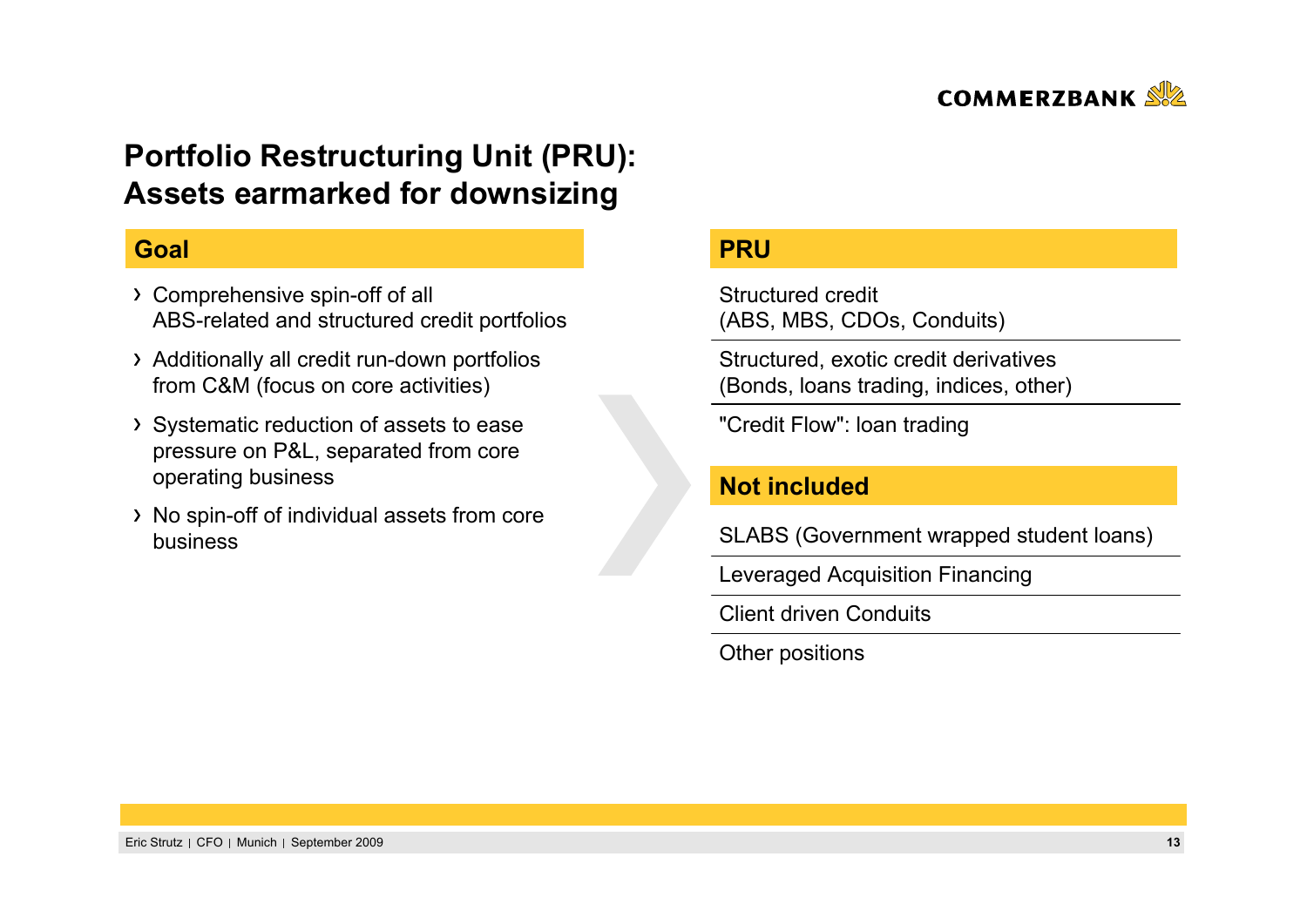

# **Integration roadmap and milestones**

| <b>Phase I:</b><br>Integration preparation                                                                                                                                                                    | <b>Phase II:</b><br>Preparation for integration<br>implementation                                                                                                                                                                                       | <b>Phase III:</b><br>Integration implementation                                                                                                                                                                                                  |
|---------------------------------------------------------------------------------------------------------------------------------------------------------------------------------------------------------------|---------------------------------------------------------------------------------------------------------------------------------------------------------------------------------------------------------------------------------------------------------|--------------------------------------------------------------------------------------------------------------------------------------------------------------------------------------------------------------------------------------------------|
| <b>Blueprint New Commerzbank</b><br><b>Business model/strategy</b><br>Organization<br>Core processes<br><b>Synergies</b><br><b>Business Case</b><br><b>Stabilization measures</b><br>Plannning of integration | Works council negotiations<br>Implementation human resources<br>management<br><b>Preparation IT</b><br>Detailed planning of implemenation<br>Overall optimization of locations<br>De-risking investment banking<br>Training/schooling<br>Change process | Implementation of human<br>resources management<br>IT-implementation<br>Adoption of target organisation<br>and target processes<br>Implementation synergy measures<br>Conclusion balance sheet reduction<br>Training/schooling<br>Change process |

| Januar 31, 2009        | March   |
|------------------------|---------|
| Finalization blueprint | Conclu  |
|                        | recond  |
|                        | interes |
|                        |         |

May 11, 2009 Conclusion social plan/ Merger  $130, 2009$ reconciliation of sts (Head Office)

2. Juli 2009 Conclusion social plan/ reconciliation of interests (regional branches)

Q4 2010 IT migration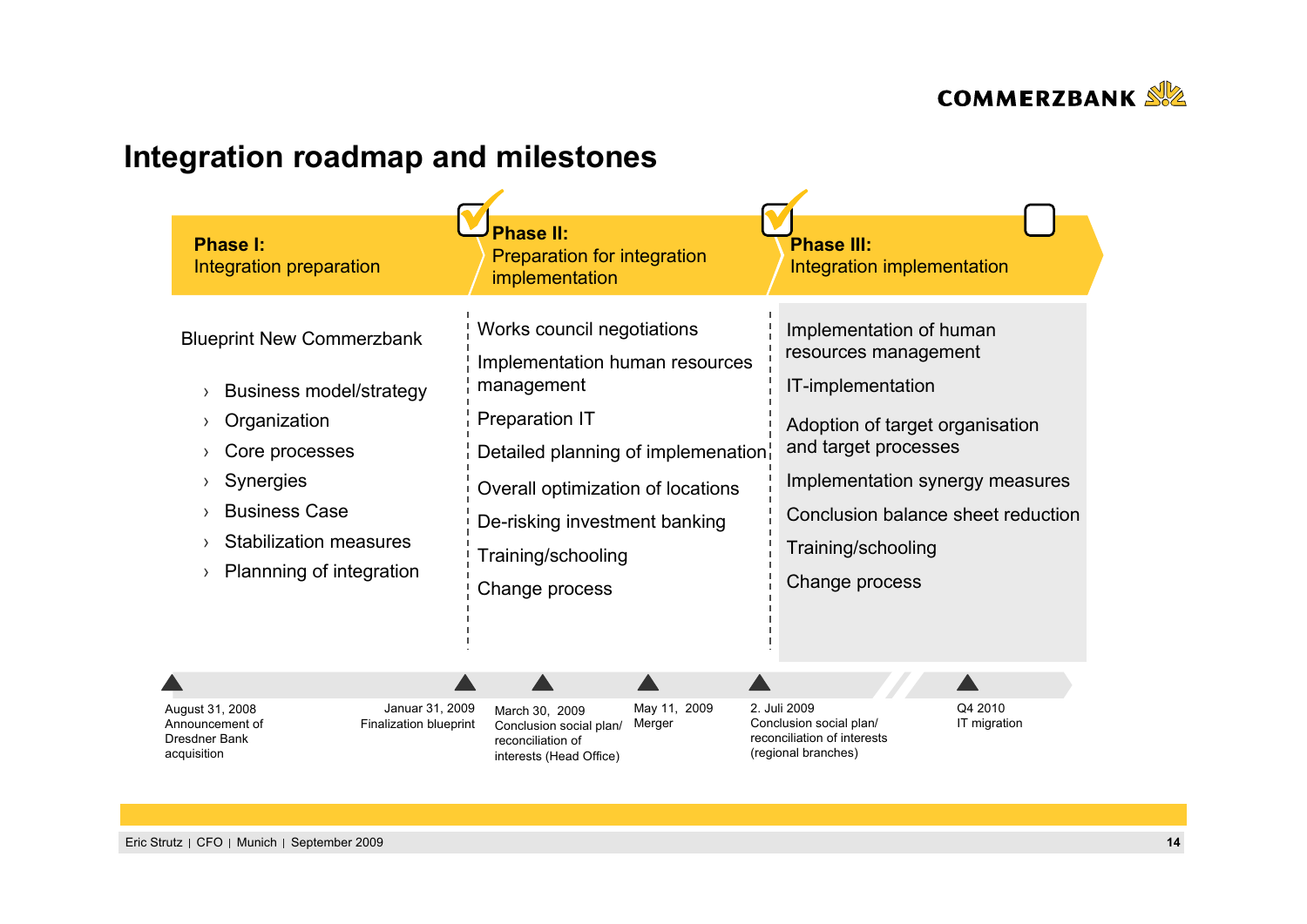

## **"Roadmap 2012" and objectives for the new Commerzbank**



\* Indicative derivation on the basis of a model for future capital management; calculation of group RoE on the basis of the sum of segment capital (not on the basis of shareholders' capital)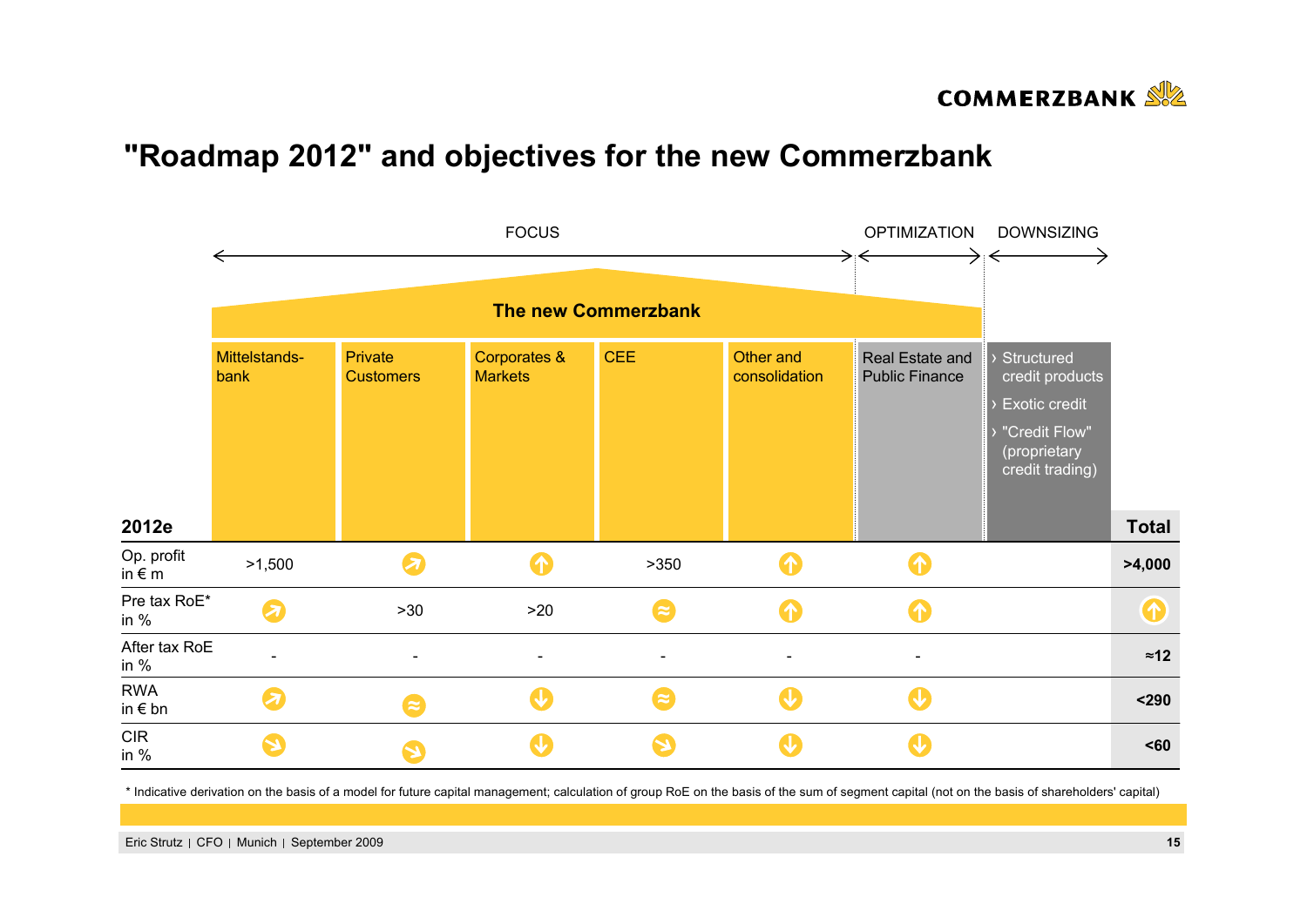

# **Our targets (1/3)**

| <b>Targets for 2009 achieved to date</b>                                                  | Targets for 2009 to 2011                                                 | Longer-term targets |  |  |  |
|-------------------------------------------------------------------------------------------|--------------------------------------------------------------------------|---------------------|--|--|--|
|                                                                                           | Completion of Dresdner Bank acquisition                                  |                     |  |  |  |
| Reconciliation of interests and social compensation plan for headquarters<br>in Frankfurt |                                                                          |                     |  |  |  |
| Recapitalization of the new Commerzbank (SoFFin)                                          |                                                                          |                     |  |  |  |
| New strategic orientation: "Roadmap 2012"                                                 |                                                                          |                     |  |  |  |
| Integration process on time                                                               |                                                                          |                     |  |  |  |
|                                                                                           | Total unused SoFFin guarantees of $\epsilon$ 10bn returned ahead of time |                     |  |  |  |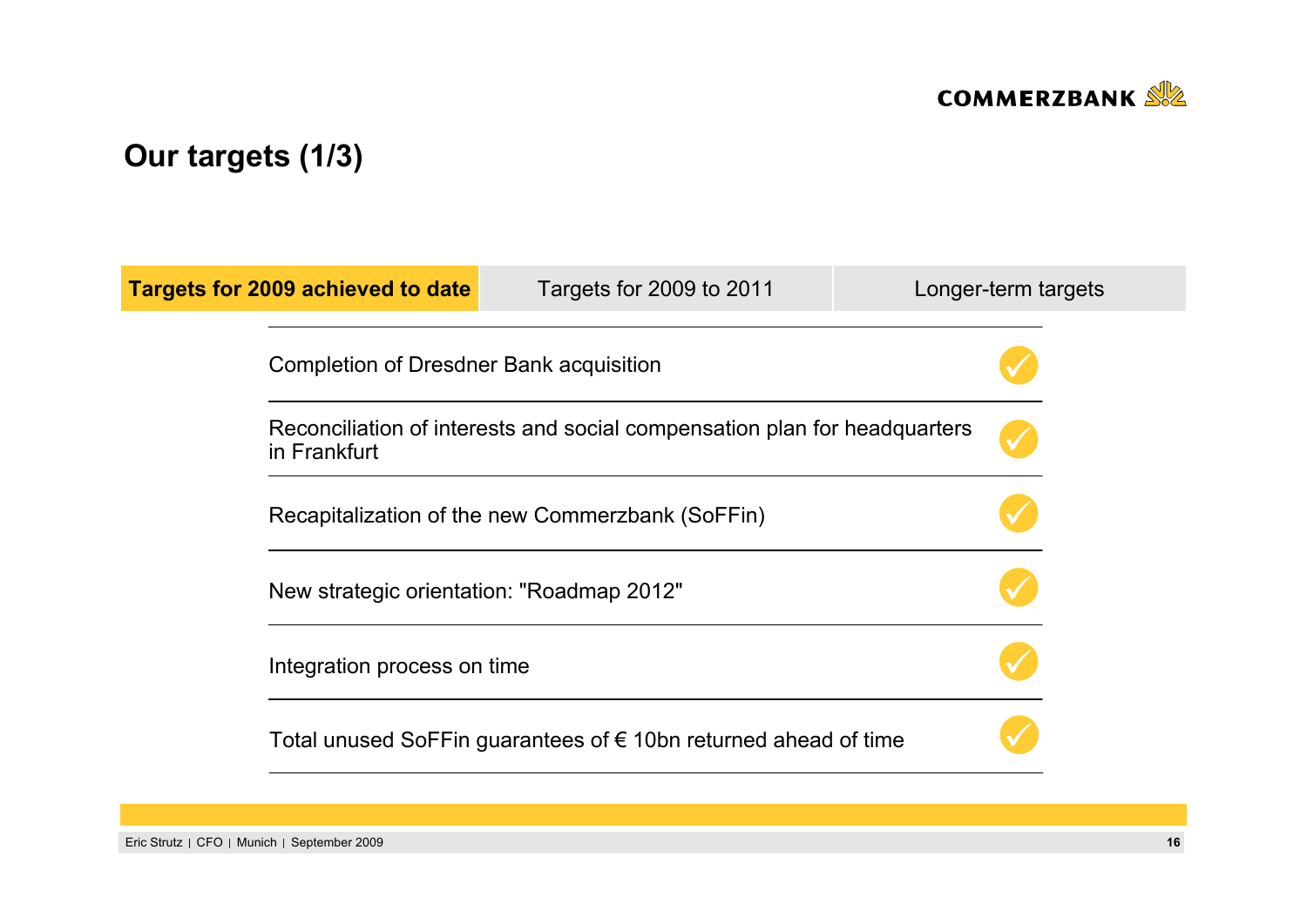

# **Our targets (2/3)**

| Targets for 2009 achieved to date            |                                                       | Targets for 2009 to 2011 |  | Longer-term targets |  |  |
|----------------------------------------------|-------------------------------------------------------|--------------------------|--|---------------------|--|--|
|                                              |                                                       |                          |  |                     |  |  |
|                                              | Reduction in operating expenses under $\epsilon$ 8 bn |                          |  | End-2010            |  |  |
| Brand integration completed (Dreba and CoBa) |                                                       |                          |  | End-2010            |  |  |
|                                              | Return to profitability (break-even before SoFFin)    |                          |  | 2011 at the latest  |  |  |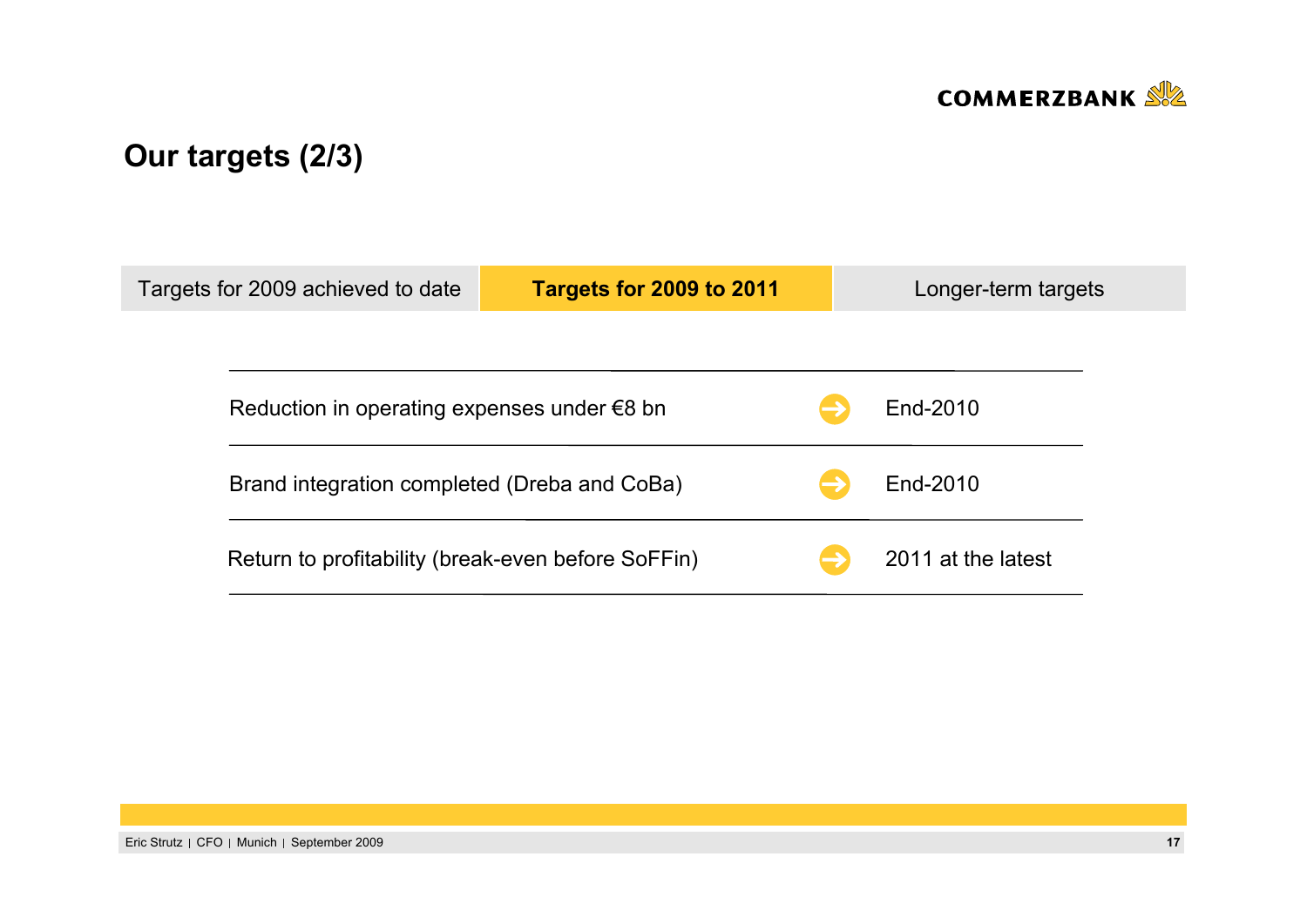

# **Our targets (3/3)**

| Targets for 2009 achieved to date                                                     | Targets for 2009 to 2011                                     |               | <b>Longer-term targets</b> |
|---------------------------------------------------------------------------------------|--------------------------------------------------------------|---------------|----------------------------|
|                                                                                       |                                                              |               |                            |
|                                                                                       |                                                              |               |                            |
| $\geq 4$ bn in sustainable operating profit                                           |                                                              |               | 2012                       |
| RoE target after tax 12%                                                              |                                                              |               |                            |
|                                                                                       | Reduction of RWAs to $\leq 290$ bn (before sale of Eurohypo) | $\rightarrow$ | 2012                       |
| Planned reduction of silent participations subject to<br>normalized market conditions |                                                              |               | 2012                       |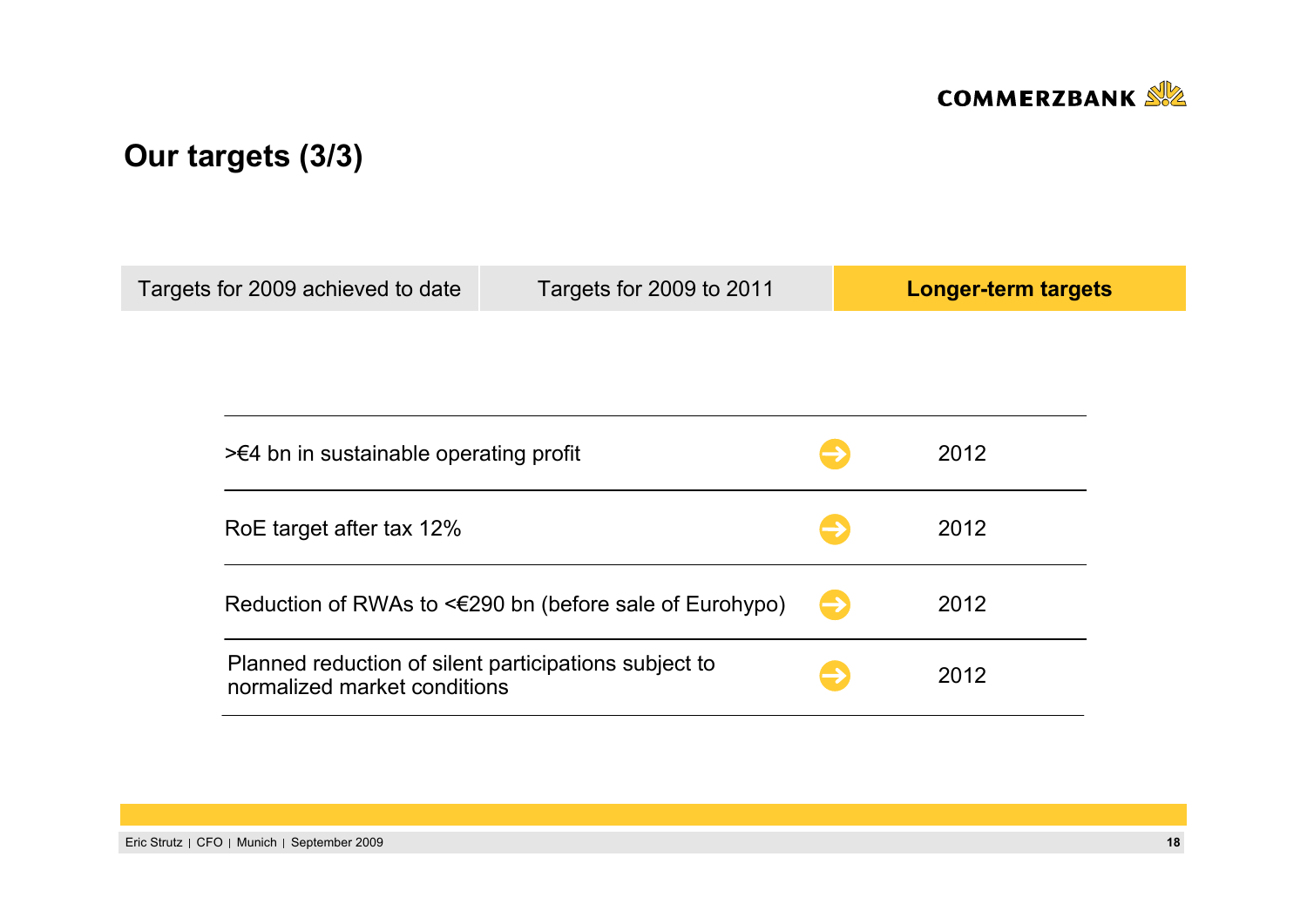

# **Outlook**

- Sentiment improved, but both institutional and private clients are still transacting less securities **1.**
- PRU with the right set up, shareholder-minded approach in reducing assets De-risking continues **2.**
- **3.**Integration of Dresdner Bank continues to be on high priority
- **4.**Cautious outlook due to the fragile market environment, but solid start in H2
- New segment reporting starting July 1st, restated figures will be delivered ahead Q3 disclosure **5.**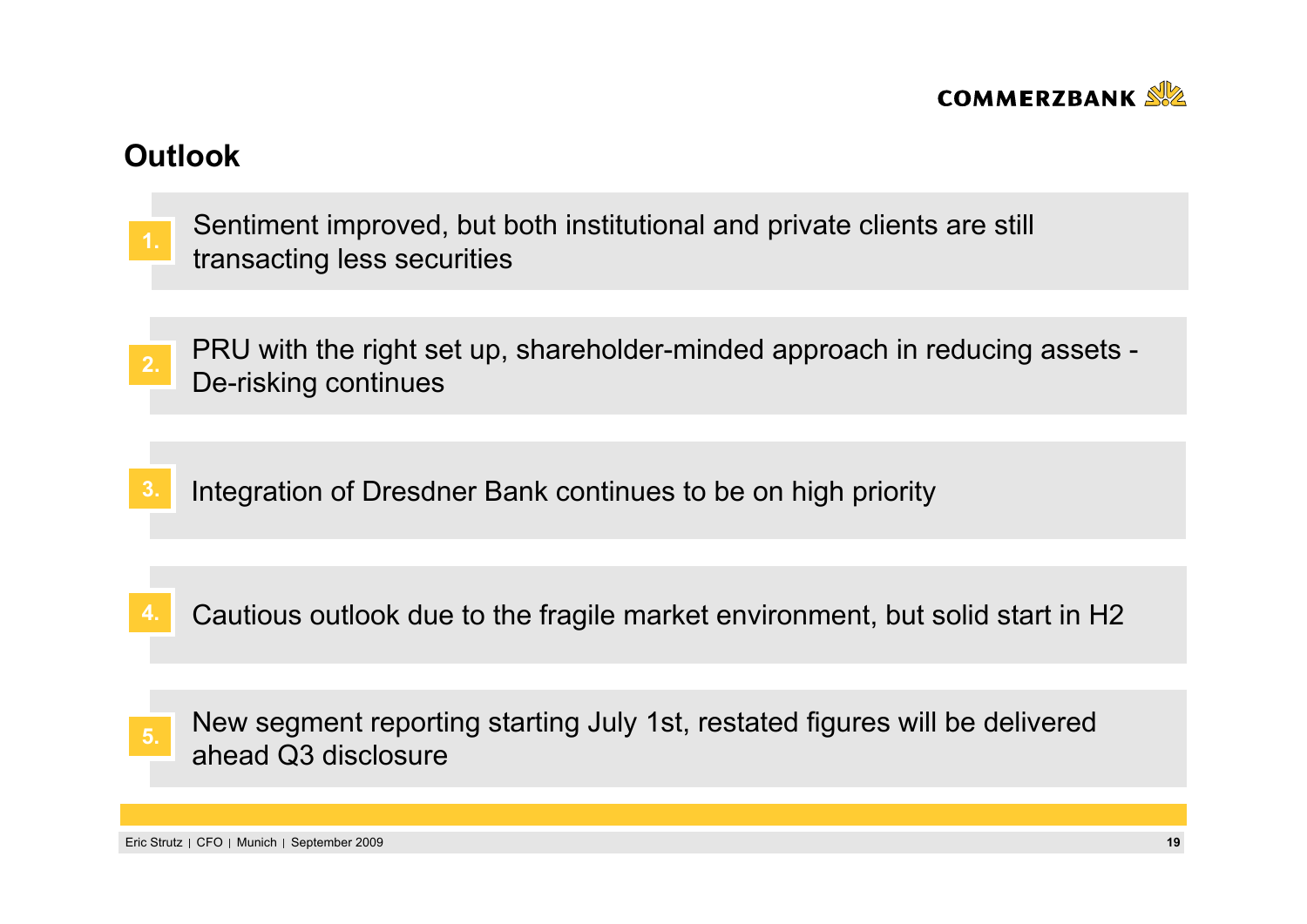

**Appendix 1: Q2 2009**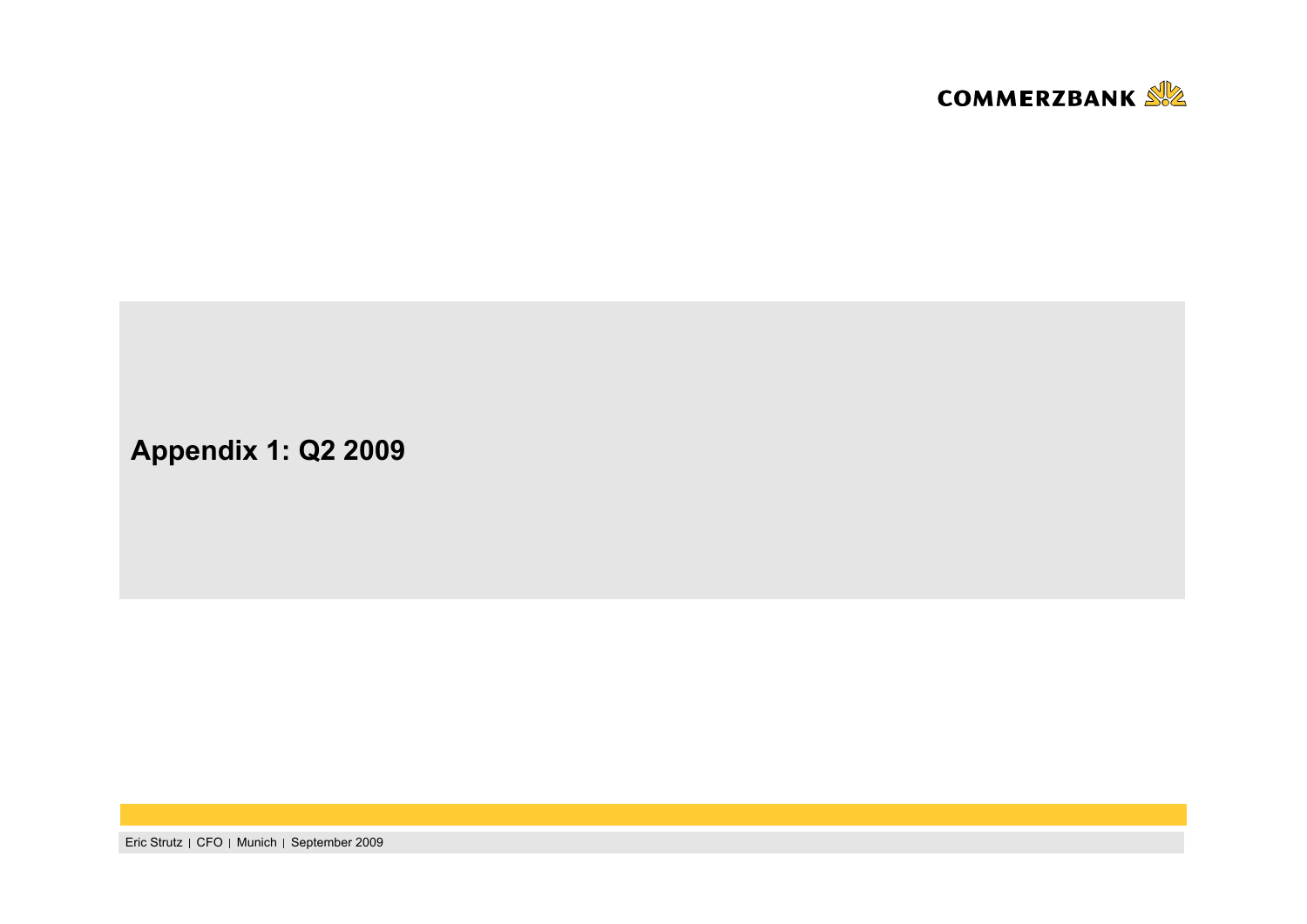

# **Q2 with reduced negative market effects**

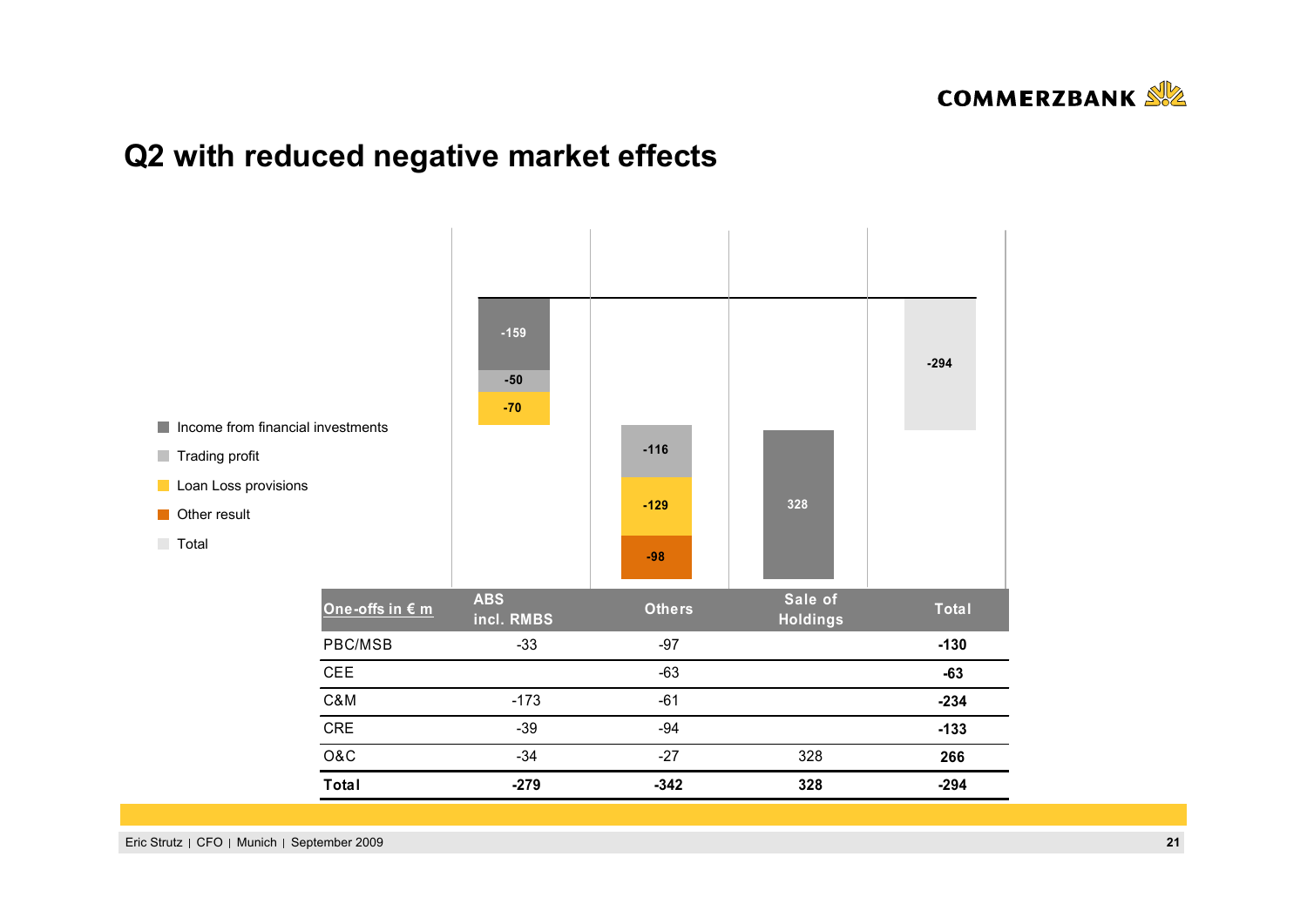

# **Loan loss provisions and exposure at default in 1st Half 2009**

|                               | <b>Commerzbank</b>                                                             |                                                                  |                                                                                                          |                                                           |                                                                                 |                             |              |
|-------------------------------|--------------------------------------------------------------------------------|------------------------------------------------------------------|----------------------------------------------------------------------------------------------------------|-----------------------------------------------------------|---------------------------------------------------------------------------------|-----------------------------|--------------|
|                               | <b>Private</b><br><b>Customers</b>                                             | <b>Mittelstandsbank</b>                                          | <b>Corporates</b><br>& Markets                                                                           | Central and<br><b>Eastern Europe</b>                      | Commercial<br><b>Real Estate</b>                                                | Others and<br>consolidation | <b>Total</b> |
| EaD<br>in $\epsilon$ bn       | 101                                                                            | 116                                                              | 267                                                                                                      | 22                                                        | 110                                                                             | 42                          | 659          |
| <b>LLP</b><br>in $\epsilon$ m | 161                                                                            | 309                                                              | 478                                                                                                      | 375                                                       | 507                                                                             | $\overline{7}$              | 1,837        |
| LLP ratio *<br>in bp of EaD   | 32                                                                             | 53                                                               | 36                                                                                                       | 341                                                       | 92                                                                              | 3                           | 56           |
|                               | > First effects of<br>negative market<br>environment<br>becoming<br>noticeable | > Increased<br>restructurings<br>and expected<br>credit defaults | > Reduction in<br>burdens due to<br>successful<br>restructurings<br>> Clear reduction<br>expected for H2 | > Trend reversal<br>can not be<br>foreseen short-<br>term | > Cluster risks due<br>to difficult<br>situation in<br>international<br>markets |                             |              |

**Risk provisions** for 2009 is to be expected on 2008 levels

In terms of impairment **charges arising from available-for-sale holdings and defaults in the trading book**, the current assumption for reaching the peak for the New Commerzbank was in 2008. A reduction for this area is expected in 2009 under our "realistic-case" scenario.

\* annualized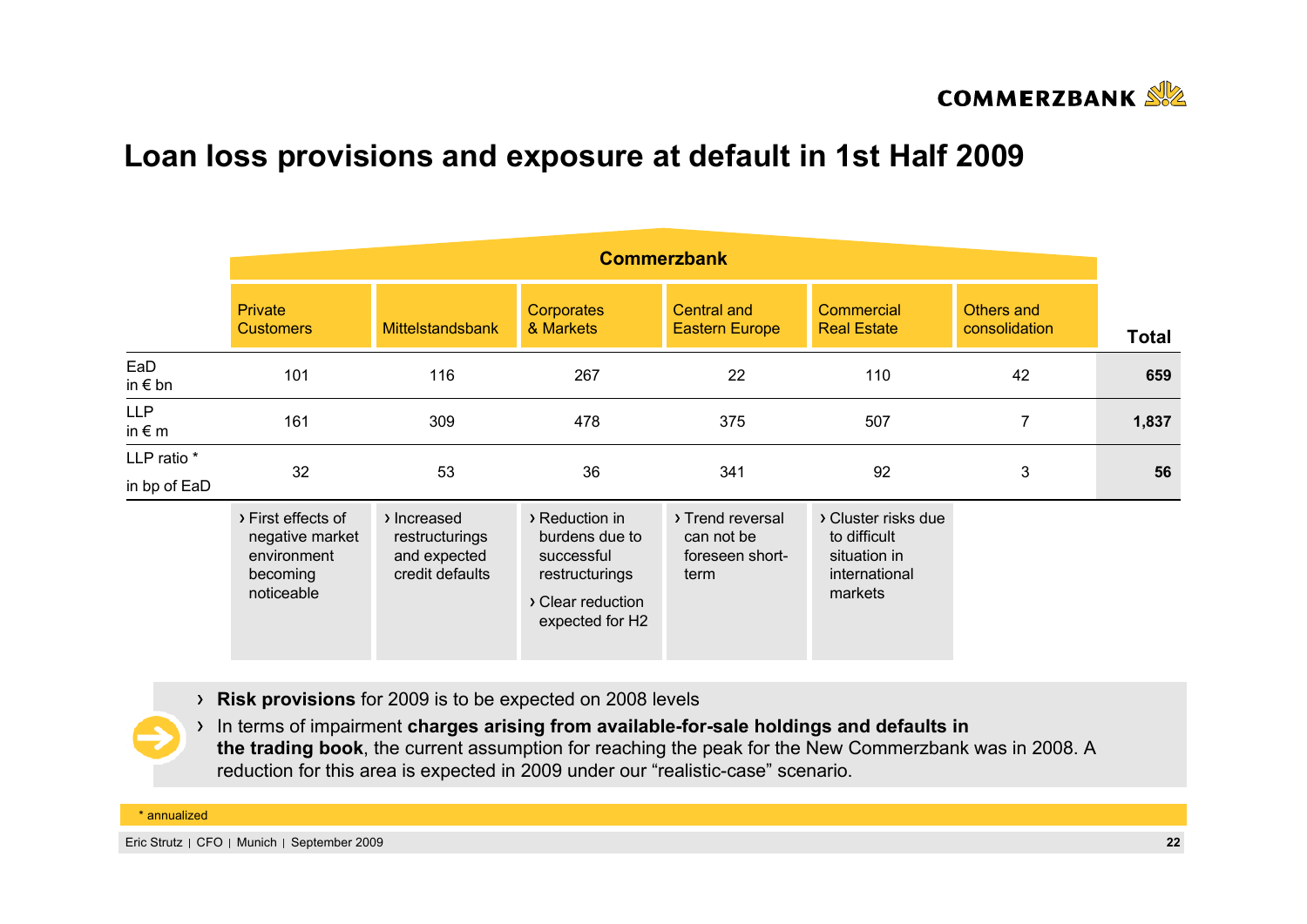

## **First cost synergies kicking in**

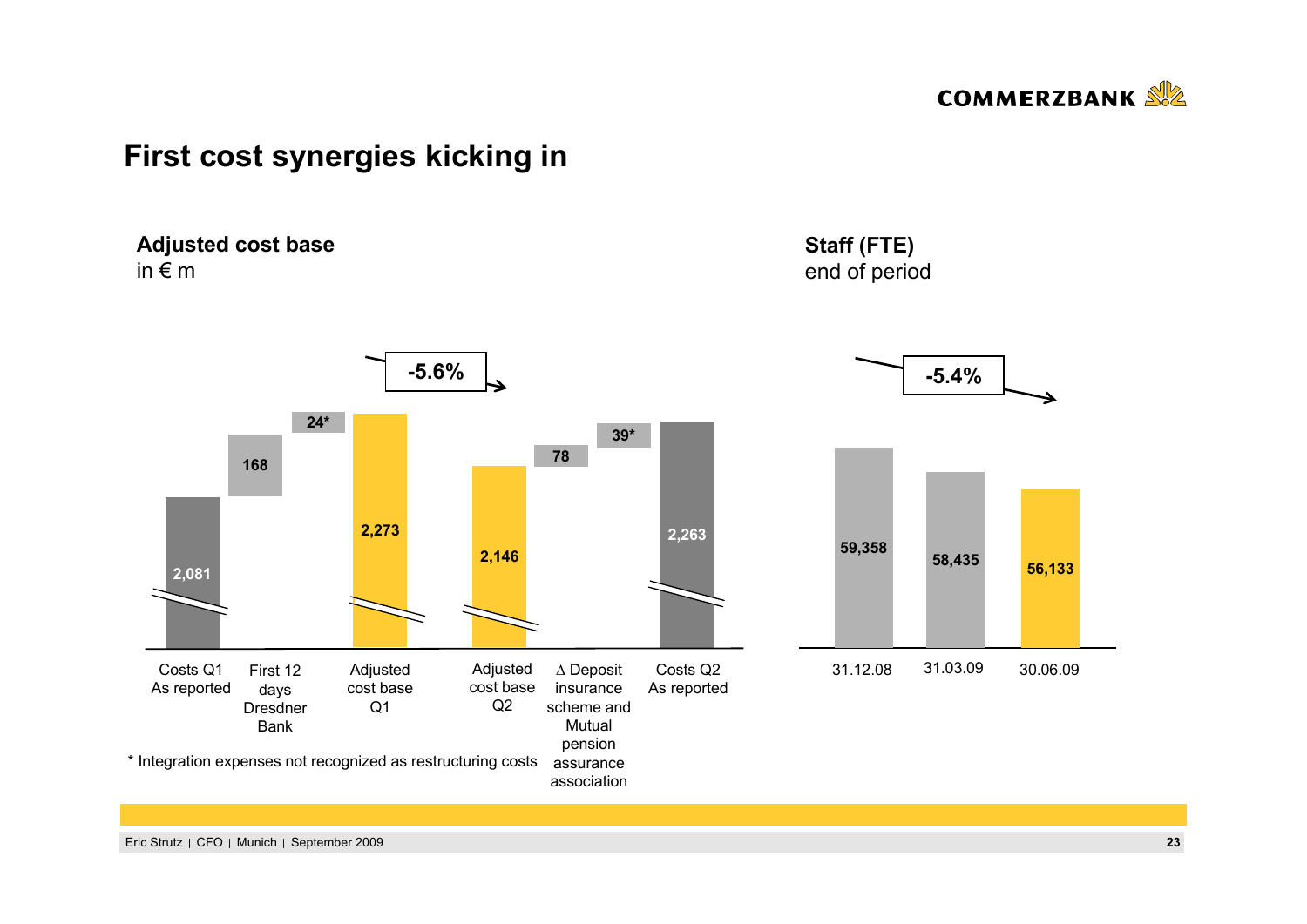

## **Operating profit & Net profit**



- Operating profit in Q2 was minus €201m
	- One-off effects of -€294m
- Pre-tax profit of minus €487m affected by restructuring charges (€216m) and goodwill impairment (€70m, CRE)
- Net profit is hit by tax charges due to
	- No loss activation in US, UK and Spain
	- Impairment on DTA of Eurohypo New York (€41m)

■ Operating profit ■ Net profit attributable to Commerzbank shareholders and SoFFin

\* 2008 pro-forma \*\* first 12 days result of Dresdner Bank is not accounted but included in PPA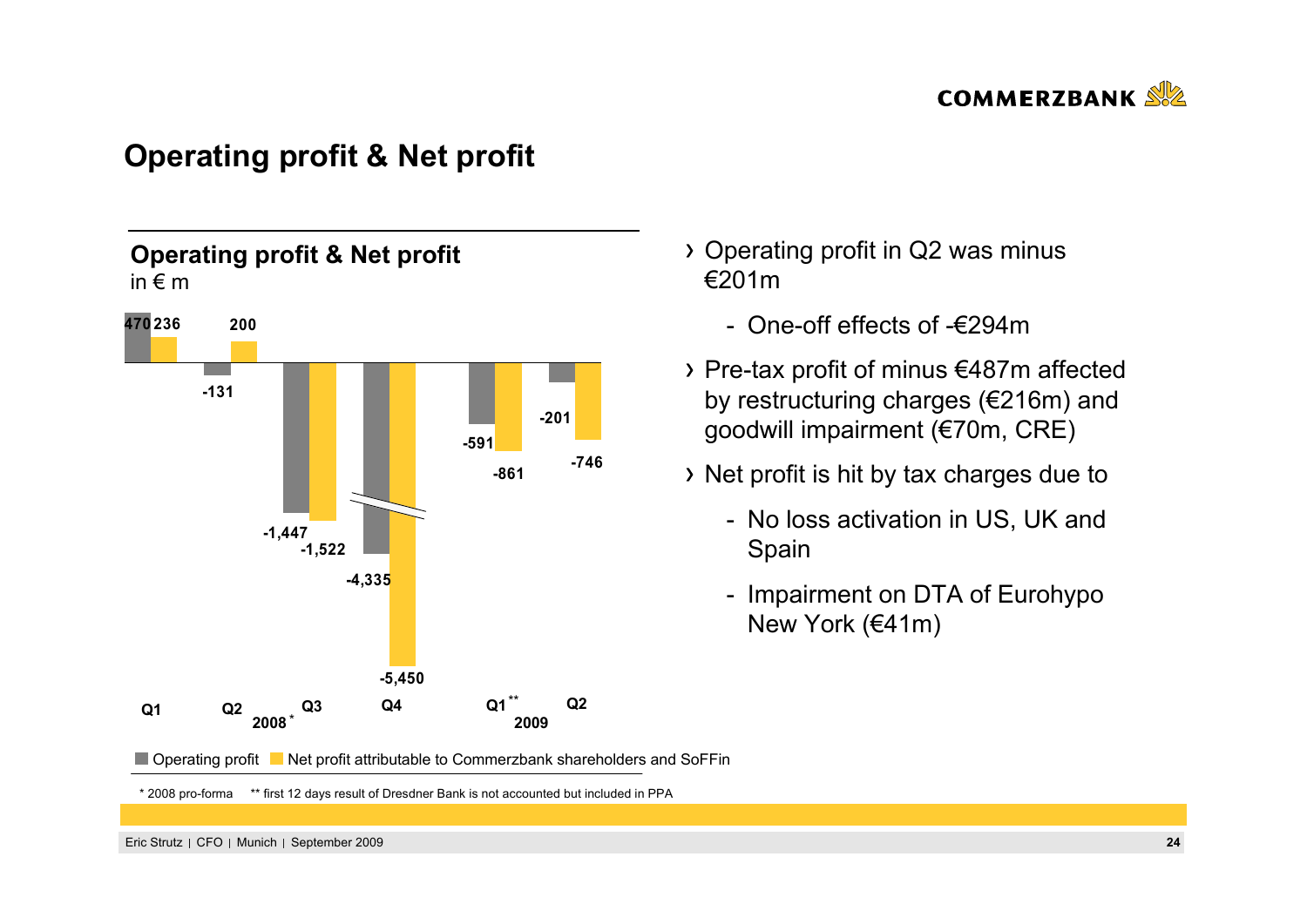

# **Balance Sheet Leverage Ratio**

| $(in \in m)$                         | 31.12.2008 pro-forma | 30.06.2009 |
|--------------------------------------|----------------------|------------|
| <b>Equity</b>                        | 21,122               | 29,147     |
|                                      |                      |            |
| <b>Total Assets</b>                  | 1,045,612            | 911,815    |
| Derivatives netting                  | $-10,708$            | $-12,854$  |
| Trading assets / liabilities netting | $-256,523$           | $-209,594$ |
| Deferred taxes netting               | $-3,000$             | $-3,676$   |
| Other assets / liabilities netting   | $-8,499$             | $-7,031$   |
| <b>Total Adjusted Assets</b>         | 766,882              | 678,660    |
|                                      |                      |            |
| <b>Leverage Ratio</b>                | 36                   | 23         |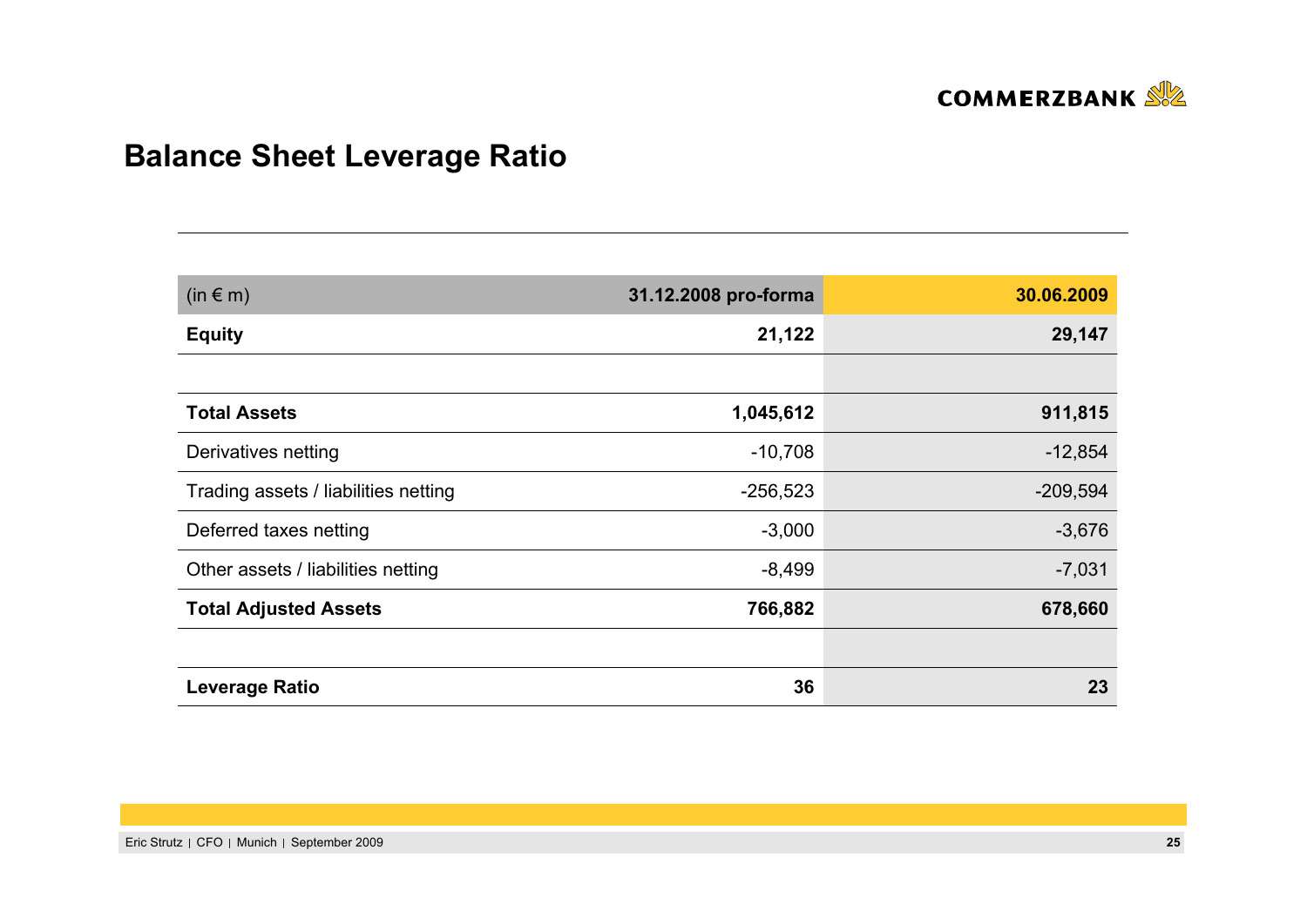

# **Client deposits remain on high level - funding plan already completed**



- Retail deposit volume growth offset by reduction in overnight deposits from foreign corporate customers in Q2
- Funding volume of €22bn by September, predominantly unsecured issues

```
1) Only retail and corporate customers
```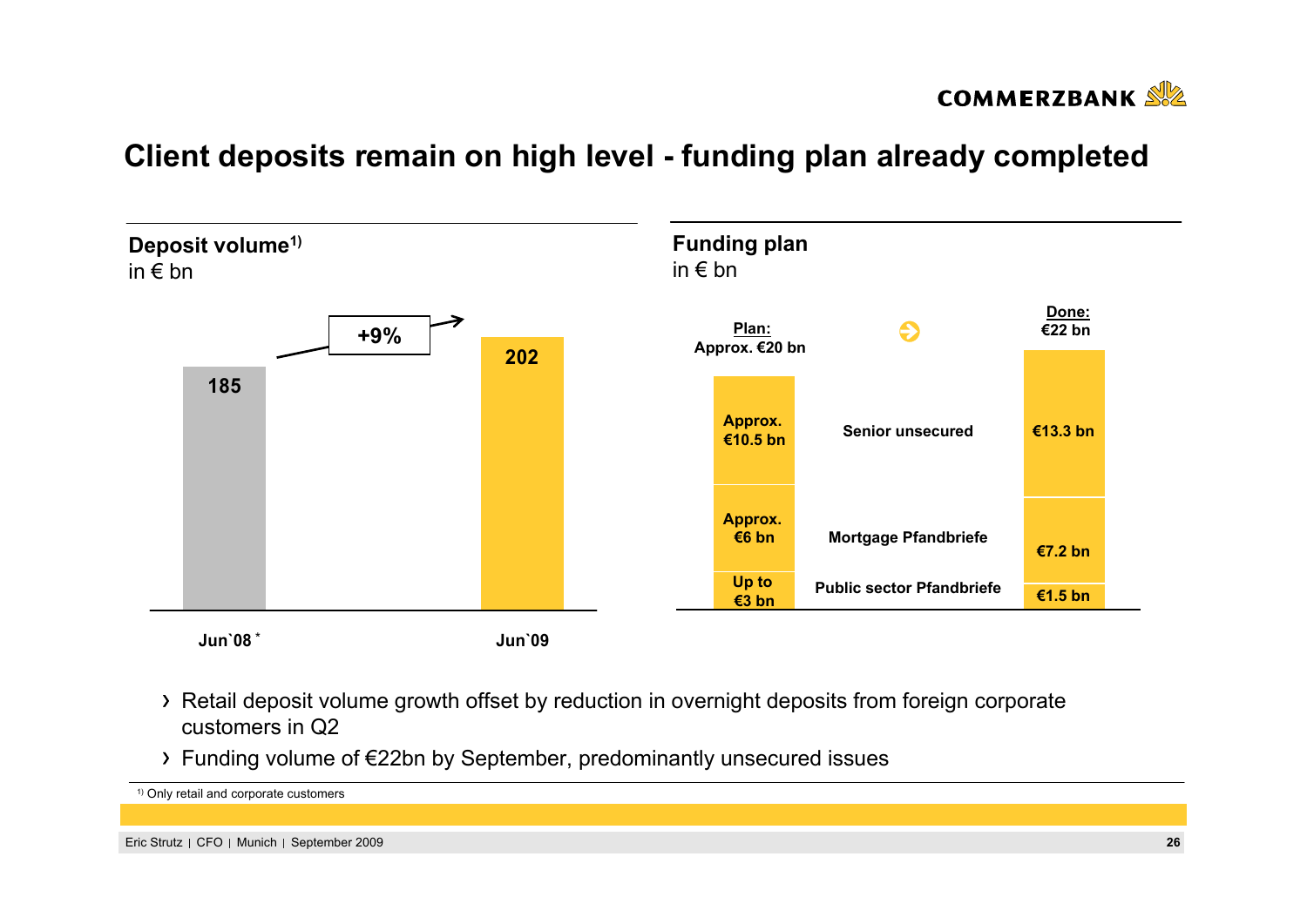

## **Germany: Strong second half of the year ahead, but slow-down in 2010**

### **Forecast for 2009/2010**

- The most severe recession of the last 60 years is over, in the 2nd quarter real GDP rose 0.3% q-o-q.
- Foreign demand is recovering significantly, and firms has started to rebuild their inventories. Additional impulses come from the fiscal packages, especially the scrapping incentive for old cars. We will see strong growth in H2.
- In 2010, there will be significant impulses from ECB's strong interest rate cuts, which will take effect starting around the turn of the year with the usual lag of 4 quarters (see right-hand-side chart).
- Nevertheless, the recovery will loose some momentum, since in many industrial countries the correction of the exaggerations of the past (boom in the construction sector, strong increase of indebtedness of firms and private households) will have to go on. This will slow down German exports to these countries.



**Germany: Stabilization after the slump**

#### **Germany: Monetary policy impacts 2010** Investment in machinery and equipment, real, change year-on-year, 3 quarter averages

Real interest rate: 3-month EURIBOR less core inflation (ex food, energy and taxes), +4 quarters



Source: Commerzbank Economic Research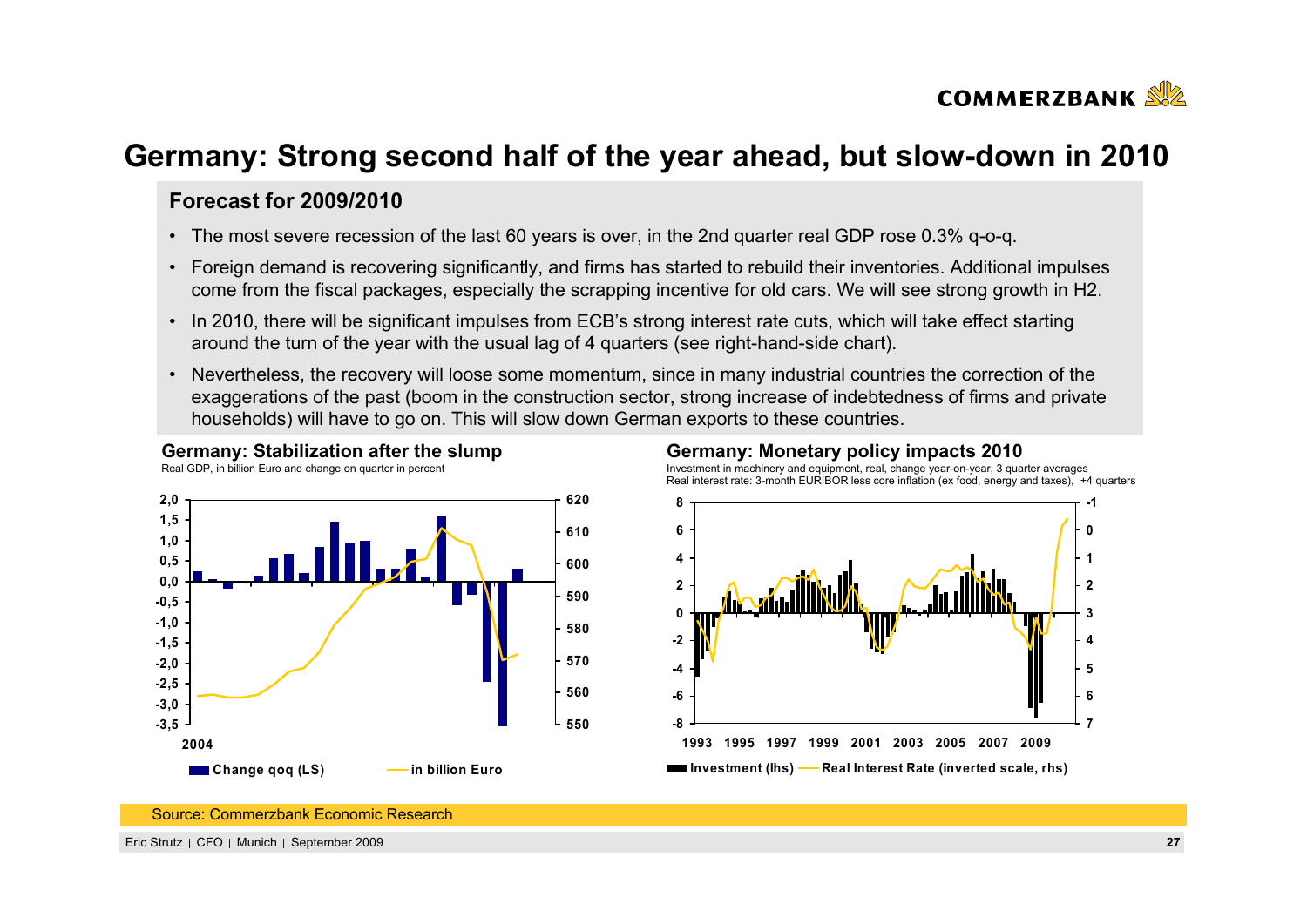

# **Appendix 2: Segmental reporting**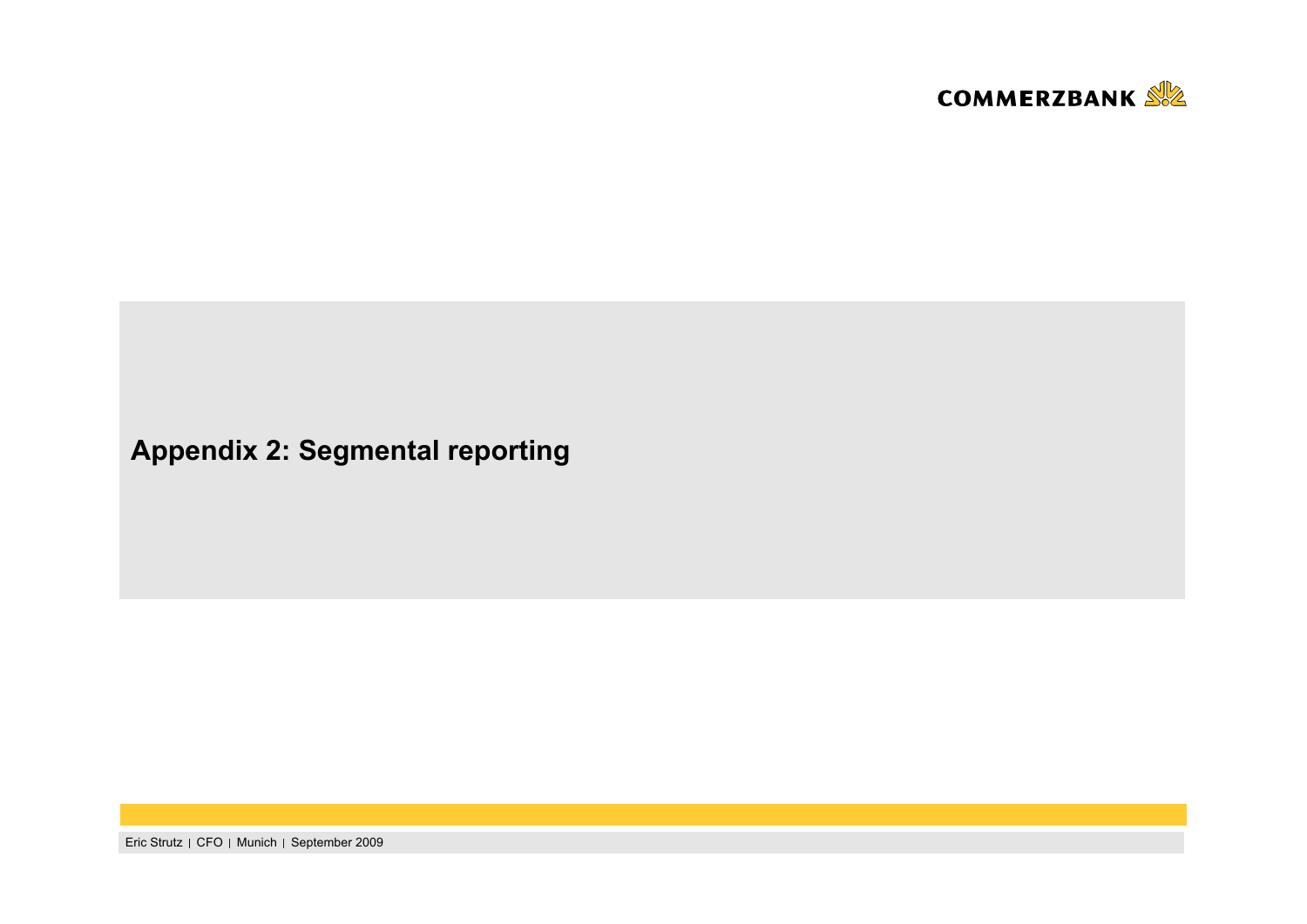

# **Commerzbank Group**

| in $\epsilon$ m                             | Q1 2008      | Q2 2008      | H1 2008 | Q3 2008  | Q4 2008                  | Q1 2009  | Q <sub>2</sub> 2009 | H1 2009  |
|---------------------------------------------|--------------|--------------|---------|----------|--------------------------|----------|---------------------|----------|
| Net interest income                         | 1,491        | 1,762        | 3,253   | 1,722    | 2,245                    | 1,692    | 1,838               | 3,530    |
| Provision for possible loan losses          | $-191$       | $-488$       | $-679$  | $-898$   | $-1,976$                 | $-844$   | $-993$              | $-1,837$ |
| Net interest income after provisioning      | 1,300        | 1,274        | 2,574   | 824      | 269                      | 848      | 845                 | 1,693    |
| Net commission income                       | 1,180        | 1,205        | 2,385   | 1,227    | 1,064                    | 850      | 947                 | 1,797    |
| Trading profit                              | $-247$       | $-246$       | $-493$  | $-660$   | $-3,476$                 | $-523$   | 93                  | $-430$   |
| Net investment income                       | 467          | 1            | 468     | $-283$   | $-104$                   | 386      | 172                 | 558      |
| Other result                                | 45           | 52           | 97      | $-64$    | $-151$                   | $-71$    | 5                   | $-66$    |
| Revenue before LLP                          | 2,936        | 2,774        | 5,710   | 1,942    | $-422$                   | 2,334    | 3,055               | 5,389    |
| Revenue after LLP                           | 2,745        | 2,286        | 5.031   | 1,044    | $-2,398$                 | 1,490    | 2,062               | 3,552    |
| Operating expenses                          | 2,275        | 2,417        | 4,692   | 2,491    | 1,937                    | 2,081    | 2,263               | 4,344    |
| Operating profit                            | 470          | $-131$       | 339     | $-1,447$ | $-4,335$                 | $-591$   | $-201$              | $-792$   |
| Impairments of goodwill                     | $\mathbf{0}$ | $\mathbf{0}$ | 0       | 0        | 39                       | 0        | 70                  | 70       |
| Restructuring expenses                      | 25           | $\mathbf{0}$ | 25      | 0        | 0                        | 289      | 216                 | 505      |
| Pre-tax profit                              | 445          | $-131$       | 314     | $-1,447$ | $-4,374$                 | $-880$   | $-487$              | $-1,367$ |
|                                             |              |              |         |          |                          |          |                     |          |
| <b>Investors Capital</b>                    | 14,477       | 14,607       | 14,542  | 14,863   | 15,125                   | 23,671   | 26,799              | 25,235   |
| Operating return on equity (%)              | 13.0%        | $-3.6%$      | 4.7%    | $-38.9%$ | $\overline{\phantom{a}}$ | $-10.0%$ | $-3.0%$             | $-6.3%$  |
| Cost/income ratio in operating business (%) | 77.5%        | 87.1%        | 82.2%   | 128.3%   | $\overline{\phantom{a}}$ | 89.2%    | 74.1%               | 80.6%    |
| Return on equity of pre-tax profit (%)      | 12.3%        | $-3.6%$      | 4.3%    | $-38.9%$ | $\overline{\phantom{a}}$ | $-14.9%$ | $-7.3%$             | $-10.8%$ |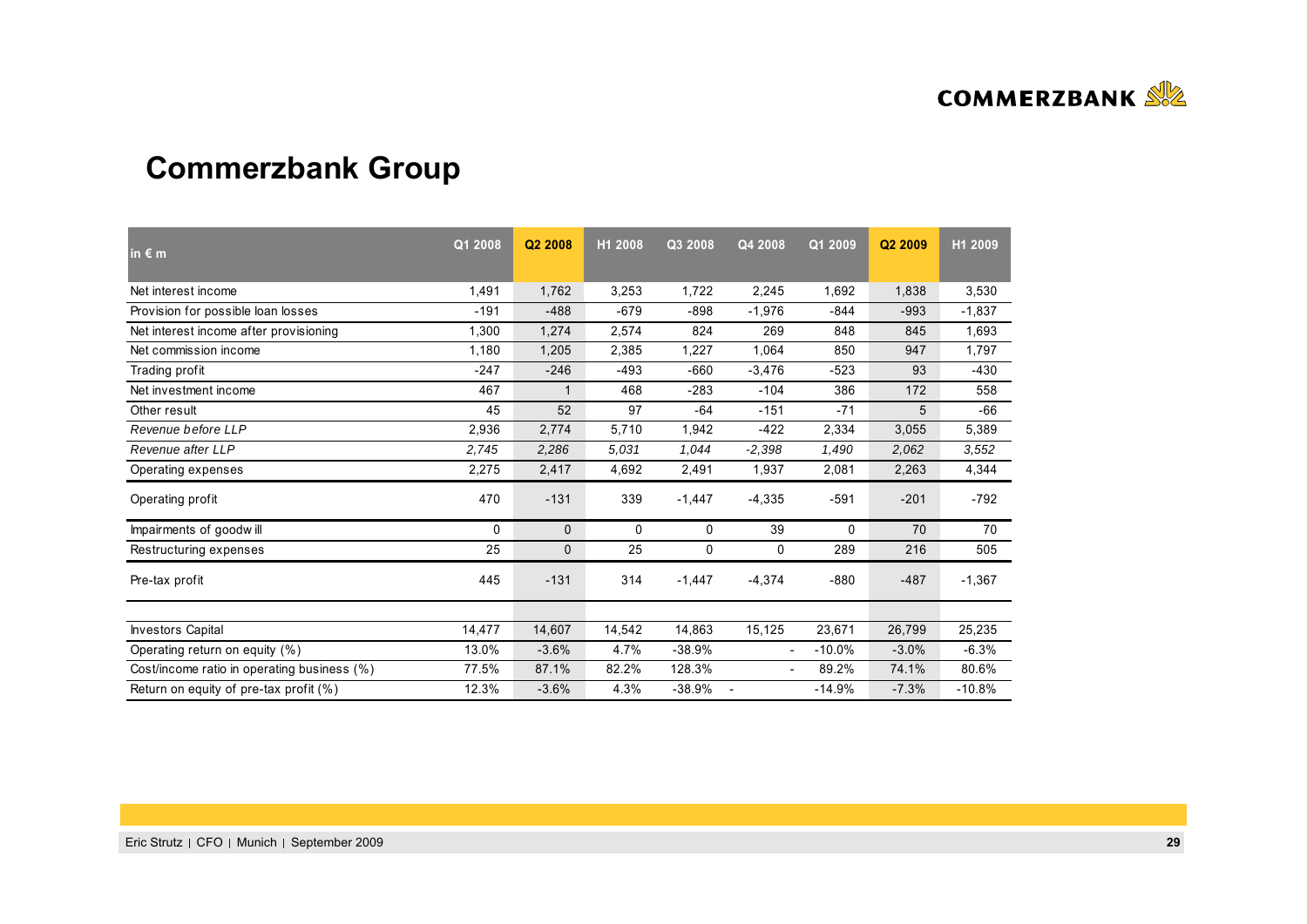

# **Private Customers with stable revenues and constant customer growth**



| Main P&L items <sup>1</sup> |         |       |       |        |        |
|-----------------------------|---------|-------|-------|--------|--------|
| in $\epsilon$ m             | $Q2$ 08 | Q1`09 | Q2'09 | H1`08  | H1`09  |
| Net interest income         | 617     | 595   | 605   | 1,219  | 1,200  |
| Risk provisioning           | $-55$   | $-65$ | $-96$ | $-100$ | $-161$ |
| Commission income           | 684     | 504   | 534   | 1,405  | 1,038  |
| Trading profit              | 1       | 3     | $-3$  | 2      | 0      |
| Net investment income       | -5      | $-2$  | $-9$  | -8     | $-11$  |
| Operating expenses          | 1,037   | 985   | 965   | 2,040  | 1,950  |
| <b>Operating profit</b>     | 200     | 48    | 50    | 469    | 98     |

|                                              |      | Q2`08 Q2`09 H1`08 H1`09 |      |       |
|----------------------------------------------|------|-------------------------|------|-------|
| $\varnothing$ equity ( $\in$ m)              |      | 3,015 2,584 3,041 2,623 |      |       |
| Op. $RoE^*(% )$                              | 26.5 | 7.7                     | 30.8 | 7.5   |
| CIR(%)                                       | 80.2 | 86.9                    | 78.2 | 88.3  |
| $\varnothing$ Q2 equity<br>allocation within |      |                         |      | 11.2% |

|  | > NII stable despite low interest rate level |  |  |  |  |  |
|--|----------------------------------------------|--|--|--|--|--|
|--|----------------------------------------------|--|--|--|--|--|

- > Increased risk provisioning reflects market environment
- Commission income improved vs. Q1 level following slightly higher market activities
- > Operating expenses under control
- 73.000 new clients

\*annualized

Group

All operating segments on a full period base, Q1/09-12-day-effect will be adjusted in O&C

Eric Strutz CFO Munich September 2009 **30**

Adjusted operating profit 12008 pro-forma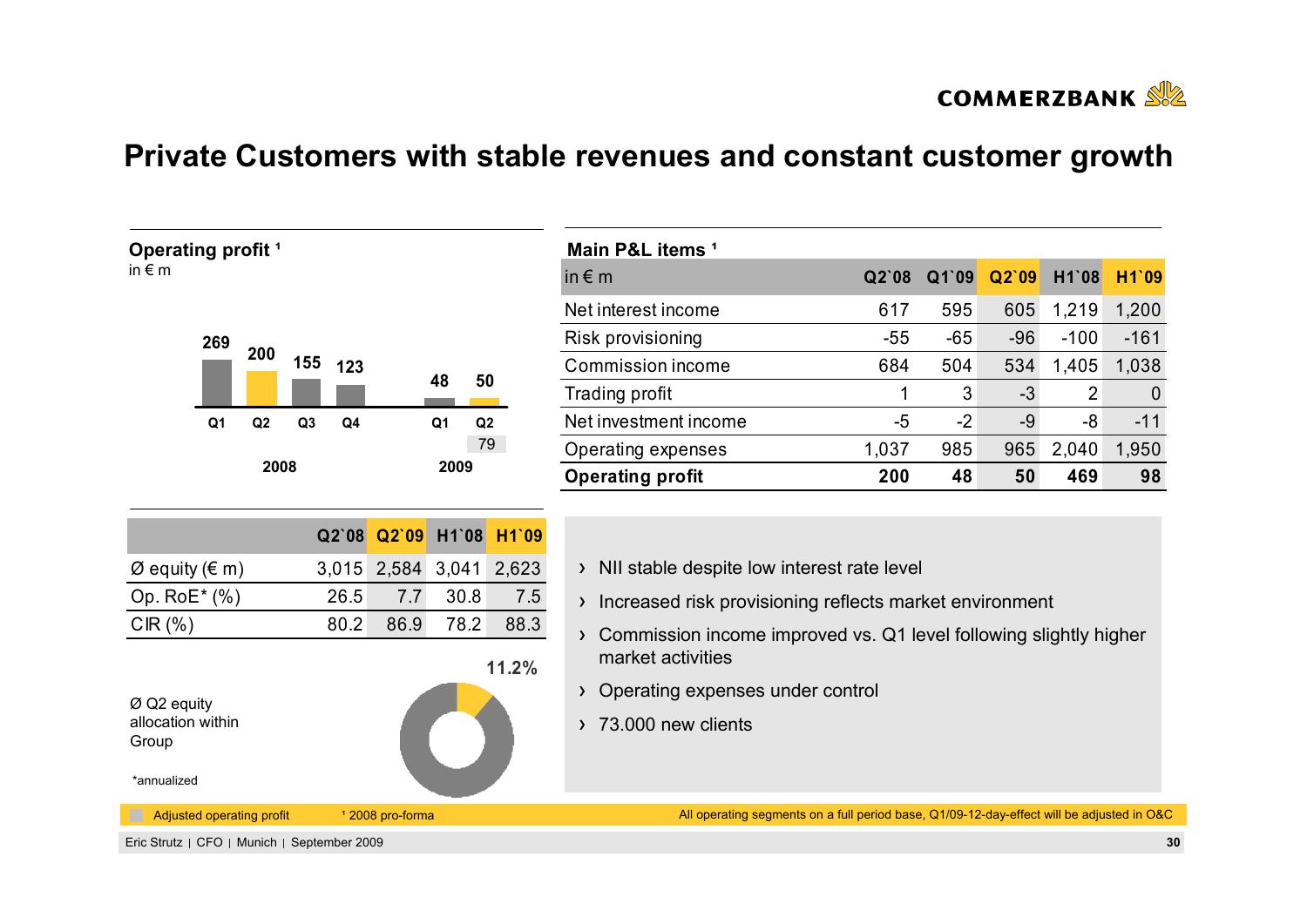

### **Private Customers**

| in $\epsilon$ m                             | Q1 2008      | Q2 2008      | H1 2008        | Q3 2008 | Q4 2008 | Q1 2009  | Q <sub>2</sub> 2009 | H1 2009 |
|---------------------------------------------|--------------|--------------|----------------|---------|---------|----------|---------------------|---------|
| Net interest income                         | 602          | 617          | 1,219          | 622     | 639     | 595      | 605                 | 1,200   |
| Provision for possible loan losses          | $-45$        | $-55$        | $-100$         | $-57$   | $-55$   | $-65$    | $-96$               | $-161$  |
| Net interest income after provisioning      | 557          | 562          | 1,119          | 565     | 584     | 530      | 509                 | 1,039   |
| Net commission income                       | 721          | 684          | 1,405          | 623     | 516     | 504      | 534                 | 1,038   |
| Trading profit                              |              | 1            | $\overline{2}$ | -4      | 34      | 3        | -3                  | 0       |
| Net investment income                       | $-3$         | $-5$         | -8             | $-15$   | $-15$   | $-2$     | -9                  | $-11$   |
| Other result                                | $-4$         | $-4$         | -8             | $-15$   | $-53$   | $-2$     | $-16$               | $-18$   |
| Revenue before LLP                          | 1,317        | 1,293        | 2,610          | 1,211   | 1,121   | 1,098    | 1,111               | 2,209   |
| Revenue after LLP                           | 1,272        | 1,238        | 2,510          | 1,154   | 1,066   | 1,033    | 1,015               | 2,048   |
| Operating expenses                          | 1,003        | 1,037        | 2,040          | 1,000   | 942     | 985      | 965                 | 1,950   |
| Operating profit                            | 269          | 200          | 469            | 155     | 123     | 48       | 50                  | 98      |
| Impairments of goodwill                     | $\mathbf{0}$ | $\mathbf{0}$ | 0              | 0       | 0       | $\Omega$ | $\Omega$            | 0       |
| Restructuring expenses                      | -6           | 1            | $-5$           | $-3$    | $-14$   | 51       | 43                  | 94      |
| Pre-tax profit                              | 275          | 199          | 474            | 158     | 137     | $-3$     | $\overline{7}$      | 4       |
|                                             |              |              |                |         |         |          |                     |         |
| Average equity tied up                      | 3,068        | 3,015        | 3,041          | 2,975   | 2,807   | 2,661    | 2,584               | 2,623   |
| Operating return on equity (%)              | 35.1%        | 26.5%        | 30.8%          | 20.8%   | 17.5%   | 7.2%     | 7.7%                | 7.5%    |
| Cost/income ratio in operating business (%) | 76.2%        | 80.2%        | 78.2%          | 82.6%   | 84.0%   | 89.7%    | 86.9%               | 88.3%   |
| Return on equity of pre-tax profit (%)      | 35.9%        | 26.4%        | 31.2%          | 21.2%   | 19.5%   | $-0.5%$  | 1.1%                | 0.3%    |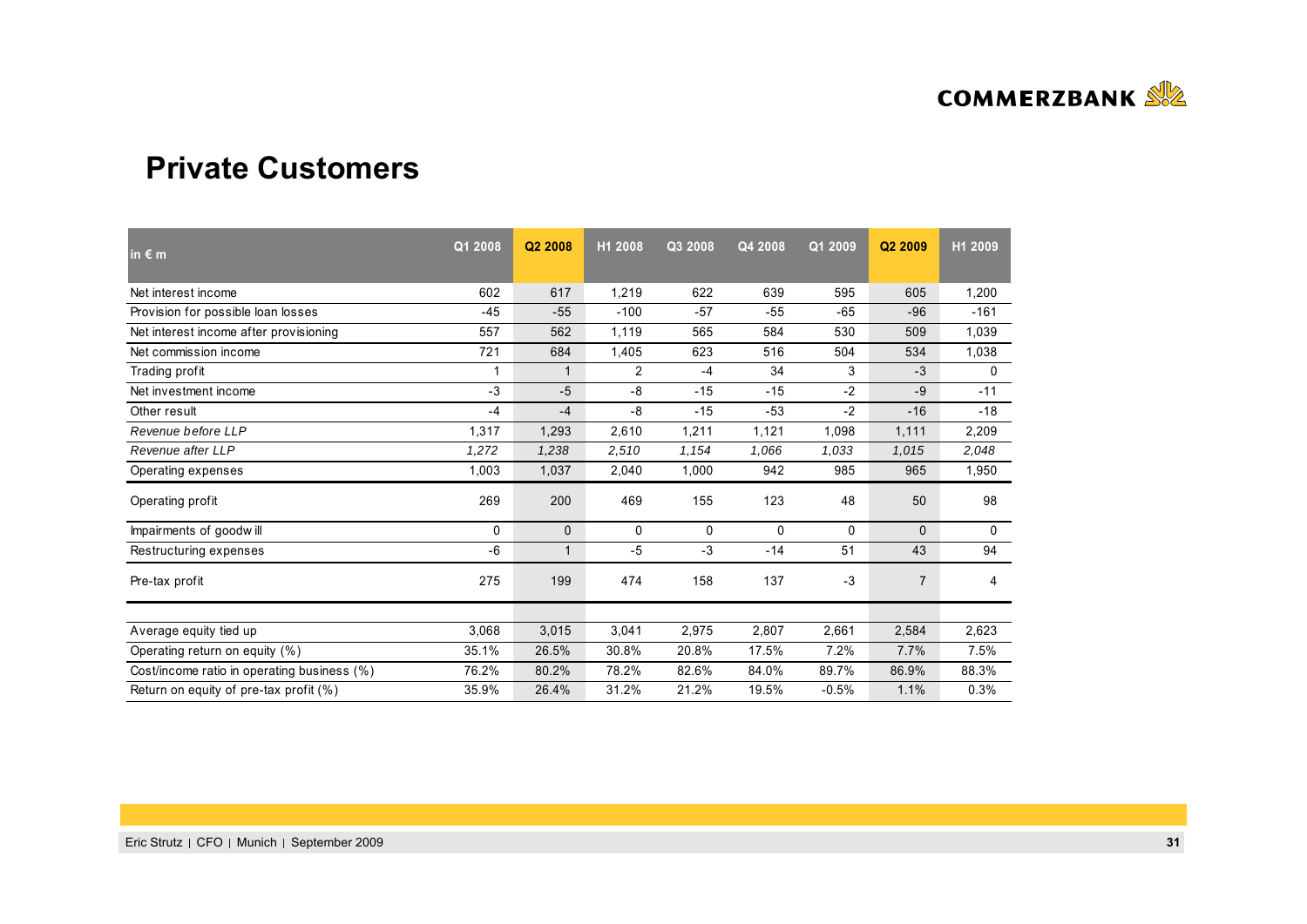

# **Mittelstandsbank with stable results in operating business also in Q2**



| Main P&L items <sup>1</sup> |       |       |        |       |        |
|-----------------------------|-------|-------|--------|-------|--------|
| in $\epsilon$ m             | Q2'08 | Q1`09 | Q2'09  | H1`08 | H1`09  |
| Net interest income         | 460   | 547   | 542    | 913   | 1,089  |
| Risk provisioning           | $-33$ | -90   | $-219$ | -43   | $-309$ |
| Commission income           | 256   | 237   | 210    | 496   | 447    |
| Trading profit              | 1     | 12    | -4     | 20    | 8      |
| Net investment income       | -11   | -4    | $-33$  | $-16$ | $-37$  |
| Operating expenses          | 321   | 324   | 333    | 653   | 657    |
| <b>Operating profit</b>     | 361   | 325   | 156    | 725   | 481    |

- $\rightarrow$  NII remains on high level, mainly driven by improved margins in lending business
- Risk provisions more than 2x higher q-o-q due to economic environment
- Operating expenses maintained despite one-off items

All operating segments on a full period base, Q1/09-12-day-effect will be adjusted in O&C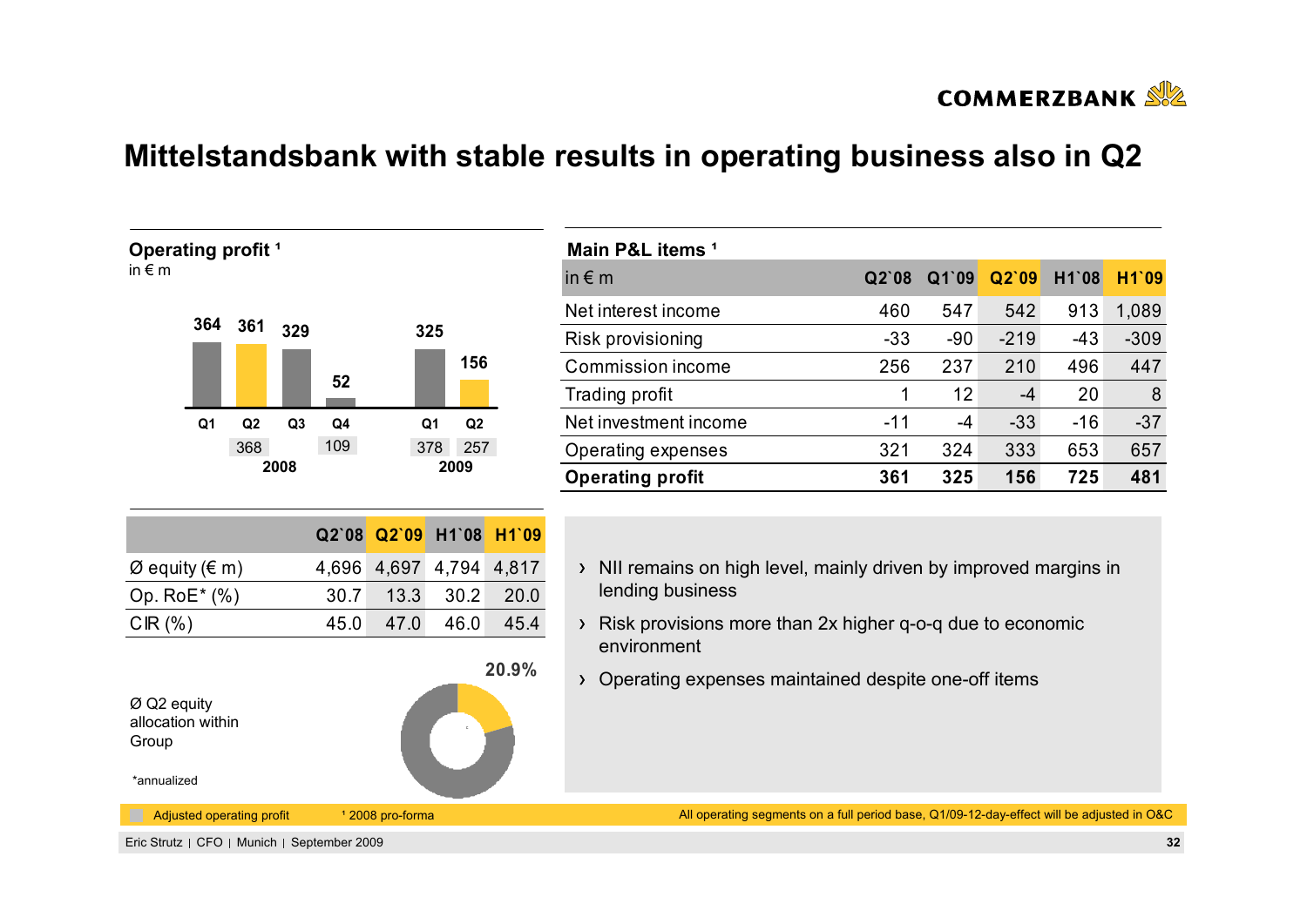

### **Mittelstandsbank**

| in $\epsilon$ m                             | Q1 2008      | Q <sub>2</sub> 2008 | H1 2008 | Q3 2008        | Q4 2008 | Q1 2009  | Q <sub>2</sub> 2009 | H1 2009 |
|---------------------------------------------|--------------|---------------------|---------|----------------|---------|----------|---------------------|---------|
| Net interest income                         | 453          | 460                 | 913     | 514            | 539     | 547      | 542                 | 1,089   |
| Provision for possible loan losses          | $-10$        | $-33$               | $-43$   | $-89$          | $-423$  | $-90$    | $-219$              | $-309$  |
| Net interest income after provisioning      | 443          | 427                 | 870     | 425            | 116     | 457      | 323                 | 780     |
| Net commission income                       | 240          | 256                 | 496     | 222            | 282     | 237      | 210                 | 447     |
| Trading profit                              | 19           | $\mathbf 1$         | 20      | 4              | 20      | 12       | $-4$                | 8       |
| Net investment income                       | $-5$         | $-11$               | $-16$   |                | $-3$    | $-4$     | $-33$               | $-37$   |
| Other result                                | 0            | 8                   | 8       | $\overline{2}$ | $-104$  | $-53$    | $-7$                | $-60$   |
| Revenue before LLP                          | 707          | 714                 | 1,421   | 743            | 734     | 739      | 708                 | 1,447   |
| Revenue after LLP                           | 697          | 681                 | 1,378   | 654            | 311     | 649      | 489                 | 1,138   |
| Operating expenses                          | 332          | 321                 | 653     | 325            | 259     | 324      | 333                 | 657     |
| Operating profit                            | 364          | 361                 | 725     | 329            | 52      | 325      | 156                 | 481     |
| Impairments of goodwill                     | $\mathbf{0}$ | $\mathbf{0}$        | 0       | 0              | 0       | $\Omega$ | $\mathbf{0}$        | 0       |
| Restructuring expenses                      | 0            | 0                   | 0       | 0              | $-2$    | 17       | 8                   | 25      |
| Pre-tax profit                              | 364          | 361                 | 725     | 329            | 54      | 308      | 148                 | 456     |
|                                             |              |                     |         |                |         |          |                     |         |
| Average equity tied up                      | 4,892        | 4,696               | 4,794   | 5,252          | 4,995   | 4,936    | 4,697               | 4,817   |
| Operating return on equity (%)              | 29.8%        | 30.7%               | 30.2%   | 25.1%          | 4.2%    | 26.3%    | 13.3%               | 20.0%   |
| Cost/income ratio in operating business (%) | 47.0%        | 45.0%               | 46.0%   | 43.7%          | 35.3%   | 43.8%    | 47.0%               | 45.4%   |
| Return on equity of pre-tax profit (%)      | 29.8%        | 30.7%               | 30.2%   | 25.1%          | 4.3%    | 25.0%    | 12.6%               | 18.9%   |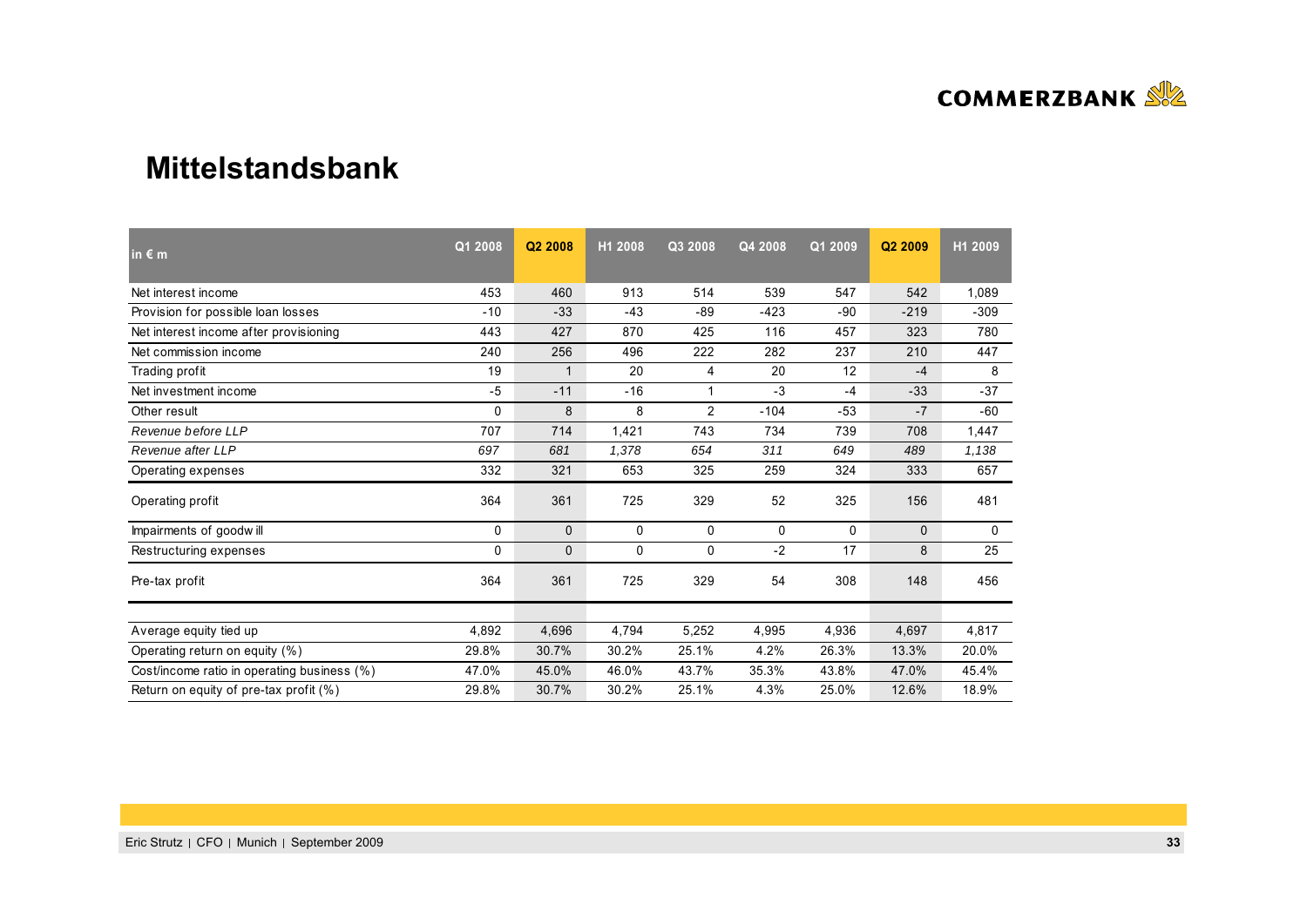

# **Central & Eastern Europe again affected by strong increase in risk provisions**

| Operating profit <sup>1</sup>                                                                                           |                       |                                                               |                                                 | Main P&L items <sup>1</sup>                                                                                                                                                                                                                                                                                                                                      |       |        |        |       |        |
|-------------------------------------------------------------------------------------------------------------------------|-----------------------|---------------------------------------------------------------|-------------------------------------------------|------------------------------------------------------------------------------------------------------------------------------------------------------------------------------------------------------------------------------------------------------------------------------------------------------------------------------------------------------------------|-------|--------|--------|-------|--------|
| in $\epsilon$ m                                                                                                         |                       |                                                               |                                                 | in $\epsilon$ m                                                                                                                                                                                                                                                                                                                                                  | Q2'08 | Q1`09  | Q2`09  | H1`08 | H1`09  |
|                                                                                                                         |                       |                                                               |                                                 | Net interest income                                                                                                                                                                                                                                                                                                                                              | 150   | 167    | 166    | 278   | 333    |
| 129<br>99<br>72                                                                                                         | 23                    |                                                               |                                                 | Risk provisioning                                                                                                                                                                                                                                                                                                                                                | $-25$ | $-173$ | $-202$ | $-42$ | $-375$ |
|                                                                                                                         |                       |                                                               |                                                 | Commission income                                                                                                                                                                                                                                                                                                                                                | 57    | 33     | 47     | 104   | 80     |
|                                                                                                                         |                       | $-58$                                                         | $-83$                                           | Trading profit                                                                                                                                                                                                                                                                                                                                                   | 37    | 29     | 19     | 73    | 48     |
| Q <sub>1</sub><br>Q2<br>Q <sub>3</sub>                                                                                  | Q4                    | Q1                                                            | Q <sub>2</sub>                                  | Net investment income                                                                                                                                                                                                                                                                                                                                            | 21    | $-5$   | $-1$   | 60    | $-6$   |
| 91<br>79<br>86                                                                                                          | 9 <sup>°</sup>        | $-4$                                                          | $-20$                                           | Operating expenses                                                                                                                                                                                                                                                                                                                                               | 144   | 115    | 116    | 251   | 231    |
| 2008                                                                                                                    |                       | 2009                                                          |                                                 | <b>Operating profit</b>                                                                                                                                                                                                                                                                                                                                          | 99    | $-58$  | $-83$  | 228   | $-141$ |
| $\varnothing$ equity ( $\in$ m)<br>Op. RoE* (%)<br>CIR(%)<br>$Ø$ Q2 equity<br>allocation within<br>Group<br>*annualized | Q2`08<br>21.1<br>53.9 | Q2`09<br>1,879 1,624 1,716<br>$-20.4$<br>26.6<br>49.4<br>48.2 | H1`08 H1`09<br>1,655<br>$-17.0$<br>49.7<br>7.1% | > NII keeps high level<br>$\rightarrow$ Renewed increase in risk provisions by 17% q-o-q partially due to<br>settlement in FX products burdened results<br>Operating expenses flat q-o-q due to effective cost containment<br>$\sum$<br>program, reduced by 19% y-o-y<br>Number of customers at BRE Bank and Bank Forum rises to<br>$\sum$<br>nearly 3.5 million |       |        |        |       |        |
| Adjusted operating profit                                                                                               |                       | <sup>1</sup> 2008 pro-forma                                   |                                                 | All operating segments on a full period base, Q1/09-12-day-effect will be adjusted in O&C                                                                                                                                                                                                                                                                        |       |        |        |       |        |
| Eric Strutz   CFO   Munich   September 2009                                                                             |                       |                                                               |                                                 |                                                                                                                                                                                                                                                                                                                                                                  |       |        |        |       | 34     |

| Main P&L items <sup>1</sup> |         |       |        |       |        |
|-----------------------------|---------|-------|--------|-------|--------|
| in $\epsilon$ m             | $Q2$ 08 | Q1`09 | Q2'09  | H1`08 | H1`09  |
| Net interest income         | 150     | 167   | 166    | 278   | 333    |
| Risk provisioning           | $-25$   | -173  | $-202$ | $-42$ | $-375$ |
| Commission income           | 57      | 33    | 47     | 104   | 80     |
| Trading profit              | 37      | 29    | 19     | 73    | 48     |
| Net investment income       | 21      | -5    | -1     | 60    | $-6$   |
| Operating expenses          | 144     | 115   | 116    | 251   | 231    |
| <b>Operating profit</b>     | 99      | $-58$ | $-83$  | 228   | -141   |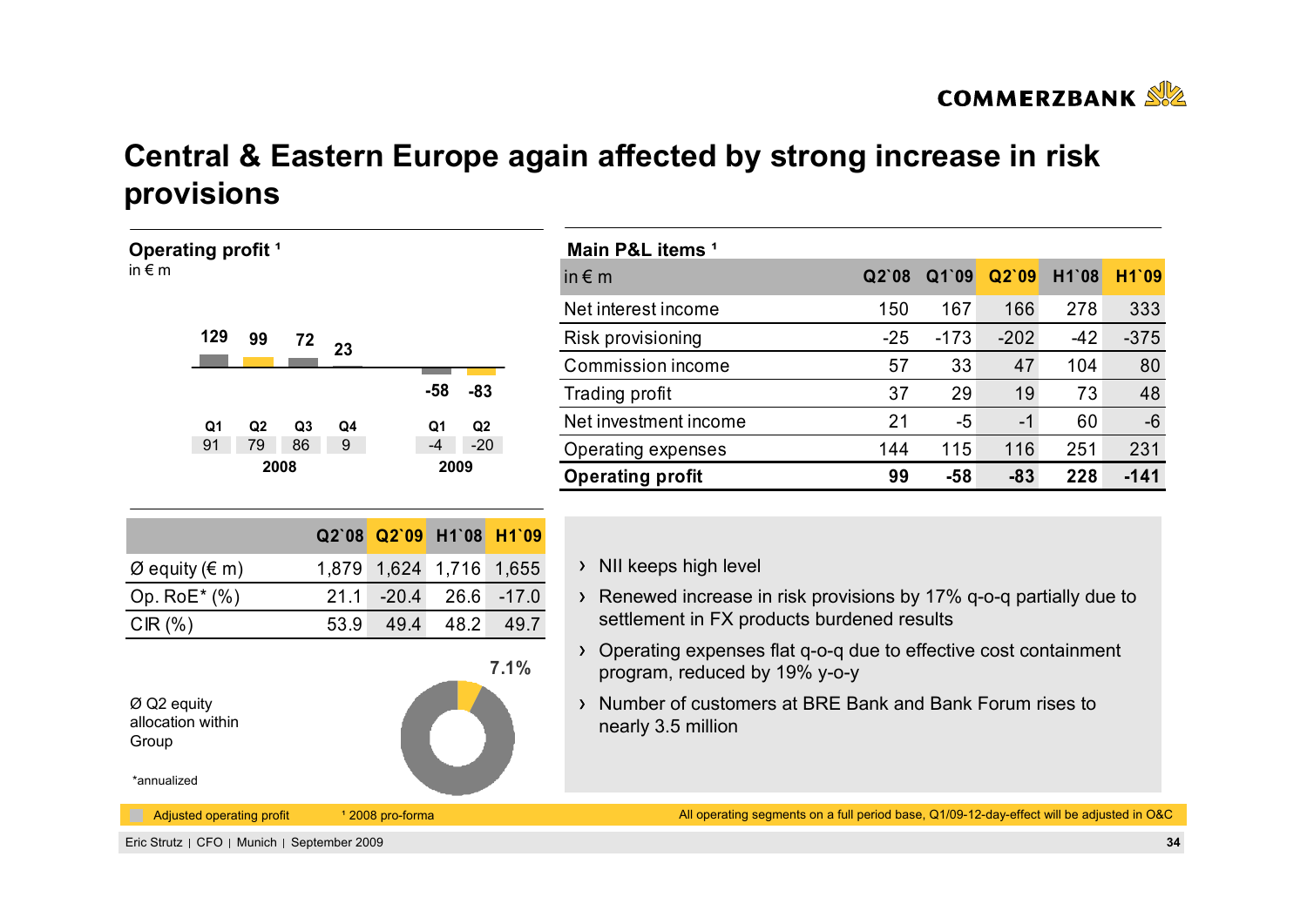

# **Central and Eastern Europe**

| in $\epsilon$ m                             | Q1 2008 | Q2 2008        | H1 2008 | Q3 2008 | Q4 2008 | Q1 2009  | Q2 2009        | H1 2009  |
|---------------------------------------------|---------|----------------|---------|---------|---------|----------|----------------|----------|
| Net interest income                         | 128     | 150            | 278     | 210     | 189     | 167      | 166            | 333      |
| Provision for possible loan losses          | $-17$   | $-25$          | $-42$   | $-71$   | $-76$   | $-173$   | $-202$         | $-375$   |
| Net interest income after provisioning      | 111     | 125            | 236     | 139     | 113     | -6       | $-36$          | -42      |
| Net commission income                       | 47      | 57             | 104     | 50      | 46      | 33       | 47             | 80       |
| Trading profit                              | 36      | 37             | 73      | 31      | $-6$    | 29       | 19             | 48       |
| Net investment income                       | 39      | 21             | 60      | 1       | 8       | $-5$     | $-1$           | -6       |
| Other result                                | 4       | $\overline{2}$ | 6       | $-1$    | 24      | 6        | $\overline{4}$ | 10       |
| Revenue before LLP                          | 254     | 267            | 521     | 291     | 261     | 230      | 235            | 465      |
| Revenue after LLP                           | 237     | 242            | 479     | 220     | 185     | 57       | 33             | 90       |
| Operating expenses                          | 107     | 144            | 251     | 147     | 163     | 115      | 116            | 231      |
| Operating profit                            | 129     | 99             | 228     | 72      | 23      | $-58$    | $-83$          | $-141$   |
| Impairments of goodwill                     | 0       | $\mathbf{0}$   | 0       | 0       | 0       | 0        | $\Omega$       | 0        |
| Restructuring expenses                      | 0       | $\mathbf{0}$   | 0       | 0       | 0       | $\Omega$ | 0              | 0        |
| Pre-tax profit                              | 129     | 99             | 228     | 72      | 23      | $-58$    | $-83$          | $-141$   |
|                                             |         |                |         |         |         |          |                |          |
| Average equity tied up                      | 1,553   | 1,879          | 1,716   | 1,998   | 1,894   | 1,686    | 1,624          | 1,655    |
| Operating return on equity (%)              | 33.2%   | 21.1%          | 26.6%   | 14.4%   | 4.9%    | $-13.8%$ | $-20.4%$       | $-17.0%$ |
| Cost/income ratio in operating business (%) | 42.1%   | 53.9%          | 48.2%   | 50.5%   | 62.5%   | 50.0%    | 49.4%          | 49.7%    |
| Return on equity of pre-tax profit (%)      | 33.2%   | 21.1%          | 26.6%   | 14.4%   | 4.9%    | $-13.8%$ | $-20.4%$       | $-17.0%$ |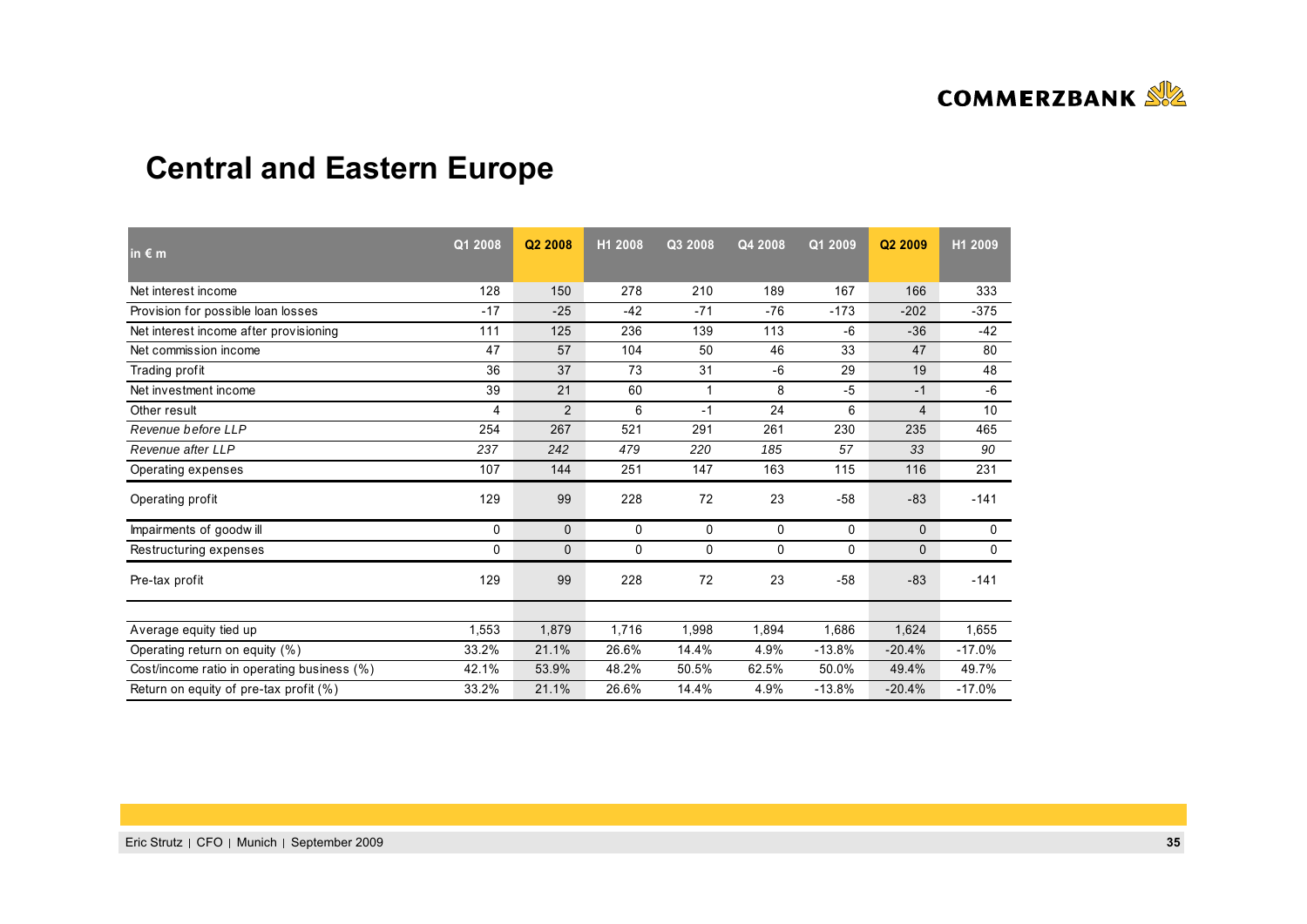

# **Corporates & Markets shows strong progress with improved results and reduction of risks**



| Main P&L items <sup>1</sup> |         |          |        |          |          |
|-----------------------------|---------|----------|--------|----------|----------|
| in $\epsilon$ m             | $Q2$ 08 | Q1`09    | Q2'09  | H1`08    | H1`09    |
| Net interest income         | 272     | 245      | 265    | 568      | 510      |
| Risk provisioning           | $-63$   | $-327$   | $-151$ | $-128$   | $-478$   |
| Commission income           | 118     | 89       | 91     | 259      | 180      |
| Trading profit              | $-311$  | $-453$   | 111    | $-617$   | $-342$   |
| Net investment income       | $-13$   | $-134$   | $-29$  | $-151$   | $-163$   |
| Operating expenses          | 699     | 555      | 554    | 1,423    | 1,109    |
| <b>Operating profit</b>     | -683    | $-1,144$ | $-231$ | $-1,463$ | $-1,375$ |

- Q2 2009 continued to be burdened by de-risking efforts and impairments in the PRU but ongoing business with solid results
- Strong underlying performance leading to a significantly reduced operating loss of -€231m
- Significantly lower LLPs than in Q1 due to less burdens related to structured loan commitments
- Strong recovery of trading profit driven by positive underlying performance and lower impairments
- Reduced operating expenses due to headcount reduction

All operating segments on a full period base, Q1/09-12-day-effect will be adjusted in O&C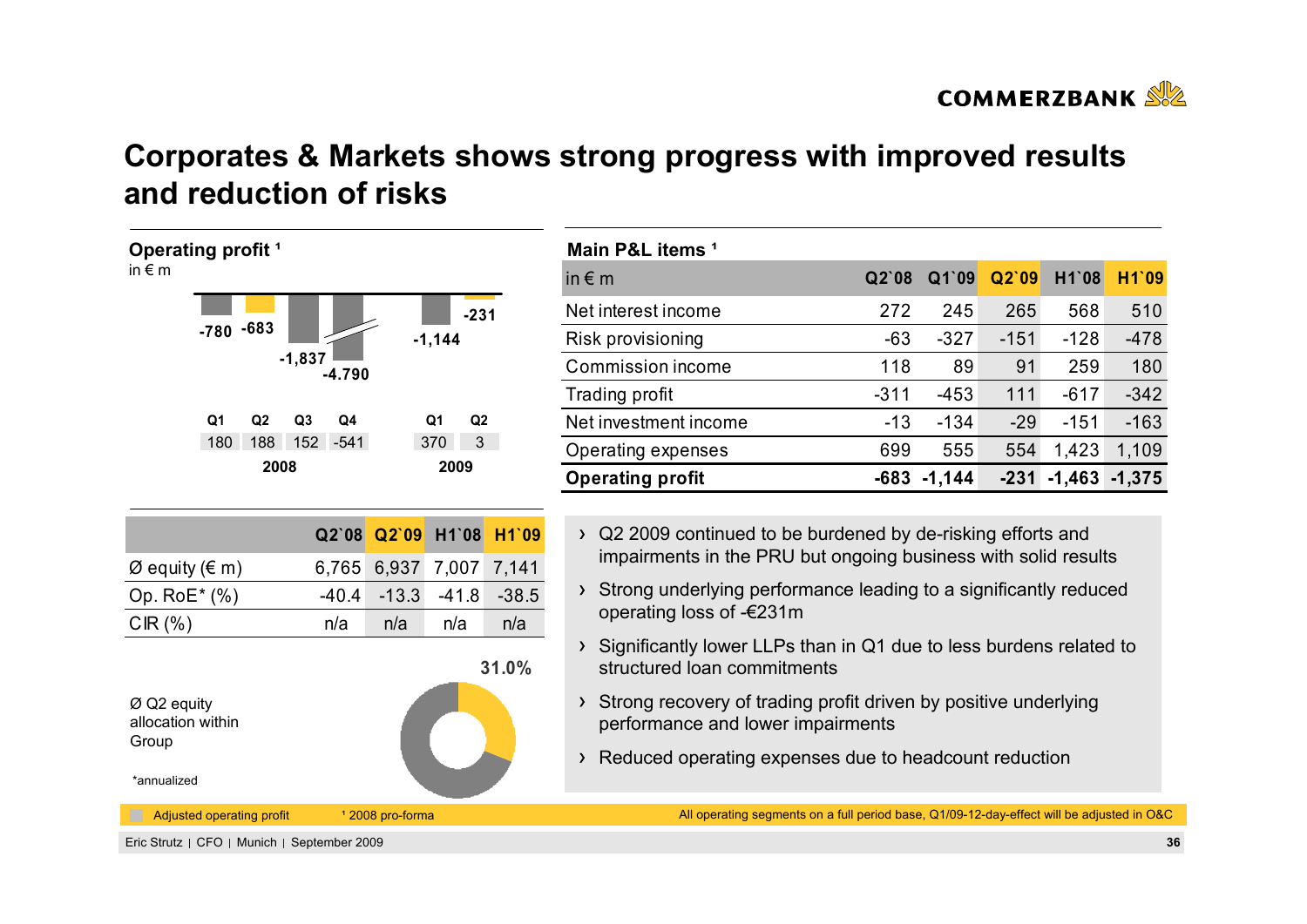

# **Corporates & Markets**

| in $\epsilon$ m                             | Q1 2008  | Q <sub>2</sub> 2008 | H1 2008  | Q3 2008                  | Q4 2008                  | Q1 2009      | Q <sub>2</sub> 2009 | H1 2009  |
|---------------------------------------------|----------|---------------------|----------|--------------------------|--------------------------|--------------|---------------------|----------|
| Net interest income                         | 296      | 272                 | 568      | 262                      | 305                      | 245          | 265                 | 510      |
| Provision for possible loan losses          | $-65$    | $-63$               | $-128$   | $-547$                   | $-1,241$                 | $-327$       | $-151$              | $-478$   |
| Net interest income after provisioning      | 231      | 209                 | 440      | $-285$                   | $-936$                   | $-82$        | 114                 | 32       |
| Net commission income                       | 141      | 118                 | 259      | 206                      | 102                      | 89           | 91                  | 180      |
| Trading profit                              | $-306$   | $-311$              | $-617$   | $-737$                   | $-3,548$                 | $-453$       | 111                 | $-342$   |
| Net investment income                       | $-138$   | $-13$               | $-151$   | $-252$                   | $-100$                   | $-134$       | $-29$               | $-163$   |
| Other result                                | 16       | 14                  | 30       | 4                        | 62                       | -9           | 36                  | 27       |
| Revenue before LLP                          | 9        | 80                  | 89       | $-517$                   | $-3,179$                 | $-262$       | 474                 | 212      |
| Revenue after LLP                           | $-56$    | 17                  | -39      | $-1.064$                 | $-4,420$                 | $-589$       | 323                 | $-266$   |
| Operating expenses                          | 724      | 699                 | 1,423    | 774                      | 370                      | 555          | 554                 | 1,109    |
| Operating profit                            | $-780$   | $-683$              | $-1,463$ | $-1,837$                 | $-4,790$                 | $-1,144$     | $-231$              | $-1,375$ |
| Impairments of goodwill                     | $\Omega$ | $\mathbf{0}$        | 0        | 0                        | 27                       | $\mathbf{0}$ | $\Omega$            | 0        |
| Restructuring expenses                      | 20       | $-1$                | 19       | $-1$                     | $-2$                     | 65           | 63                  | 128      |
| Pre-tax profit                              | $-800$   | $-682$              | $-1,482$ | $-1,836$                 | $-4,815$                 | $-1,209$     | $-294$              | $-1,503$ |
|                                             |          |                     |          |                          |                          |              |                     |          |
| Average equity tied up                      | 7,249    | 6,765               | 7,007    | 6,667                    | 8,528                    | 7,345        | 6,937               | 7,141    |
| Operating return on equity (%)              | $-43.0%$ | $-40.4%$            | $-41.8%$ |                          |                          | $-62.3%$     | $-13.3%$            | $-38.5%$ |
| Cost/income ratio in operating business (%) | n/a      | n/a                 | n/a      | n/a                      | n/a                      | n/a          | n/a                 | n/a      |
| Return on equity of pre-tax profit (%)      | $-44.1%$ | $-40.3%$            | $-42.3%$ | $\overline{\phantom{a}}$ | $\overline{\phantom{a}}$ | $-65.8%$     | $-17.0%$            | $-42.1%$ |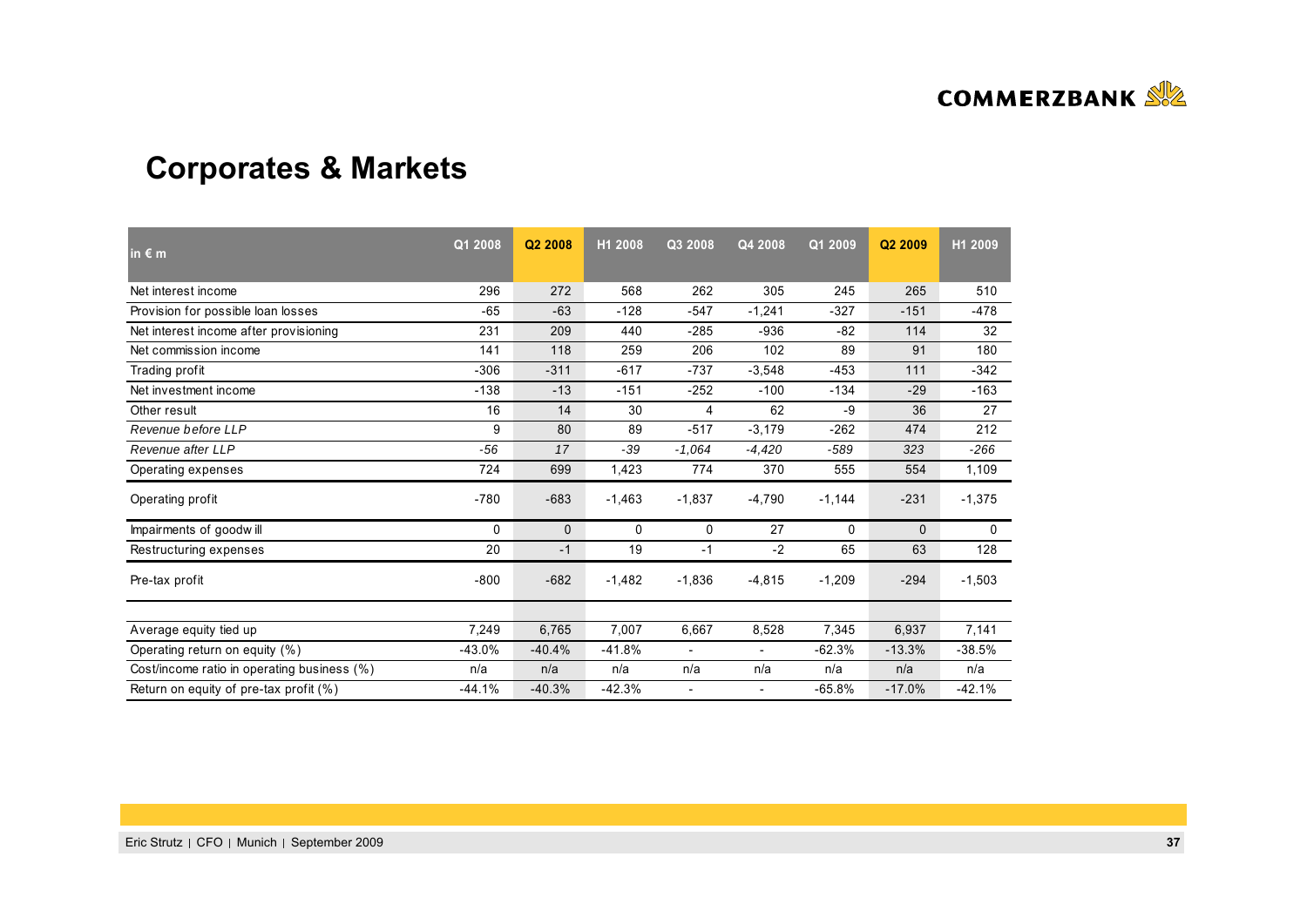

# **CRE continues to be burdened by difficult market environment**

| $-53$<br>$-148$<br>$-160$<br>$-171$<br>Q <sub>1</sub><br>Q <sub>3</sub><br>Q4<br>Q <sub>1</sub><br>Q <sub>2</sub><br>Q <sub>2</sub><br>198 212<br>203<br>55<br>$-38$<br>82<br>2009<br>2008 | 119 |    |  |  |
|--------------------------------------------------------------------------------------------------------------------------------------------------------------------------------------------|-----|----|--|--|
|                                                                                                                                                                                            |     | 10 |  |  |
|                                                                                                                                                                                            |     |    |  |  |
|                                                                                                                                                                                            |     |    |  |  |
|                                                                                                                                                                                            |     |    |  |  |
|                                                                                                                                                                                            |     |    |  |  |

**Operating** profit<sup>1</sup>

in  $\epsilon$  m

 $\overline{\phantom{0}}$ 

| Main P&L items <sup>1</sup> |        |        |        |        |        |
|-----------------------------|--------|--------|--------|--------|--------|
| in $\epsilon$ m             | Q2'08  | Q1`09  | Q2'09  | H1`08  | H1`09  |
| Net interest income         | 270    | 222    | 265    | 535    | 487    |
| Risk provisioning           | $-309$ | $-189$ | $-318$ | $-371$ | $-507$ |
| Commission income           | 99     | 68     | 78     | 214    | 146    |
| Trading profit              | 19     | 31     | 8      | 39     | 39     |
| Net investment income       | $-121$ | $-57$  | $-40$  | $-207$ | $-97$  |
| Operating expenses          | 143    | 126    | 144    | 274    | 270    |
| <b>Operating profit</b>     | $-160$ | $-53$  | $-171$ | -41    | $-224$ |

|                                 |  | Q2`08 Q2`09 H1`08 H1`09       |  |
|---------------------------------|--|-------------------------------|--|
| $\varnothing$ equity ( $\in$ m) |  | 5,129 5,778 5,100 5,994       |  |
| Op. $RoE^*(% )$                 |  | $-12.5$ $-11.8$ $-1.6$ $-7.5$ |  |
| $CIR(\%)$                       |  | 48.8 49.5 45.3 48.8           |  |



| NII improved due to higher margins in prolongations and unwinding |
|-------------------------------------------------------------------|
| effects ( $\epsilon$ 30m)                                         |

- > Strong increase in risk provisions q-o-q due to write-downs in the US and Spain
- > Commission income clearly down as new business declines
- > Investment income less negatively affected due to reduced impairments on RMBS

All operating segments on a full period base, Q1/09-12-day-effect will be adjusted in O&C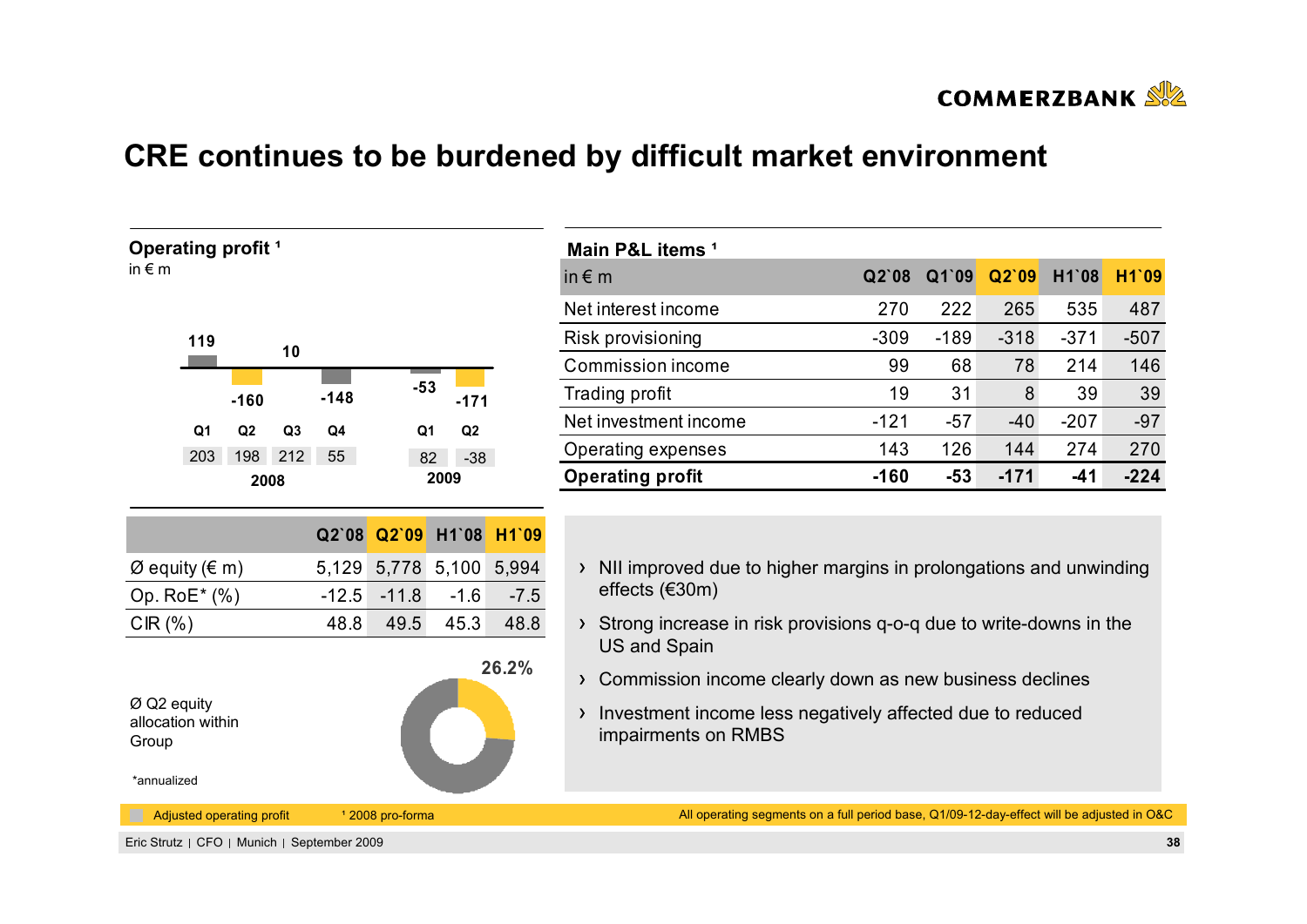

### **Commercial Real Estate**

| in $\epsilon$ m                             | Q1 2008 | Q <sub>2</sub> 2008 | H1 2008 | Q3 2008 | Q4 2008  | Q1 2009 | Q2 2009  | H1 2009  |
|---------------------------------------------|---------|---------------------|---------|---------|----------|---------|----------|----------|
| Net interest income                         | 265     | 270                 | 535     | 277     | 258      | 222     | 265      | 487      |
| Provision for possible loan losses          | $-62$   | $-309$              | $-371$  | $-103$  | $-192$   | $-189$  | $-318$   | $-507$   |
| Net interest income after provisioning      | 203     | $-39$               | 164     | 174     | 66       | 33      | $-53$    | $-20$    |
| Net commission income                       | 115     | 99                  | 214     | 128     | 99       | 68      | 78       | 146      |
| Trading profit                              | 20      | 19                  | 39      | 16      | 0        | 31      | 8        | 39       |
| Net investment income                       | $-86$   | $-121$              | $-207$  | $-146$  | $-129$   | $-57$   | $-40$    | $-97$    |
| Other result                                | $-2$    | 26                  | 24      | $-15$   | $-90$    | $-2$    | $-20$    | $-22$    |
| Revenue before LLP                          | 312     | 293                 | 605     | 260     | 138      | 262     | 291      | 553      |
| Revenue after LLP                           | 250     | $-16$               | 234     | 157     | $-54$    | 73      | $-27$    | 46       |
| Operating expenses                          | 131     | 143                 | 274     | 148     | 95       | 126     | 144      | 270      |
| Operating profit                            | 119     | $-160$              | $-41$   | 10      | $-148$   | $-53$   | $-171$   | $-224$   |
| Impairments of goodwill                     | 0       | $\mathbf{0}$        | 0       | 0       | 0        | 0       | 70       | 70       |
| Restructuring expenses                      | 0       | $\Omega$            | 0       | 0       | 0        | 0       | 43       | 43       |
| Pre-tax profit                              | 119     | $-160$              | $-41$   | 10      | $-148$   | $-53$   | $-284$   | $-337$   |
|                                             |         |                     |         |         |          |         |          |          |
| Average equity tied up                      | 5,072   | 5,129               | 5,100   | 5,494   | 5,728    | 6,210   | 5,778    | 5,994    |
| Operating return on equity (%)              | 9.4%    | $-12.5%$            | $-1.6%$ | 0.7%    | $-10.3%$ | $-3.4%$ | $-11.8%$ | $-7.5%$  |
| Cost/income ratio in operating business (%) | 42.0%   | 48.8%               | 45.3%   | 56.9%   | 68.8%    | 48.1%   | 49.5%    | 48.8%    |
| Return on equity of pre-tax profit (%)      | 9.4%    | $-12.5%$            | $-1.6%$ | 0.7%    | $-10.3%$ | $-3.4%$ | $-19.7%$ | $-11.2%$ |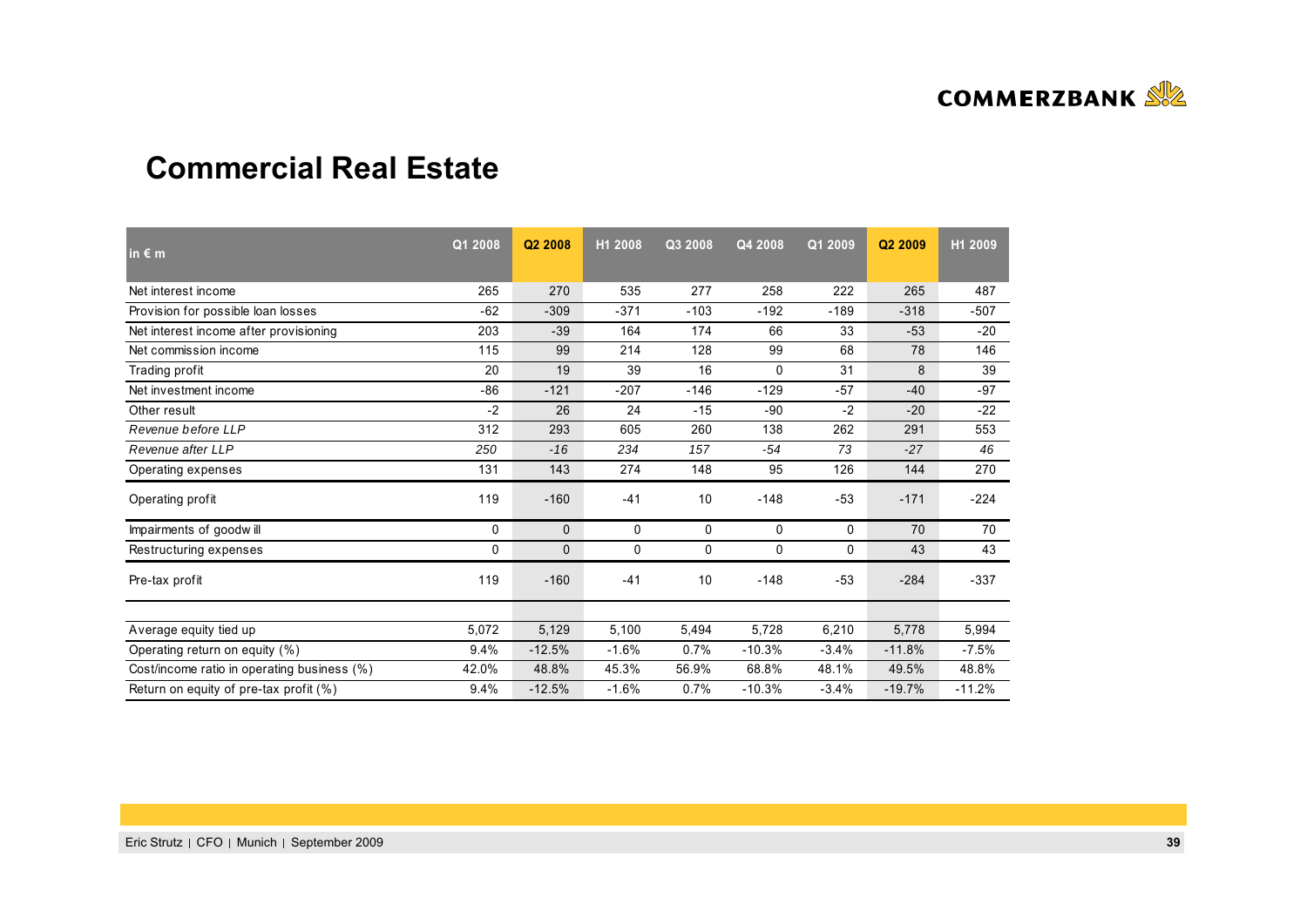

## **Others & Consolidation**



| Main P&L items <sup>1</sup> |       |        |       |        |        |
|-----------------------------|-------|--------|-------|--------|--------|
| in $\epsilon$ m             | Q2'08 | Q1`09  | Q2'09 | H1`08  | H1`09  |
| Net interest income         | -6    | $-84$  | $-5$  | $-259$ | $-89$  |
| Risk provisioning           | $-2$  | 0      | $-7$  | 5      | $-7$   |
| Commission income           | -9    | $-81$  | $-13$ | $-93$  | $-94$  |
| Trading profit              | 7     | $-145$ | $-38$ | -9     | $-183$ |
| Net investment income       | 128   | 588    | 284   | 789    | 872    |
| Operating expenses          | 73    | $-24$  | 151   | 50     | 127    |
| <b>Operating profit</b>     | 52    | 291    | 78    | 421    | 369    |

Q1 09 includes first-12-days-effect of Dresdner Bank consolidation

- > Sale of Holdings (Linde, ThyssenKrupp and Lufthansa)
- Operating expenses affected by integration costs (€39 m)

Adjusted operating profit 12008 pro-forma

All operating segments on a full period base, Q1/09-12-day-effect will be adjusted in O&C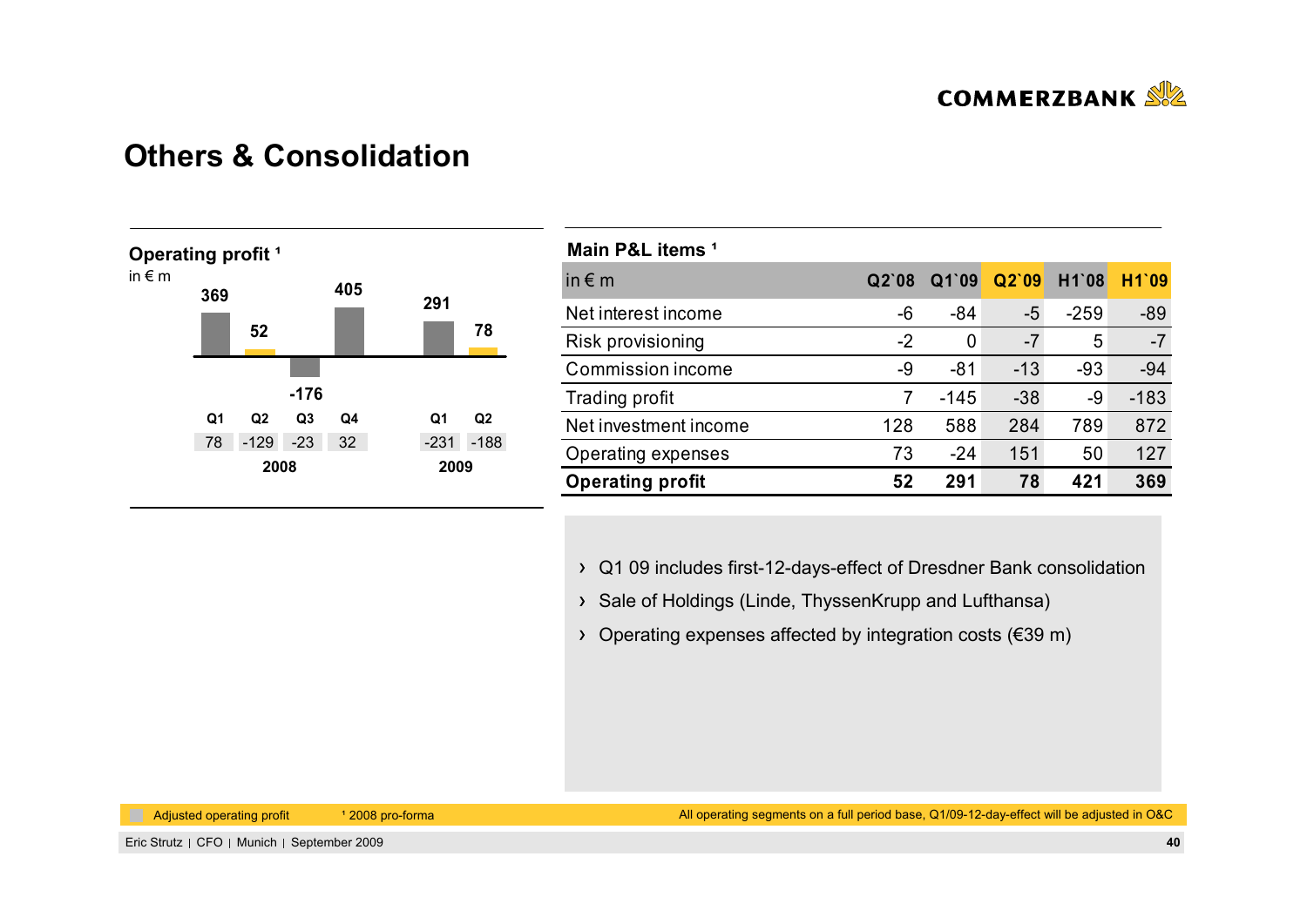

### **Others & Consolidation**

| in $\varepsilon$ m                          | Q1 2008                  | Q2 2008        | H1 2008  | Q3 2008  | Q4 2008  | Q1 2009        | Q2 2009  | H1 2009 |
|---------------------------------------------|--------------------------|----------------|----------|----------|----------|----------------|----------|---------|
| Net interest income                         | $-253$                   | $-6$           | $-259$   | $-164$   | 315      | $-84$          | $-5$     | -89     |
| Provision for possible loan losses          | $\overline{7}$           | $-2$           | 5        | $-31$    | 12       | 0              | $-7$     | $-7$    |
| Net interest income after provisioning      | $-246$                   | $-8$           | $-254$   | $-195$   | 327      | $-84$          | $-12$    | $-96$   |
| Net commission income                       | $-84$                    | $-9$           | $-93$    | $-3$     | 20       | $-81$          | $-13$    | $-94$   |
| Trading profit                              | $-16$                    | $\overline{7}$ | $-9$     | 29       | 24       | $-145$         | $-38$    | $-183$  |
| Net investment income                       | 661                      | 128            | 789      | 130      | 134      | 588            | 284      | 872     |
| Other result                                | 32                       | 5              | 37       | $-40$    | 11       | $-11$          | 8        | $-3$    |
| Revenue before LLP                          | 340                      | 125            | 465      | $-48$    | 504      | 267            | 236      | 503     |
| Revenue after LLP                           | 347                      | 123            | 470      | $-79$    | 516      | 267            | 229      | 496     |
| Operating expenses                          | $-23$                    | 73             | 50       | 98       | 109      | $-24$          | 151      | 127     |
| Operating profit                            | 369                      | 52             | 421      | $-176$   | 405      | 291            | 78       | 369     |
| Impairments of goodwill                     | 0                        | $\mathbf{0}$   | 0        | 0        | 12       | 0              | $\Omega$ | 0       |
| Restructuring expenses                      | 10                       | $\mathbf{1}$   | 11       | 4        | 18       | 156            | 59       | 215     |
| Pre-tax profit                              | 359                      | 51             | 410      | $-180$   | 375      | 135            | 19       | 154     |
|                                             |                          |                |          |          |          |                |          |         |
| Average equity tied up                      | $-7,356$                 | $-6,877$       | $-7,117$ | $-7,523$ | $-8,828$ | 832            | 5,178    | 3,005   |
| Operating return on equity (%)              | $\overline{\phantom{a}}$ |                | ٠        |          | ÷.       | $\overline{a}$ |          |         |
| Cost/income ratio in operating business (%) | $\blacksquare$           | $\overline{a}$ | ٠        | ٠        | ٠        | $\blacksquare$ |          |         |
| Return on equity of pre-tax profit (%)      |                          |                |          |          |          |                |          |         |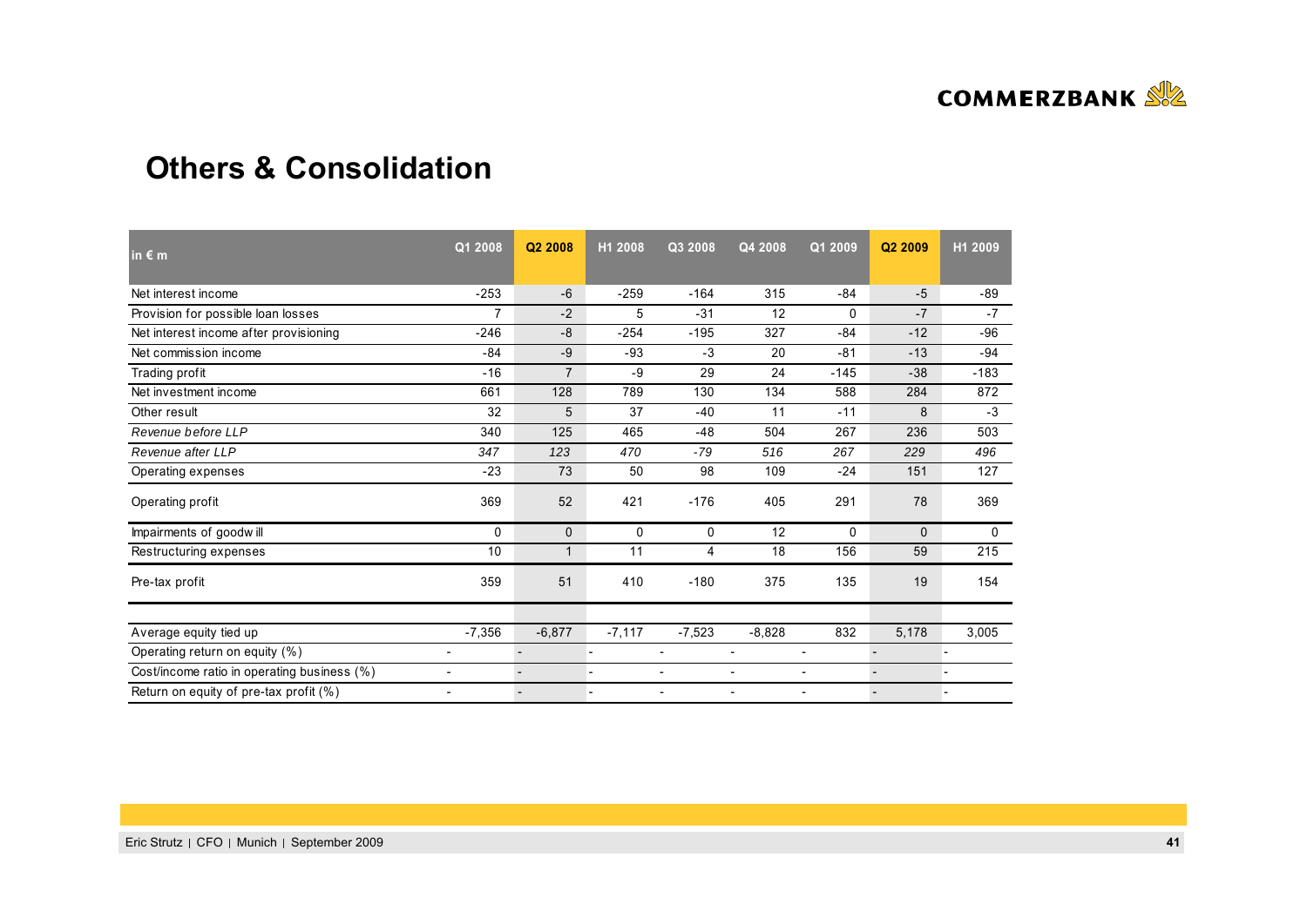

# **Group equity definitions**

| <b>Reconciliation of equity definitions</b>                                                                 | <b>Equity basis for RoE</b> |                |                                         |
|-------------------------------------------------------------------------------------------------------------|-----------------------------|----------------|-----------------------------------------|
| Equity definitions in $\epsilon$ m                                                                          | <b>Jun 2009</b>             | Jan - Jun 2009 |                                         |
| Subscribed capital                                                                                          | 3,071                       | 2,353          |                                         |
| Capital reserve                                                                                             | 7,945                       | 7,044          |                                         |
| Retained earnings                                                                                           | 5,912                       | 5,907          |                                         |
| Silent participation SoFFin                                                                                 | 17,178                      | 9,473          |                                         |
| Reserve from currency translation                                                                           | $-489$                      | $-379$         |                                         |
| <b>Investors' Capital without minorities</b>                                                                | 33,617                      | 24,398         | Basis for RoE on net profit             |
| Minority interests (IFRS)*                                                                                  | 850                         | 837            |                                         |
| Investors' Capital                                                                                          | 34,467                      | 25,235         | Basis for operating RoE and pre-tax RoE |
| Change in consolidated companies; goodwill;<br>consolidated net profit minus portion of dividend;<br>others | $-5,061$                    |                |                                         |
| Basel II core capital without hybrid capital                                                                | 29,406                      |                |                                         |
| Hybrid capital                                                                                              | 4,004                       |                |                                         |
| <b>Basel II Tier I capital</b>                                                                              | 33,410                      |                |                                         |
| * excluding:<br>- Revaluation reserve<br>Cash flow hedges<br>- Consolidated profit                          |                             |                |                                         |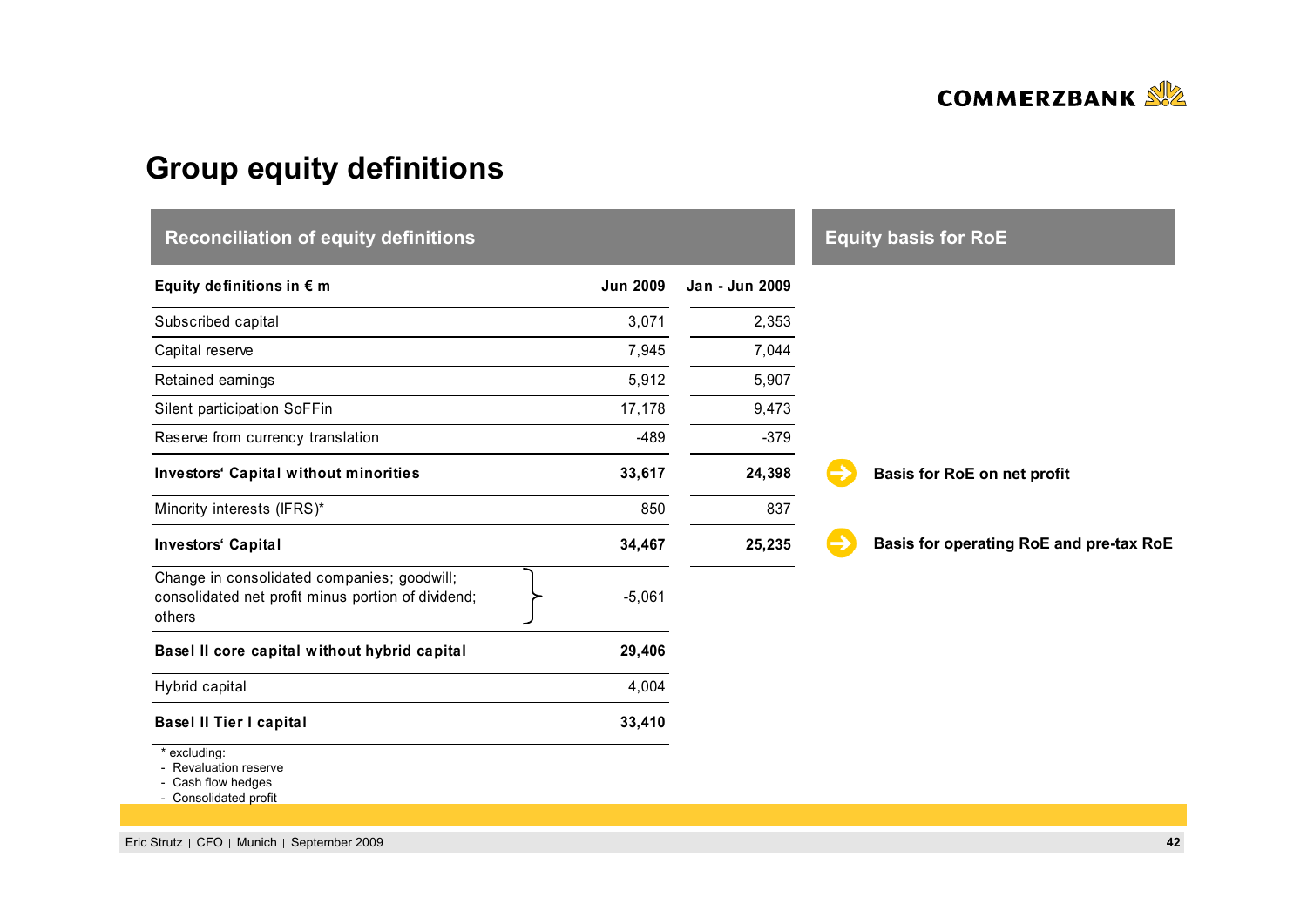

# **Appendix 3: ABS-Portfolio & Leveraged Acquisition Finance (LAF)**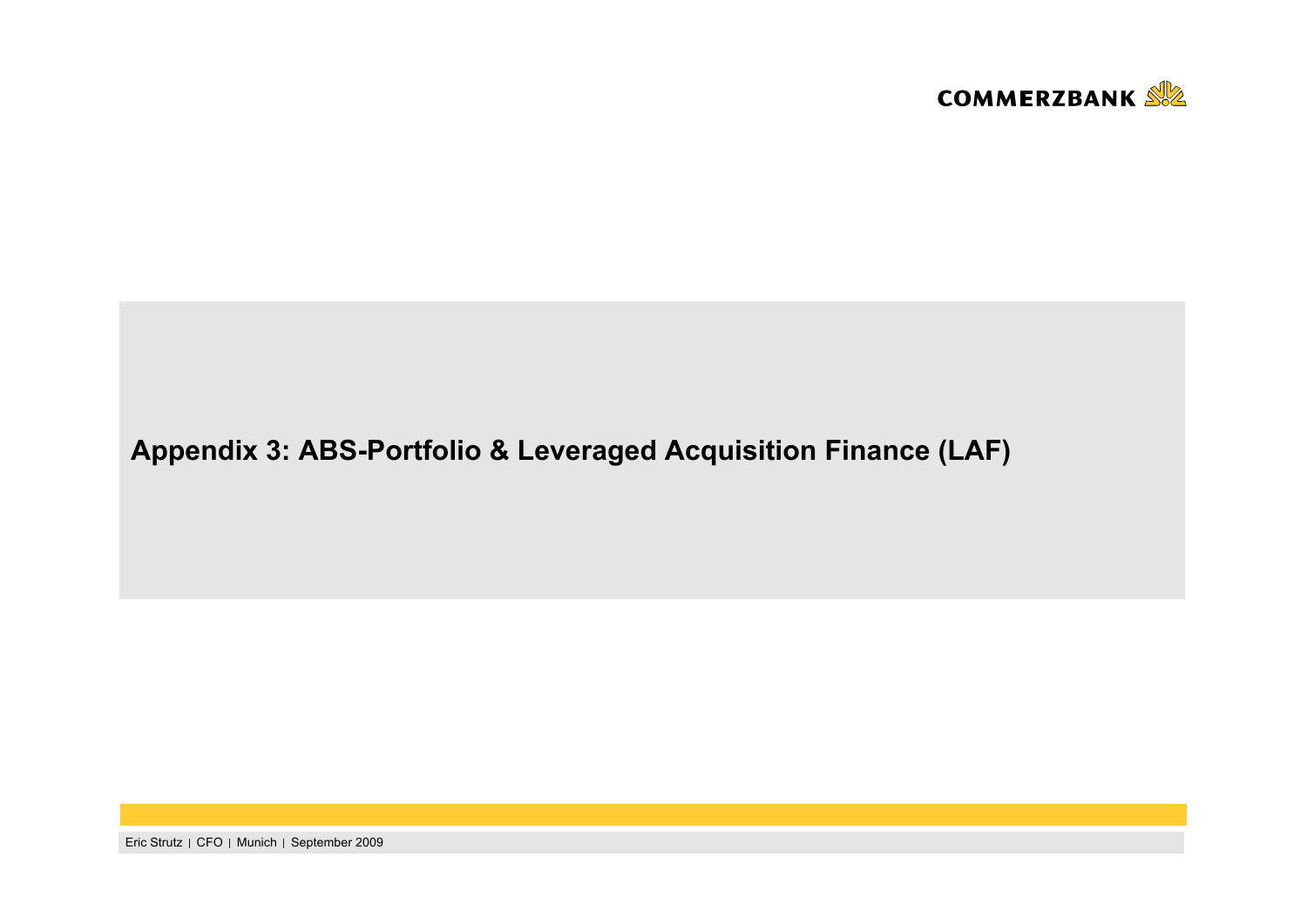

## **Charges on ABS Portfolio in H1 2009**

### **Overview - ABS portfolio**

As of 06/2009

| $(in \in m)$                  | <b>Nominal</b><br>values | <b>Market</b><br>values | $H1-$<br><b>Charges</b> | <b>P&amp;L</b><br>effect | <b>Effect on</b><br>revaluation<br>reserve | Mark-<br>down-<br>Ratio*** |
|-------------------------------|--------------------------|-------------------------|-------------------------|--------------------------|--------------------------------------------|----------------------------|
| Secondary Market ABS*         | 25,515                   | 16,645                  | $-1,440$                | $-1,137$                 | $-303$                                     | 35%                        |
| thereof critical portfolio    | 19,564                   | 10,898                  | $-1,411$                | $-1,131$                 | $-280$                                     | 44%                        |
| thereof governm. guaranteed   | 5,734                    | 5,587                   | 19                      | 0                        | 19                                         | 3%                         |
| Conduits**                    | 9,472                    | 9,472                   | 0                       | $\mathbf 0$              | 0                                          | 0%                         |
| thereof critical portfolio    | 3,590                    | 3,590                   | 0                       | 0                        | 0                                          | 0%                         |
| thereof other conduits        | 5,882                    | 5,882                   | 0                       | 0                        | 0                                          | 0%                         |
| ABS Hedge book                | 14,188                   | 10,568                  | $-294$                  | $-294$                   | 0                                          | 26%                        |
| <b>CIRC****</b>               | 649                      | 653                     | $-18$                   | $-18$                    | 0                                          | N/A                        |
| Others (incl. Term Struct.)** | 664                      | 640                     | $-22$                   | $-23$                    | 1                                          | 4%                         |
| <b>Total</b>                  | 50,488                   | 37,978                  | $-1,774$                | $-1,472$                 | $-302$                                     | 25%                        |
| thereof critical portfolio    | 38,655                   | 26,349                  | $-1,745$                | $-1.466$                 | $-279$                                     | 32%                        |
| thereof other ABS positions   | 11,833                   | 11,629                  | $-29$                   | -6                       | $-23$                                      | 2%                         |

#### **Details**

> The H1 2009 charges resulting from ABS portfolio are totalling €1.77bn; thereof €1.47bn as P&L effect and €0.3bn as effect on revaluation reserve.

#### **Outlook**

- Due to further shift of financial market crisis to real economy and the weak fundamental situation more charges from ABS portfolio are expected for 2009.
- Further charges are expected from US CDO of ABS, US RMBS. CMBS/CRE CDO, Non-US RMBS and Large Corp. CDOs as well as effects from weak Monolinecounterparts concerning protected ABS assets.
- > No significant losses expected with regard to conduit business.

\* includes former K2 assets, which were purchased by Commerzbank during June 2009 due to orderly winddown of K2; also includes other ABS (H1-charges of -€48m)

\*\* incl. transactions that do not fall under the SolvV-definition of ABS under regulatory aspects

\*\*\* Markdown-Ratio = 1-(Market Value / Nominal Value)

\*\*\*\* The nominal value solely refer to risk position of Commerzbank (second loss position)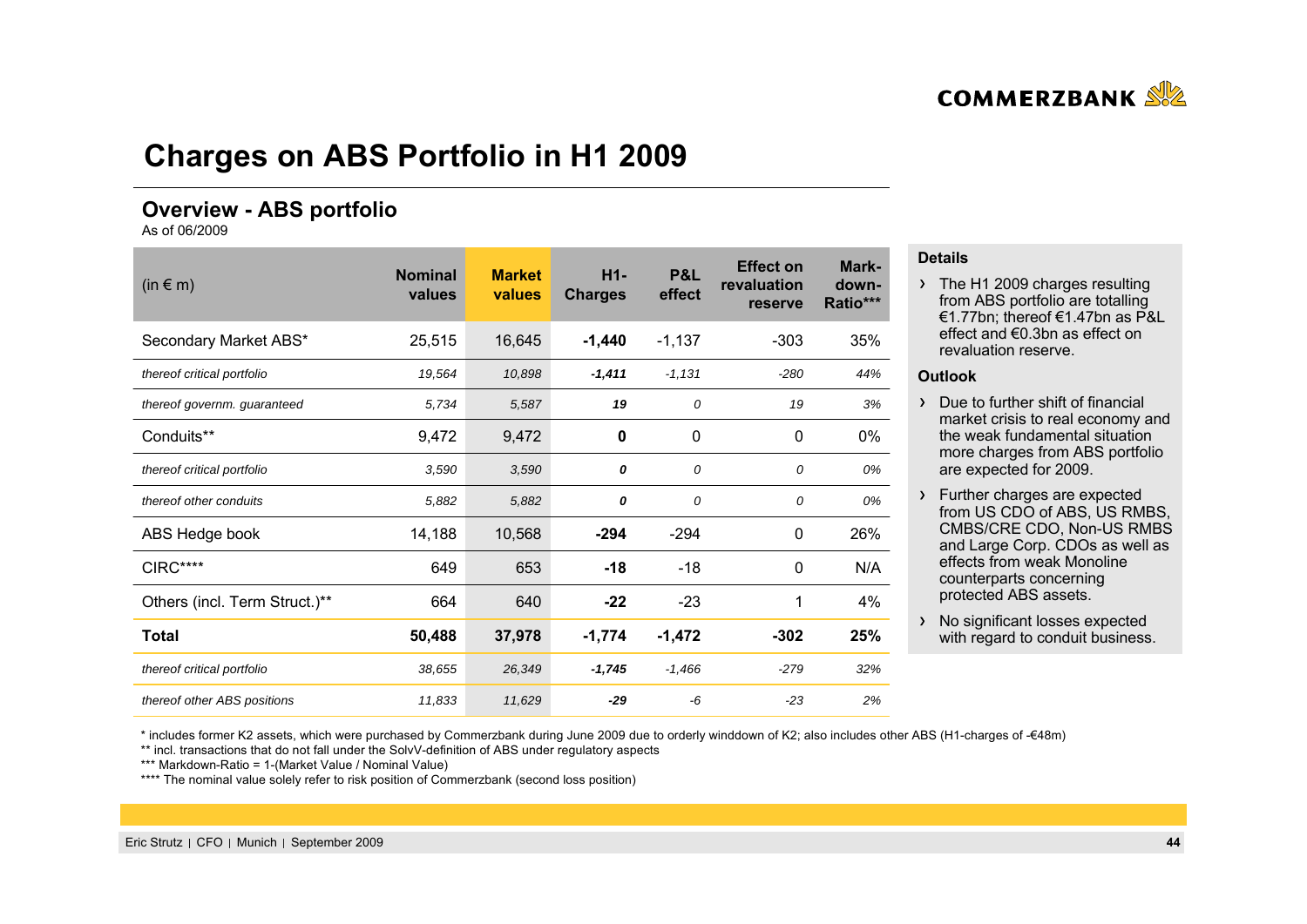

## **CDA and Counterparty Risk from Monolines**



### **Details**

- MtM of derivatives is adjusted to the creditworthiness of counterparties. The fair value needs to be corrected through trading P&L by CDAs.
- > Main driver of the CDA reduction in Q2 was the allowance for bad debts we took on the full exposure related to one Credit Derivative Product Company ("CDPC") due to the potential default of this firm.
- The overall decline of CDAs in Q2 amounts to  $\epsilon$  551 m. The major part is due to the CDA-Other category with  $\epsilon$  445 m (driven by the CDPC write down and a general decrease in credit spreads) and -€ 99 m to CDA-Monolines category (driven by reduced MtM-exposure).

#### **Outlook**

The general outlook for the Monolines remains unimproved with CDS Spreads likely to be volatile over the foreseeable future. This might lead to changes in CDAs accordingly. There is also potential for defaults in this sector.

\* CDAs referring to monoline and non-monoline counterparties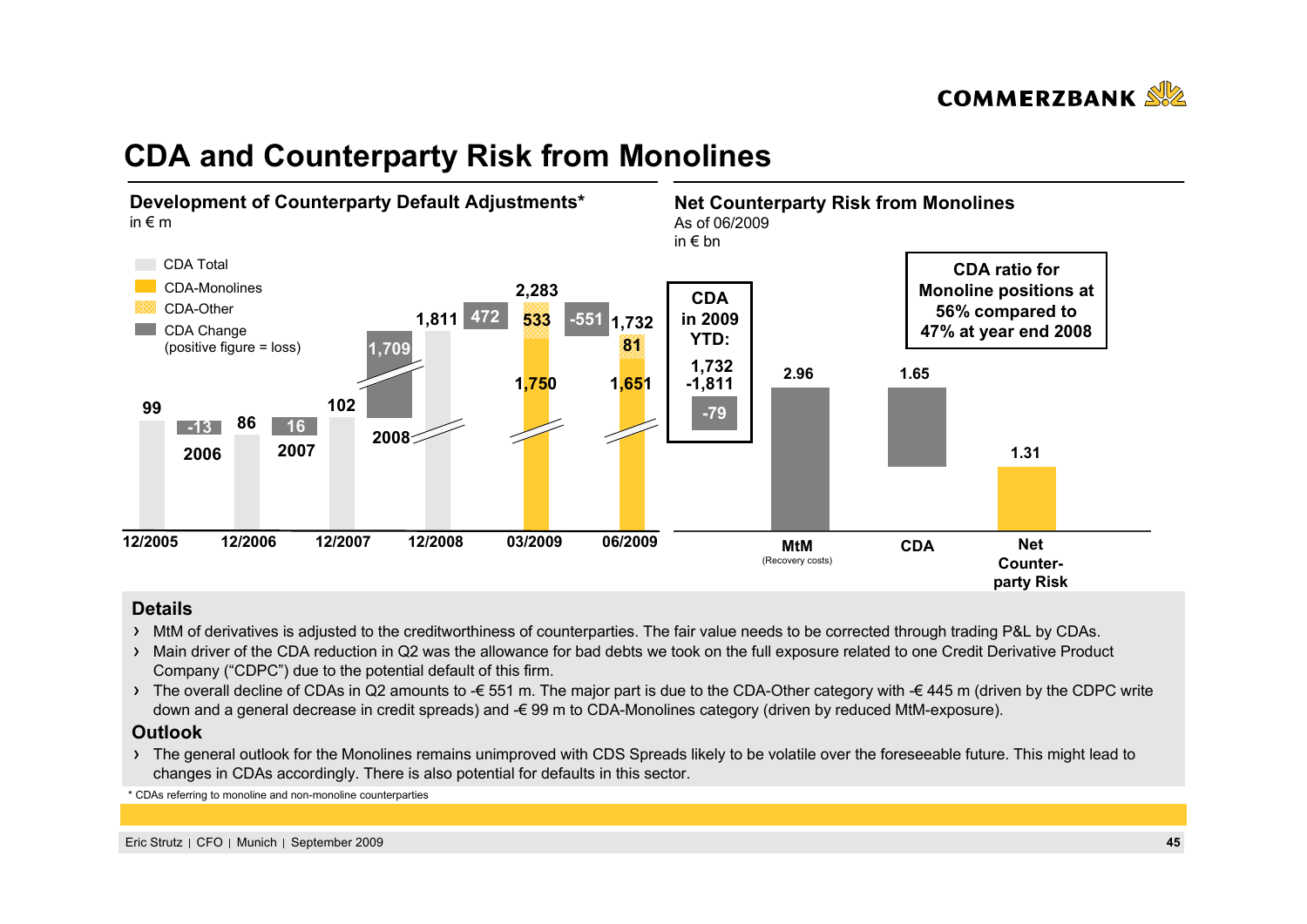

# **Secondary Market ABS**



#### **Details**

Government guaranteed ABS constitute the largest subasset class with market values stable at €6.2bn.

Loss drivers: US CDO of ABS, US RMBS, CMBS/CRE CDO, Non-US RMBS and Large Corp. CDOs; markdown ratios of the most critical classes US CDO of ABS and US RMBS currently stand at 76% and 81% respectively.

#### **Outlook**

Further impact from US related positions expected for 2009 due to unchanged weak economic fundamental situation; other segments will also contribute to this development (e.g. CMBS, Non-US RMBS and Large Corp. CDOs).

| (in $\in$ m)            | Nominal values | <b>Market values</b> | <b>H1-Charges</b> | P&L effect | Effect on revaluation<br>reserve | Mark-down-ratio* |
|-------------------------|----------------|----------------------|-------------------|------------|----------------------------------|------------------|
| Government guaranteed   | 6,330          | 6,152                | 49                | 30         | 19                               | 3%               |
| Consumer ABS            | 2,201          | 1,881                | $-41$             | $-41$      | $\Omega$                         | 15%              |
| CMBS/CRE CDO            | 2,055          | 1,301                | $-285$            | $-143$     | $-142$                           | 37%              |
| Large Corp. CDO         | 3,350          | 2,131                | $-188$            | $-97$      | -91                              | 36%              |
| RMBS/CDO                | 9,824          | 3,875                | $-843$            | $-795$     | $-48$                            | 61%              |
| thereof US RMBS         | 2,582          | 491                  | -89               | $-166$     | 77                               | 81%              |
| thereof US CDO of ABS   | 3,790          | 917                  | $-375$            | $-388$     | 13                               | 76%              |
| thereof Non-US RMBS/CDO | 3,452          | 2,467                | $-378$            | $-241$     | $-137$                           | 29%              |
| SME CDO                 | 920            | 762                  | $-65$             | $-38$      | $-27$                            | 17%              |
| <b>Others</b>           | 835            | 543                  | $-67$             | $-53$      | $-14$                            | 35%              |
| Total**                 | 25,515         | 16,645               | $-1,440$          | $-1,137$   | $-303$                           | 35%              |

\* Markdown-Ratio = 1-(Market Value / Nominal Value); Markdown-Ratio on Secondary Market ABS excluding Government guaranteed ABS of 45%

\*\* includes former K2 assets, which were purchased by Commerzbank during June 2006 due to orderly winddown of K2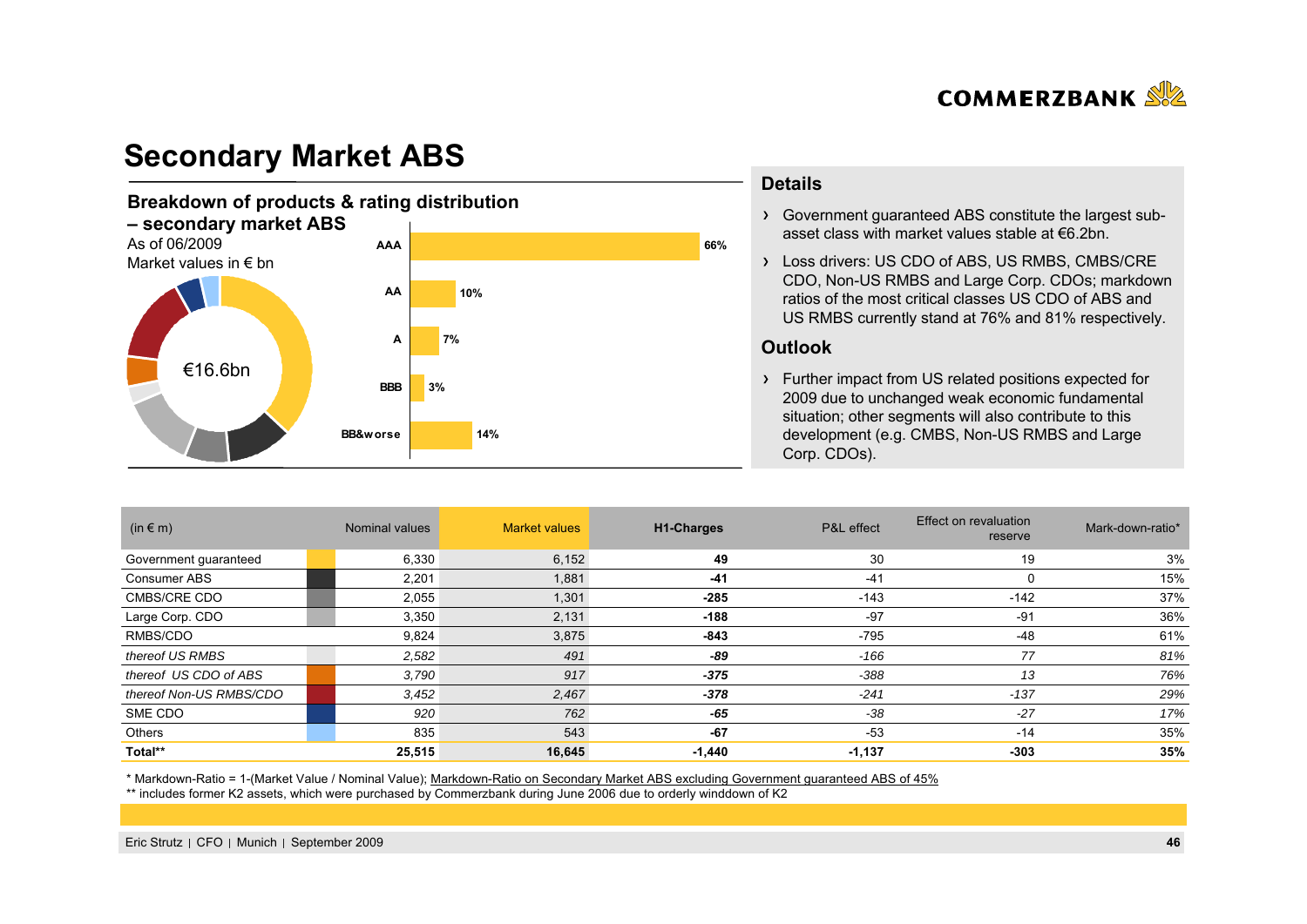

## **Conduits**



#### **Details**

- Majority of exposure refers to own conduits Silvertower (57%) Beethoven (28%) and Kaiserplatz (12%). 3% refers to third party conduits.
- Main part of exposure consist of liquidity back-up lines for these conduits (94%), with the remainder stemming from credit enhancement provided by CB group.
- Downsizing by €1.1bn since Q1 2009, mainly due to reduction/termination of transactions of Beethoven.

#### **Outlook**

> No significant losses expected with regard to conduit business.

| $(in \in m)$               | Nominal values | <b>Market values</b> | H1-Charges | P&L effect | Effect on revaluation<br>reserve | Mark-down-ratio* |
|----------------------------|----------------|----------------------|------------|------------|----------------------------------|------------------|
| <b>Trade Receivables</b>   | 2,237          | 2,237                | 0          |            |                                  | 0%               |
| Corporate Loans            | 2,517          | 2,517                | 0          |            |                                  | 0%               |
| Auto Loans/Leases          | 1,546          | 1,546                | 0          |            |                                  | 0%               |
| Film Receivables           | 813            | 813                  | 0          |            |                                  | 0%               |
| <b>Equipment Leasing</b>   | 510            | 510                  | 0          |            |                                  | 0%               |
| <b>Capital Commitments</b> | 535            | 535                  | 0          |            |                                  | 0%               |
| Div. Payment Rights        | 448            | 448                  | 0          |            |                                  | 0%               |
| CRE CDO                    | 288            | 288                  | 0          |            |                                  | 0%               |
| CDO of ABS                 | 270            | 270                  | 0          |            |                                  | 0%               |
| Non-US RMBS                | 157            | 157                  | 0          |            |                                  | 0%               |
| <b>Consumer Loans</b>      | 151            | 151                  | 0          |            |                                  | 0%               |
| Total**                    | 9,472          | 9,472                |            |            |                                  | 0%               |

\* Markdown-Ratio = 1-(Market Value / Nominal Value)

\*\* incl. transactions that do not fall under the SolvV-definition of ABS under regulatory aspects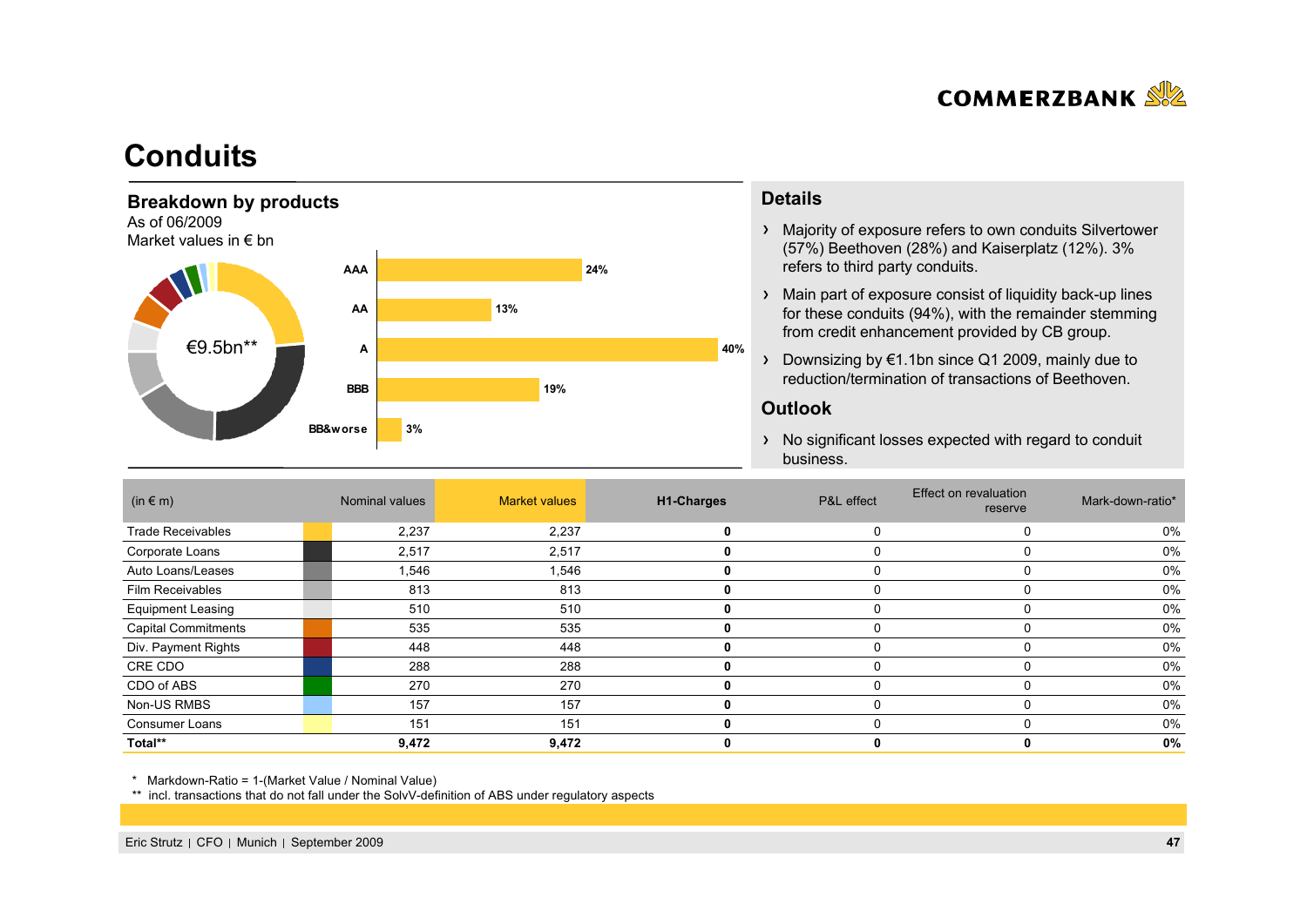

# **ABS Hedge Book – Monoline 1/2**

#### **Breakdown by asset and rating classes**

Rating distribution on the basis of market values in % Market values in  $\epsilon$  bn



### **Details**

- > Positive P&L development in Q2 of +€179m as a result of declining CDAs. Overall H1-Charges sum up to -€292m.
- "Year-to-date" a slight release of CDA of +€79m recognized.

### **Outlook**

- Business model and creditworthiness of Monoline insurers furthermore doubtful.
- Further P&L effects as a result of Monoline defaults or restructuring possible in 2009.

| $(in \in m)$          | Nominal values | <b>Market values</b> | <b>H1-Charges</b> | P&L effect | Effect on revaluation<br>reserve | Mark-down-Ratio* |
|-----------------------|----------------|----------------------|-------------------|------------|----------------------------------|------------------|
| <b>Monoline</b>       |                |                      |                   |            |                                  |                  |
| CMBS/CRE CDO          | 198            | 78                   | $-48$             | -48        |                                  | 61%              |
| Large Corp. CDO       | 1,068          | 812                  | $-2$              | $-2$       |                                  | 24%              |
| RMBS/CDO              | 8,929          | 7,194                | $-227$            | $-227$     |                                  | 19%              |
| thereof US RMBS       | 290            | 226                  | $-25$             | $-25$      | 0                                | 22%              |
| thereof US CDO of ABS | 3,305          | 1,719                | $-192$            | $-192$     | 0                                | 48%              |
| thereof Non-US RMBS** | 5,334          | 5,249                | -10               | $-10$      | 0                                | 2%               |
| Others                | 643            | 569                  | $-15$             | $-15$      |                                  | 12%              |
| Total                 | 10,838         | 8,653                | $-292$            | $-292$     | 0                                | 20%              |

\* Mark-down-Ratio = 1-(market value / nominal value);

\*\* Consists exclusively of Triple A rated Super Senior positions of European RMBS transactions; Markdown-Ratio excluding "Non-US RMBS" of 38%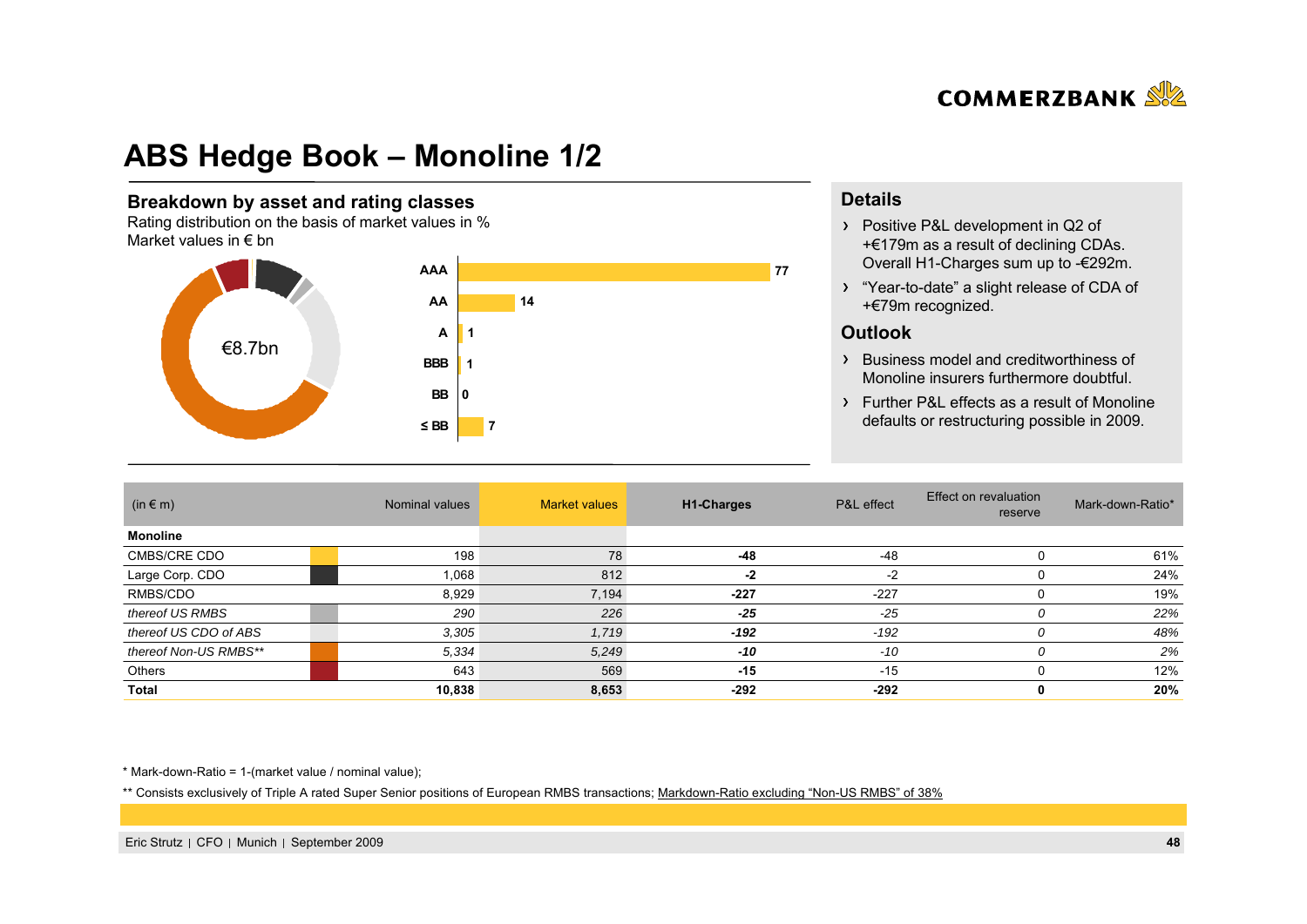

# **ABS Hedge Book – Non-Monoline 2/2**

#### **Breakdown by asset and rating classes**

Rating distribution on the basis of market values in % Market values in  $\epsilon$  bn



### **Details**

- > Exposure stems from two TRS with a large financial institution.
- Overall market value scarcely changed at €1.9bn.

### **Outlook**

> Only minor P&L effects expected as the structure as well as the creditworthiness of the counterparty is strong.

| $(in \in m)$                | Nominal values | <b>Market values</b> | <b>H1-Charges</b> | P&L effect | Effect on revaluation<br>reserve | Mark-down-Ratio* |
|-----------------------------|----------------|----------------------|-------------------|------------|----------------------------------|------------------|
| <b>Non-Monoline</b>         |                |                      |                   |            |                                  |                  |
| CMBS/CRE CDO                | 468            | 180                  | -1                | $-1$       |                                  | 62%              |
| Large Corp. CDO             | 1.440          | 1,060                | 0                 | U          |                                  | 26%              |
| RMBS/CDO                    | 1,264          | 613                  | -1                | -1         |                                  | 52%              |
| thereof US RMBS             | 20             | 19                   | 0                 | 0          |                                  | 5%               |
| thereof US CDO of ABS       | 829            | 230                  | -1                | -1         |                                  | 72%              |
| thereof Non-US RMBS         | 415            | 364                  | 0                 | 0          |                                  | 12%              |
| Others                      | 178            | 62                   | 0                 |            |                                  | 65%              |
| Total                       | 3,350          | 1,915                | -2                | -2         |                                  | 43%              |
| <b>Total ABS Hedge Book</b> | 14,188         | 10,568               | $-294$            | -294       |                                  | 26%              |

\* Mark-down-Ratio = 1-(market value / nominal value)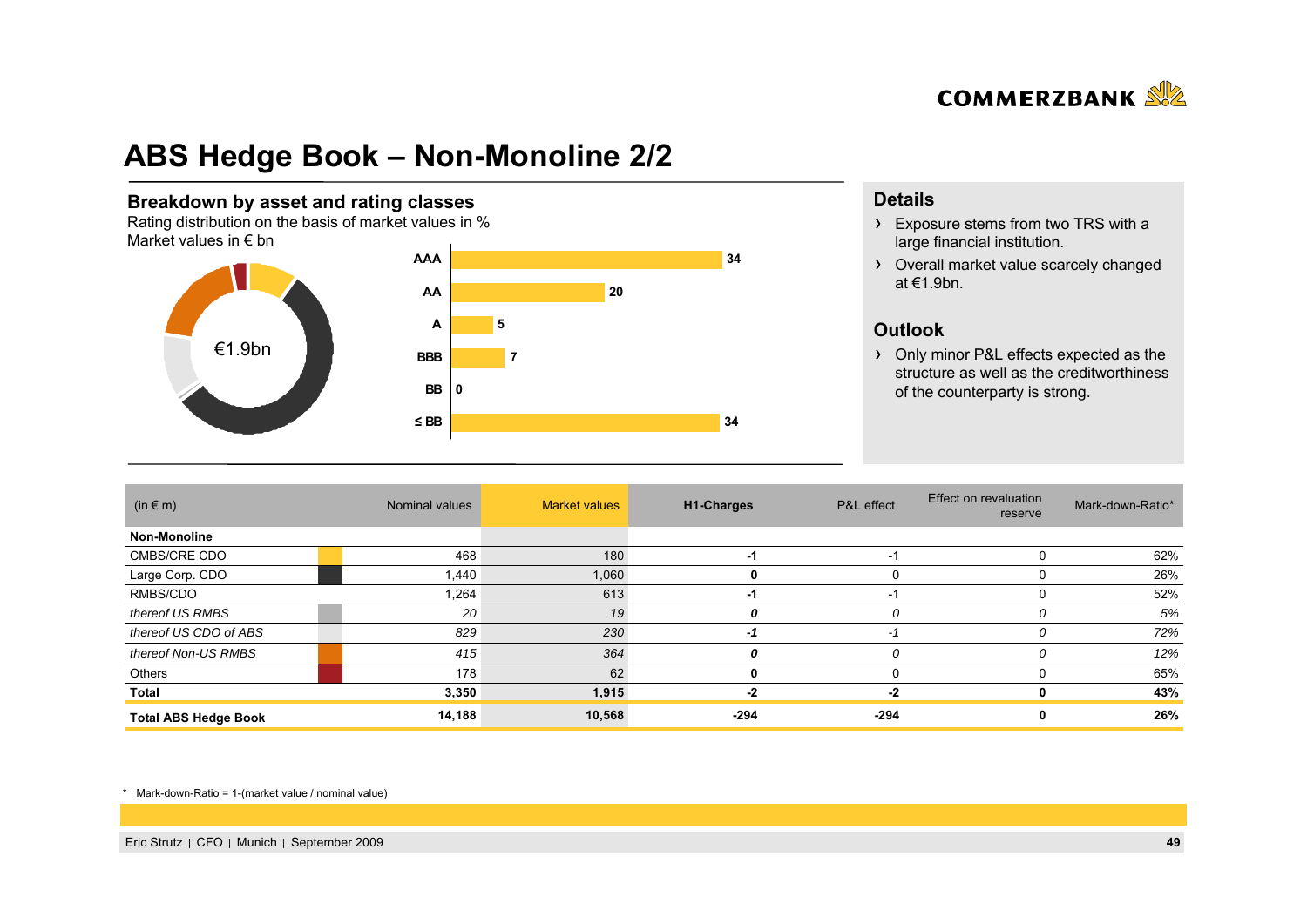

# **Charges on ABS Portfolio in H1 2009 (Split by P&L-lines)**

### **Overview - ABS portfolio**

As of 06/2009

| $(in \in m)$                  | Nominal<br>values | <b>Market</b><br>values | <b>P&amp;L-Charges</b> | Provisions | <b>Trading Profit</b> | <b>Net</b><br>investment<br>Income | <b>Others</b> |
|-------------------------------|-------------------|-------------------------|------------------------|------------|-----------------------|------------------------------------|---------------|
| Secondary Market ABS*         | 25,515            | 16,645                  | $-1,137$               | $-91$      | $-754$                | $-292$                             | 0             |
| thereof critical portfolio    | 19,564            | 10,898                  | $-1,131$               | $-91$      | $-748$                | $-292$                             | 0             |
| thereof governm. guaranteed   | 5,734             | 5,587                   | 0                      | 0          | 0                     | 0                                  | 0             |
| Conduits**                    | 9,472             | 9,472                   | 0                      | 0          | 0                     | 0                                  | 0             |
| thereof critical portfolio    | 3,590             | 3,590                   | 0                      | 0          | 0                     | 0                                  | 0             |
| thereof other conduits        | 5,882             | 5,882                   | 0                      | 0          | 0                     | 0                                  | 0             |
| ABS Hedge book                | 14,188            | 10,568                  | $-294$                 | 0          | $-294$                | 0                                  | 0             |
| <b>CIRC</b>                   | 649               | 653                     | $-18$                  | 0          | $-18$                 | 0                                  | 0             |
| Others (incl. Term Struct.)** | 664               | 640                     | $-23$                  | $-23$      | $\mathbf 0$           | 0                                  | 0             |
| <b>Total</b>                  | 50,488            | 37,978                  | $-1,472$               | $-114$     | $-1,066$              | $-292$                             | 0             |
| thereof critical portfolio    | 38,655            | 26,349                  | $-1,466$               | $-114$     | $-1,060$              | $-292$                             | 0             |
| thereof other ABS positions   | 11,833            | 11,629                  | -6                     | 0          | -6                    | 0                                  | 0             |

\* includes former K2 assets, which were purchased by Commerzbank during June 2009 due to orderly winddown of K2

\*\* incl. transactions that do not fall under the SolvV-definition of ABS under regulatory aspects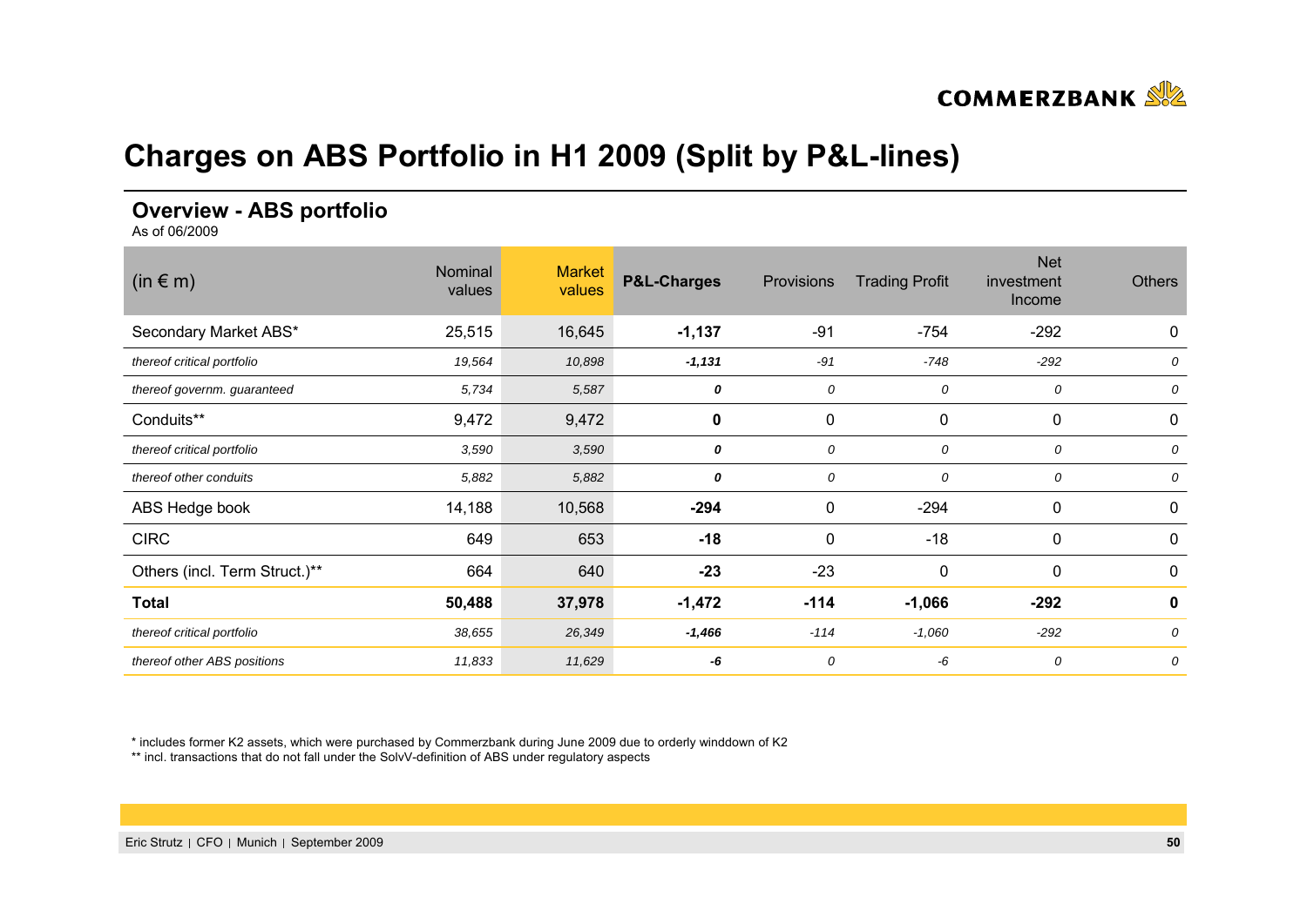

## **Charges on ABS Portfolio in H1 2009 (Breakdown by Business segment)**

### **Overview - ABS portfolio**

As of 06/2009

| $(in \in m)$                  | Nominal<br>values | <b>Market</b><br>values | <b>P&amp;L-</b><br><b>Charges</b> | <b>PBC</b>  | <b>MSB</b>  | <b>CEE</b>   | C&M         | <b>CRE</b> | O&C   |
|-------------------------------|-------------------|-------------------------|-----------------------------------|-------------|-------------|--------------|-------------|------------|-------|
| Secondary Market ABS*         | 25,515            | 16,645                  | $-1,137$                          | $\mathbf 0$ | $-36$       | 0            | $-963$      | -94        | -44   |
| thereof critical portfolio    | 19,564            | 10,898                  | $-1,131$                          | 0           | $-36$       | 0            | $-957$      | $-94$      | $-44$ |
| thereof governm. guaranteed   | 5,734             | 5,587                   | 0                                 | 0           | 0           | 0            | 0           | 0          | 0     |
| Conduits**                    | 9,472             | 9,472                   | 0                                 | $\pmb{0}$   | $\pmb{0}$   | $\mathbf{0}$ | $\mathbf 0$ | 0          | 0     |
| thereof critical portfolio    | 3,590             | 3,590                   | 0                                 | 0           | 0           | 0            | 0           | 0          | 0     |
| thereof other conduits        | 5,882             | 5,882                   | 0                                 | 0           | 0           | 0            | 0           | 0          | 0     |
| ABS Hedge book                | 14,188            | 10,568                  | $-294$                            | $\mathbf 0$ | $\mathbf 0$ | $\mathbf 0$  | $-294$      | 0          | 0     |
| <b>CIRC</b>                   | 649               | 653                     | $-18$                             | 0           | $\mathbf 0$ | $\mathbf{0}$ | $-18$       | 0          | 0     |
| Others (incl. Term Struct.)** | 664               | 640                     | $-23$                             | $\mathbf 0$ | $\mathbf 0$ | $\mathbf 0$  | $-23$       | 0          | 0     |
| <b>Total</b>                  | 50,488            | 37,978                  | $-1,472$                          | $\mathbf 0$ | $-36$       | $\mathbf 0$  | $-1,298$    | $-94$      | -44   |
| thereof critical portfolio    | 38,655            | 26,349                  | $-1,466$                          | 0           | $-36$       | 0            | $-1,292$    | $-94$      | $-44$ |
| thereof other ABS positions   | 11,833            | 11,629                  | -6                                | 0           | 0           | 0            | -6          | 0          | 0     |

\* includes former K2 assets, which were purchased by Commerzbank during June 2009 due to orderly winddown of K2; also includes other ABS (P&L-charges of -€6m)

\*\* incl. transactions that do not fall under the SolvV-definition of ABS under regulatory aspects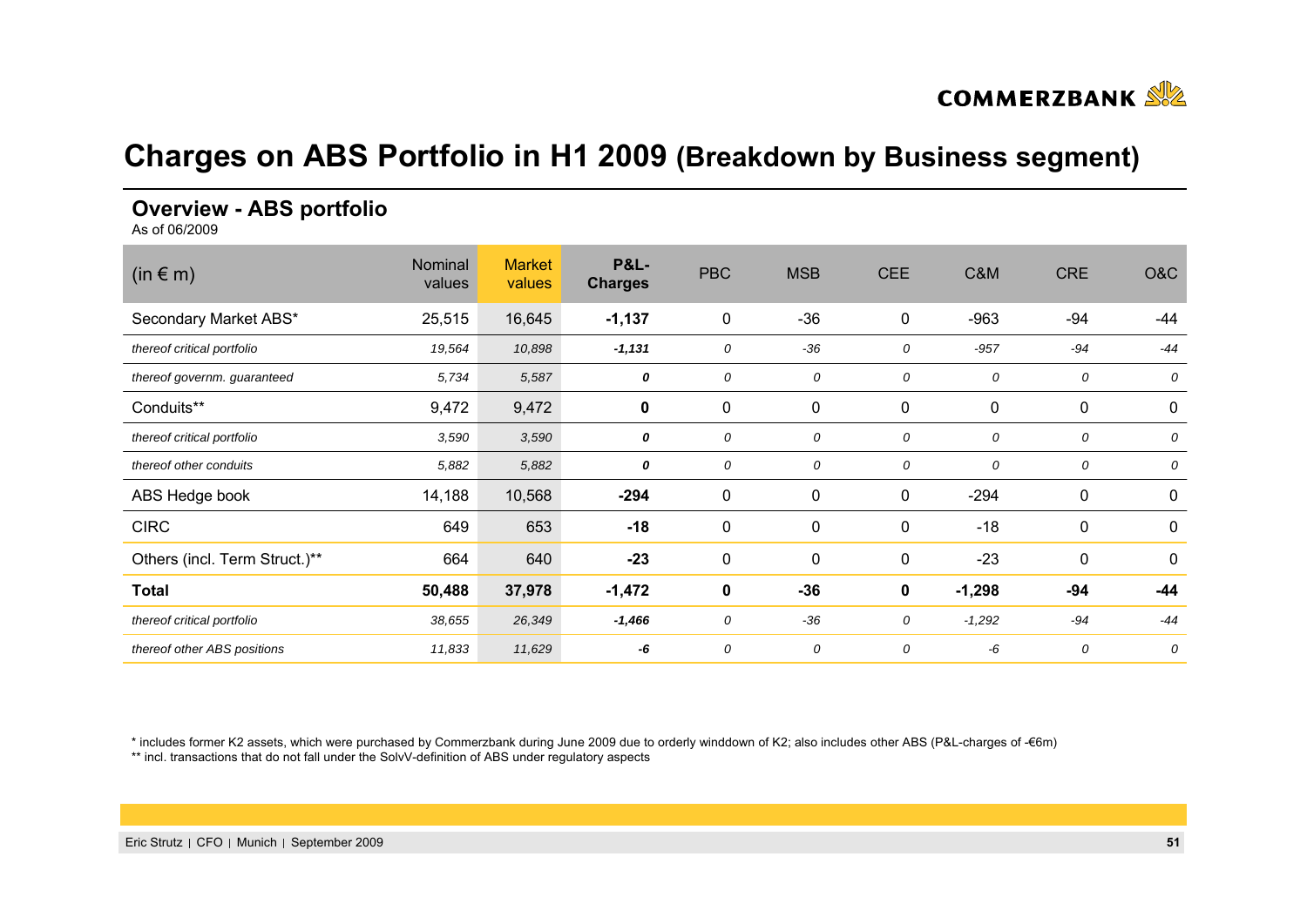

# **Leveraged Acquisition Finance (LAF)**



### **Portfolio details\***

- In Q2 2009 significant specific charges could be avoided in the final hold and underwriting book through active risk management and close customer contact.
- $\rightarrow$  The reduction in volume in the underwriting and final hold book is substantially due to the transfer of transactions to the default portfolio (specific provisions were manly made per 12/2008).
- In H1 2009 several CIRCs were restructured / unwound without a loss. Volumes and risk could bereduced significantly as a result. Six transactions are still outstanding.
- > The LAF portfolio financings suffer from defaults within the portfolios. No specific charges so far.

### **Outlook**

- Due to high gearing ratios of companies in the portfolio, they are especially vulnerable to a recession.
- In direct LAF business this can lead to further burdens on revenues due to specific provisions.
- > Potential losses concerning CIRCs have been limited due to de-risking measures.
- For the portfolio financing, downratings, restructurings as well as losses from individual transactions cannot be excluded.

\* excluding default portfolio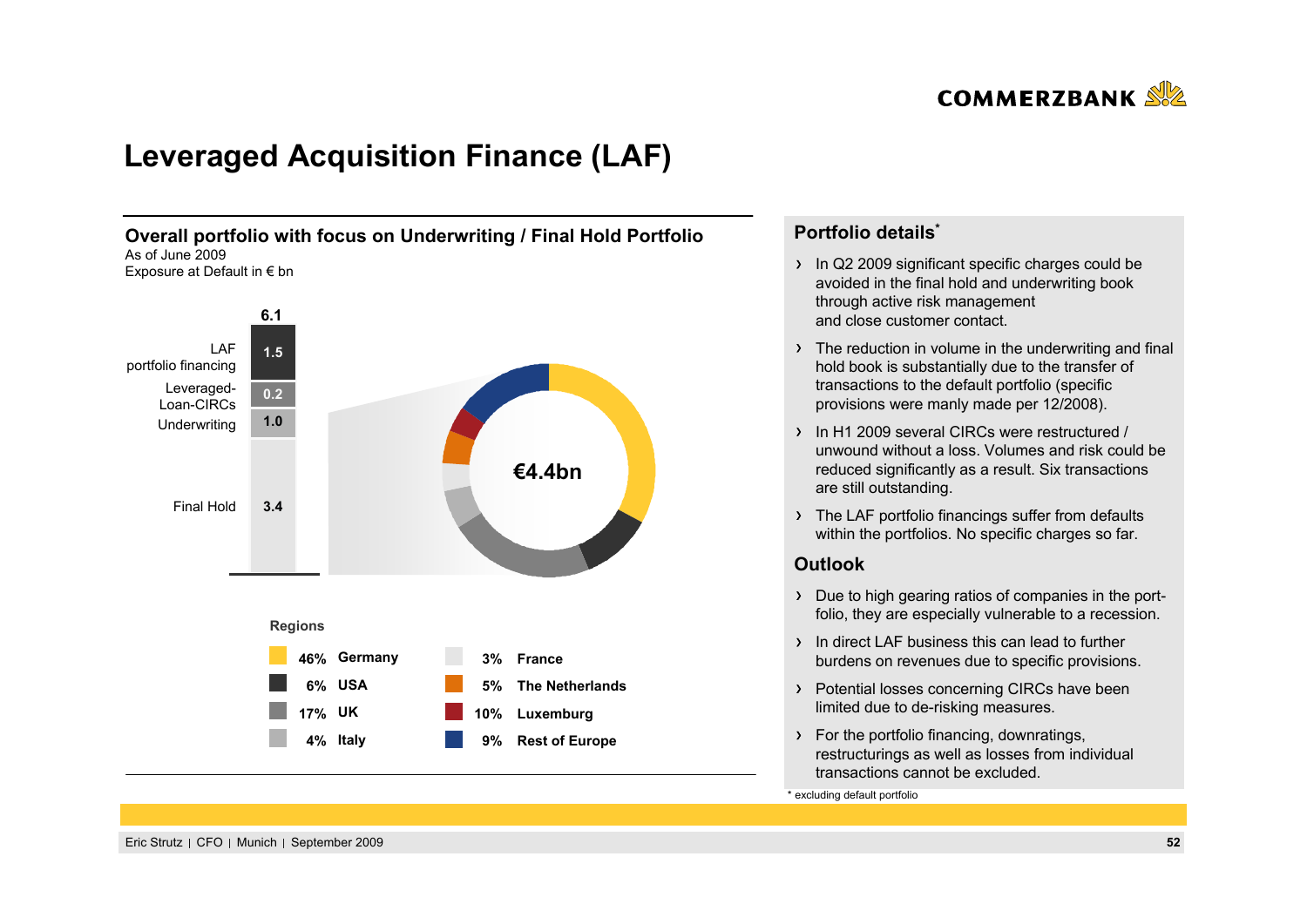

**Notes**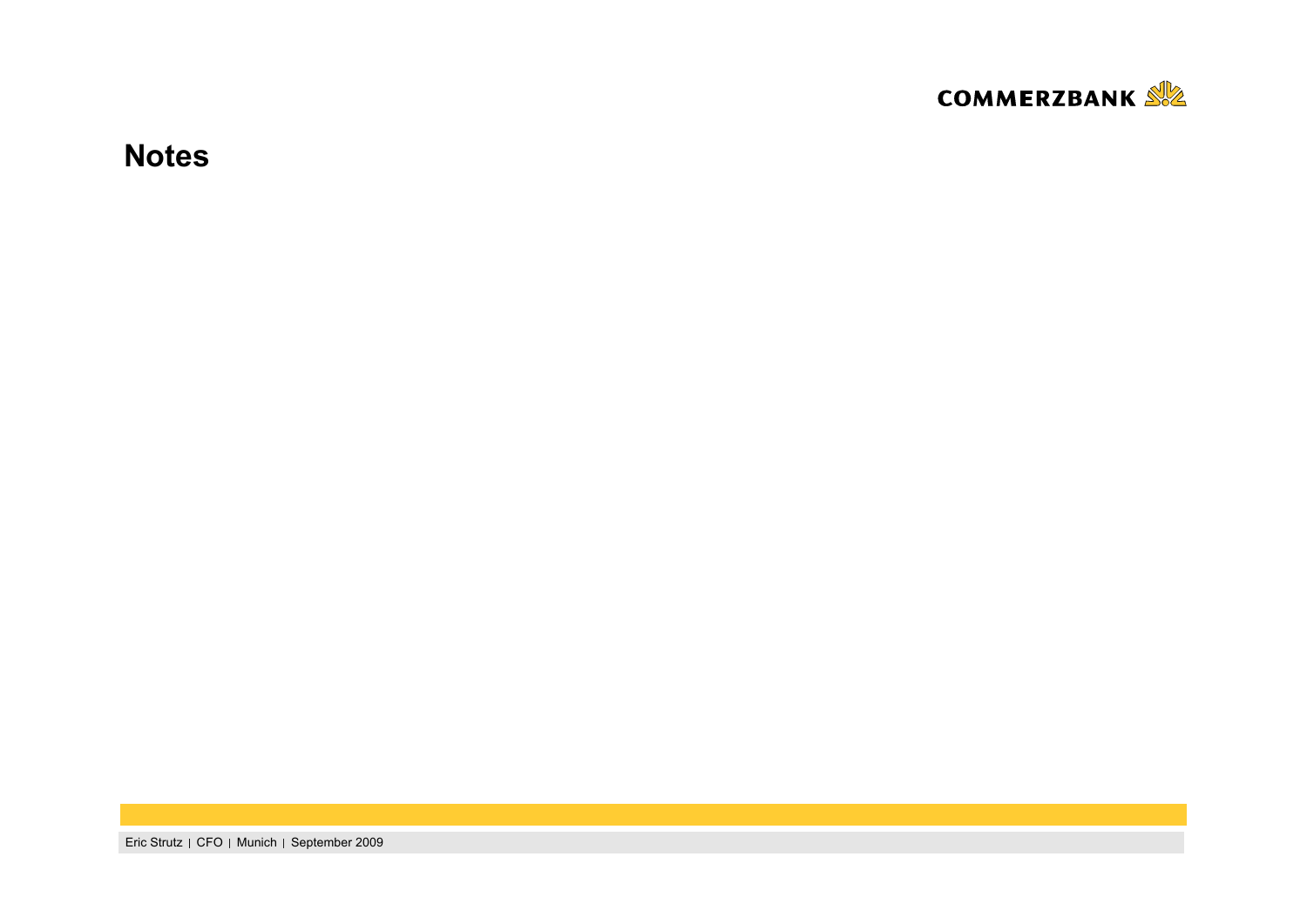

### **For more information, please contact Commerzbank´s IR team:**

**Jürgen Ackermann** (Head of IR) P: +49 69 136 22338M: juergen.ackermann@commerzbank.com

**Sandra Büschken** (Deputy Head of IR) P: +49 69 136 23617M: sandra.bueschken@commerzbank.com

**Michael H. Klein**P: +49 69 136 24522M: michael.klein@commerzbank.com **Wennemar von Bodelschwingh** P: +49 69 136 43611M: wennemar.vonbodelschwingh@commerzbank.com

**Ute Heiserer-Jäckel** P: +49 69 136 41874 M: ute.heiserer-jaeckel@commerzbank.com

**Simone Nuxoll**P: +49 69 136 45660 M: simone.nuxoll@commerzbank.com **Stefan Philippi** P: +49 69 136 45231M: stefan.philippi@commerzbank.com

**Karsten Swoboda**P: +49 69 136 22339 M: karsten.swoboda@commerzbank.com

### **www.ir.commerzbank.com**